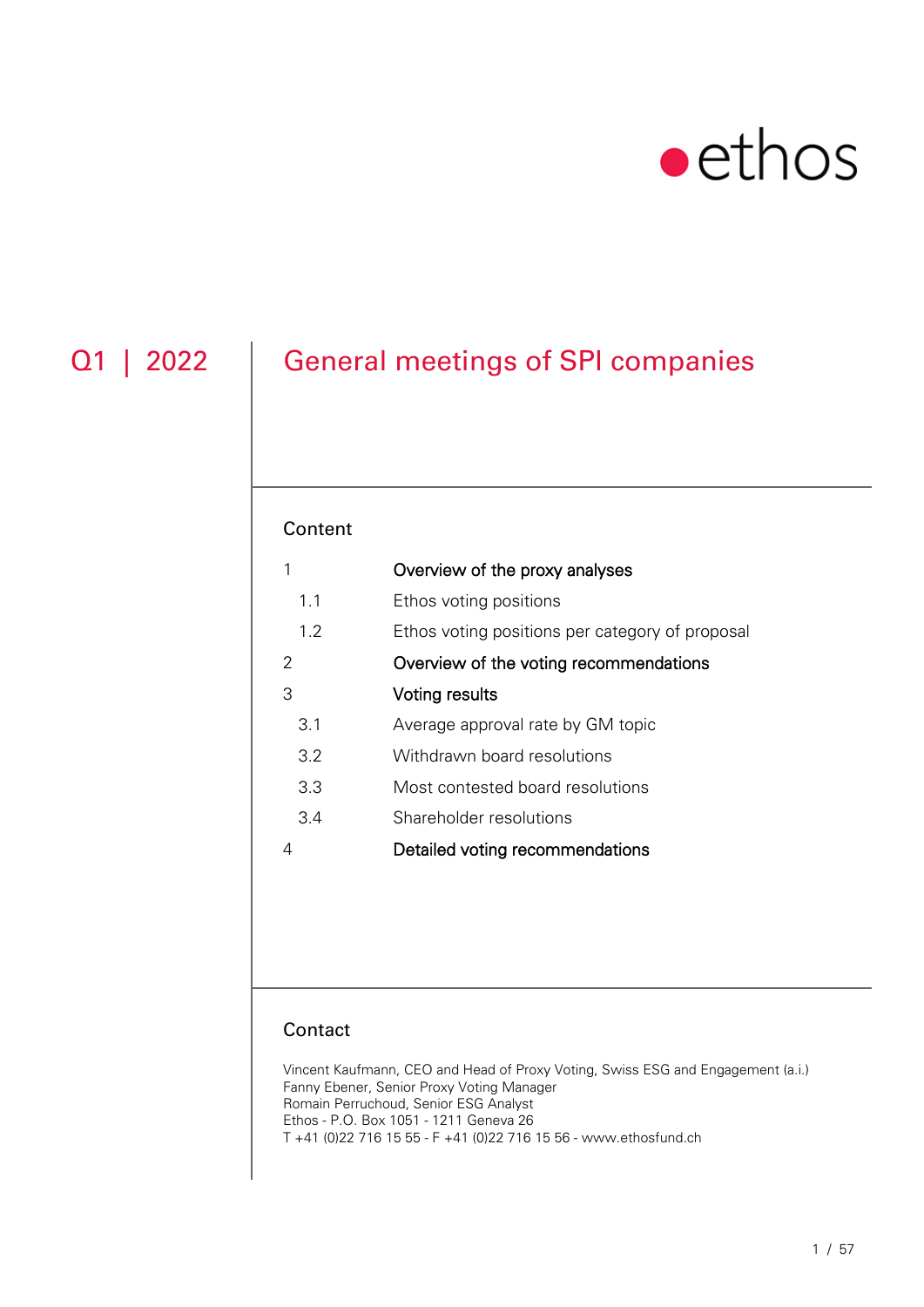

## 1 Overview of the proxy analyses

|                                | Number of | Number of Proposals |     |                |            |  |  |
|--------------------------------|-----------|---------------------|-----|----------------|------------|--|--|
| <b>Type of General Meeting</b> | meetings  | Total               | Yes | N <sub>o</sub> | Abstention |  |  |
| Annual general meetings        | 29        | 575                 | 468 | 107            | 0          |  |  |
| Extraordinary general meetings | 3         | 9                   | 6   | 3              | 0          |  |  |
| Total                          | 32        | 584                 | 474 | 110            | 0          |  |  |

### 1.1 Ethos voting positions

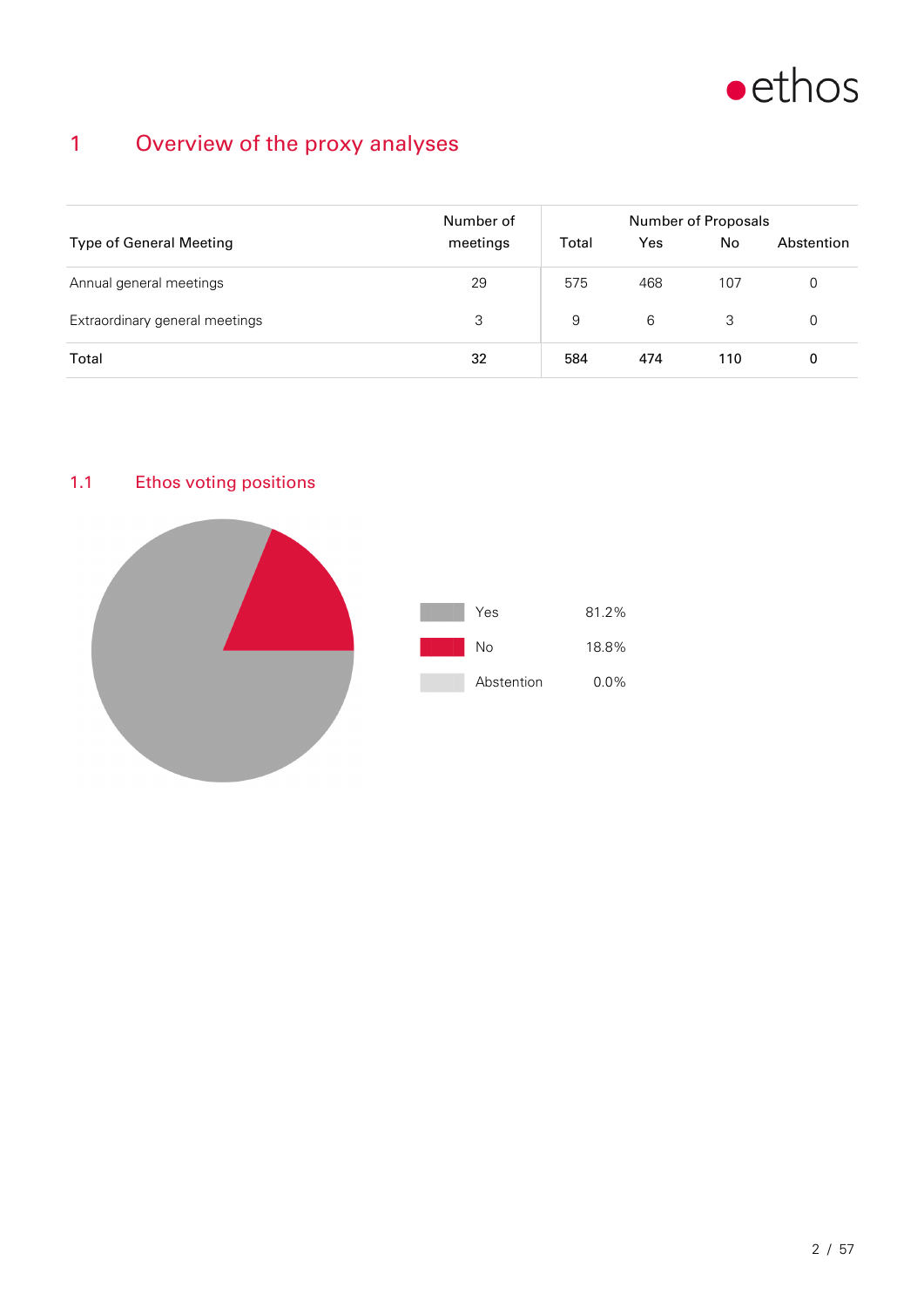

### 1.2 Ethos voting positions per category of proposal



|                                     | Proposals<br>approved |        | Proposals<br>refused |         | Abstain      |         | Number of<br>proposals |
|-------------------------------------|-----------------------|--------|----------------------|---------|--------------|---------|------------------------|
| Annual report                       | 30                    | 100.0% | 0                    | $0.0\%$ | $\mathbf 0$  | $0.0\%$ | 30                     |
| Allocation of income                | 30                    | 93.8%  | 2                    | 6.3%    | $\mathbf{0}$ | $0.0\%$ | 32                     |
| Remuneration report (advisory vote) | 10                    | 52.6%  | 9                    | 47.4%   | $\mathbf 0$  | $0.0\%$ | 19                     |
| Board remuneration amount           | 19                    | 57.6%  | 14                   | 42.4%   | $\mathbf{0}$ | $0.0\%$ | 33                     |
| Executive remuneration amount       | 20                    | 51.3%  | 19                   | 48.7%   | $\mathbf 0$  | $0.0\%$ | 39                     |
| Discharge                           | 27                    | 93.1%  | 2                    | 6.9%    | $\mathbf{0}$ | $0.0\%$ | 29                     |
| Board elections                     | 197                   | 85.3%  | 34                   | 14.7%   | $\mathbf 0$  | $0.0\%$ | 231                    |
| Elections of remuneration committee | 69                    | 76.7%  | 21                   | 23.3%   | $\mathbf{0}$ | $0.0\%$ | 90                     |
| Auditors                            | 24                    | 82.8%  | 5                    | 17.2%   | $\mathbf 0$  | $0.0\%$ | 29                     |
| Elections of the independent proxy  | 29                    | 100.0% | $\mathbf{0}$         | 0.0%    | $\mathbf{0}$ | $0.0\%$ | 29                     |
| Share capital increase              | 5                     | 100.0% | $\overline{0}$       | 0.0%    | $\mathbf 0$  | 0.0%    | 5                      |
| Share capital reduction             | 5                     | 100.0% | $\mathbf{0}$         | 0.0%    | $\mathbf{0}$ | $0.0\%$ | 5                      |
| Articles of association             | 9                     | 75.0%  | 3                    | 25.0%   | $\mathbf 0$  | $0.0\%$ | 12                     |
| Shareholder resolutions             | $\mathbf 0$           | 0.0%   | 1                    | 100.0%  | $\mathbf 0$  | $0.0\%$ | $\mathbf{1}$           |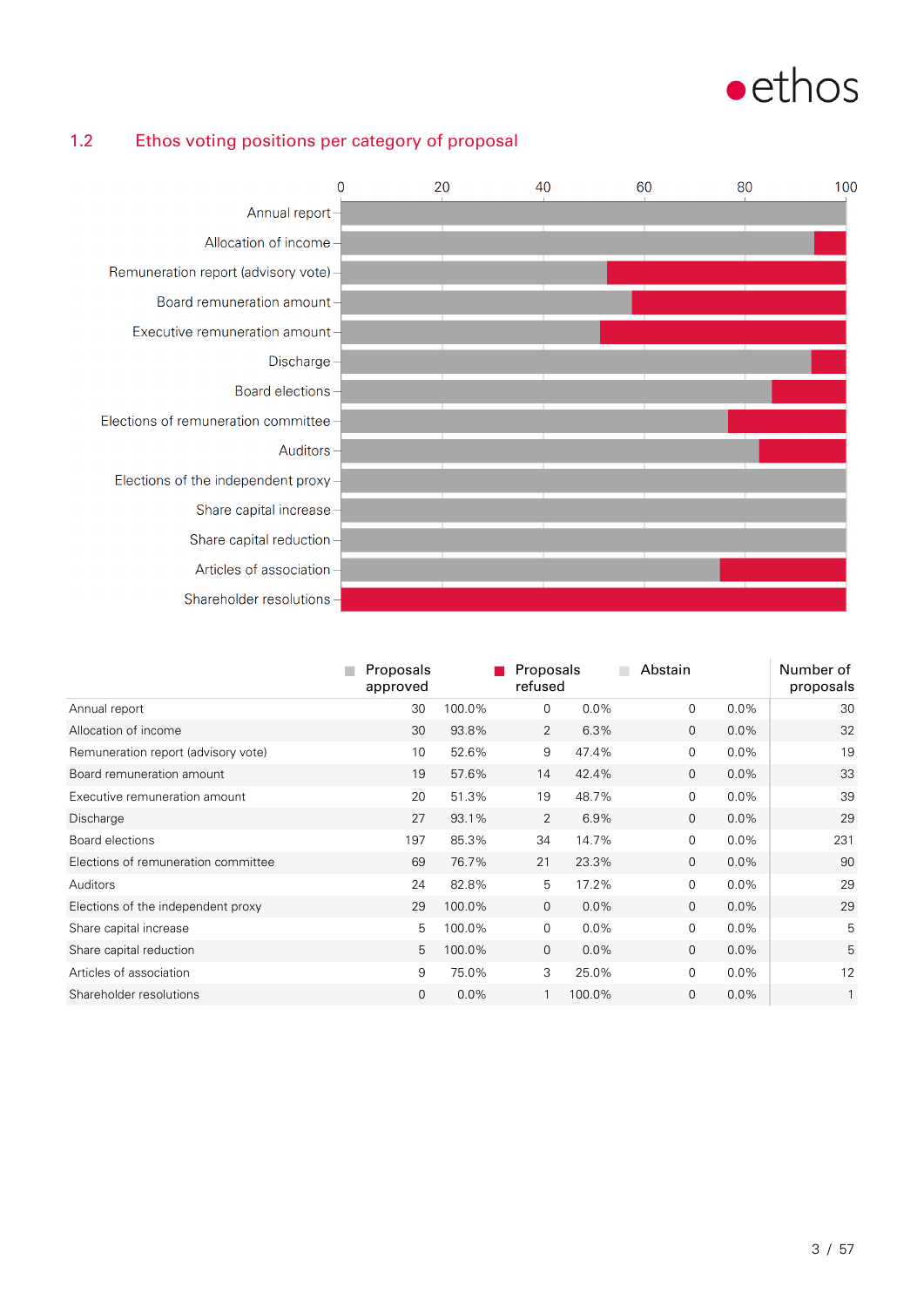

## 2 Overview of the voting recommendations

### Type of General Meeting (Type)

| AGM | Annual general meetings        |
|-----|--------------------------------|
| EGM | Extraordinary general meetings |



| Company                                 | Date       | Type       | Annual report | Allocation of income | Remuneration report (advisory vote) | Board remuneration amount | Executive remuneration amount | Discharge | Board elections | Elections of remuneration committee | Auditors | Elections of the independent proxy | Share capital increase | Share capital reduction | Articles of association | Shareholder resolutions |
|-----------------------------------------|------------|------------|---------------|----------------------|-------------------------------------|---------------------------|-------------------------------|-----------|-----------------|-------------------------------------|----------|------------------------------------|------------------------|-------------------------|-------------------------|-------------------------|
| ABB                                     | 24.03.2022 | <b>AGM</b> | ✔             | ✔                    | $\boldsymbol{\mathsf{x}}$           | ✔                         | ×                             | ✔         | $\mathbf 0$     | $\checkmark$                        | ✔        | ✔                                  |                        | ✔                       |                         |                         |
| Also                                    | 18.03.2022 | <b>AGM</b> | ✔             | ✔                    | ×                                   | $\pmb{\times}$            | $\bullet$                     | ×         | $\mathbf 0$     | ×                                   | ✔        | ✔                                  |                        |                         | ✔                       |                         |
| Autoneum                                | 23.03.2022 | AGM        | ✔             |                      | ✔                                   | ✔                         |                               |           |                 | ✔                                   | ✔        | ✔                                  |                        |                         |                         |                         |
| <b>BB</b> Biotech                       | 17.03.2022 | AGM        | ✔             | ✔                    |                                     | $\boldsymbol{\mathsf{x}}$ |                               | ✔         |                 | ✔                                   | ✔        | ✔                                  |                        |                         |                         |                         |
| Belimo                                  | 28.03.2022 | <b>AGM</b> | ✔             | ✔                    | ✔                                   |                           |                               |           |                 | ✔                                   | ✔        | ✔                                  |                        |                         |                         |                         |
| <b>Bell Food Group</b>                  | 22.03.2022 | AGM        | ✔             |                      | ✔                                   |                           |                               |           | Œ               | ✔                                   |          | ✔                                  |                        |                         |                         |                         |
| Bellevue Group                          | 22.03.2022 | <b>AGM</b> | ✔             | ✔                    |                                     | $\pmb{\times}$            | O                             |           |                 | ✔                                   | ×        | ✔                                  |                        |                         |                         |                         |
| Bergbahnen Engelberg-<br>Trübsee-Titlis | 25.02.2022 | AGM        | ✔             |                      |                                     |                           |                               |           | Œ               | $\mathbf 0$                         | ✔        | ✔                                  |                        |                         |                         |                         |
| <b>Bobst</b>                            | 30.03.2022 | <b>AGM</b> | ✔             | ×                    |                                     | $\boldsymbol{\mathsf{x}}$ | ×                             | ✔         | $\mathbf 0$     | $\mathbf 0$                         | ✔        | ✔                                  |                        |                         | ×                       |                         |
| <b>CPH</b>                              | 17.03.2022 | <b>AGM</b> | ✔             | ×                    | $\boldsymbol{\mathsf{x}}$           | $\pmb{\times}$            | ×                             | ✔         | Œ               | $\bullet$                           | ×        | ✔                                  |                        |                         |                         |                         |
| Dätwyler                                | 16.03.2022 | <b>AGM</b> | ✔             | ✔                    | ×                                   | ✔                         | ×                             | ✔         |                 | ✔                                   | ✔        | ✔                                  |                        |                         |                         |                         |
| <b>DKSH</b>                             | 17.03.2022 | <b>AGM</b> | ✔             | ✔                    |                                     | ✔                         | ×                             |           |                 | ✔                                   |          | ✔                                  |                        |                         |                         |                         |
| Givaudan                                | 24.03.2022 | <b>AGM</b> | ✔             | ✔                    | $\boldsymbol{\mathsf{x}}$           |                           | Œ                             | ✔         |                 | ✔                                   | ✔        | ✔                                  |                        |                         |                         |                         |
| Hypothekarbank<br>Lenzburg              | 19.03.2022 | AGM        | ✔             |                      |                                     | ×                         |                               |           | Œ               | $\mathbf 0$                         | ×        | ✔                                  |                        |                         |                         |                         |
| Implenia                                | 29.03.2022 | <b>AGM</b> | ✔             |                      | ×                                   | ✔                         | ×                             | ✔         |                 | ✔                                   | ✔        | ✔                                  |                        |                         |                         |                         |
| Ina Invest Holding                      | 30.03.2022 | AGM        | ✔             |                      |                                     |                           |                               |           | Œ               | ✔                                   |          | ✔                                  |                        |                         |                         |                         |
| Inficon                                 | 31.03.2022 | AGM        | ✔             |                      |                                     |                           |                               |           | Œ               | $\mathbf 0$                         | ✔        | ✔                                  |                        |                         |                         |                         |
| Intershop                               | 31.03.2022 | AGM        |               |                      |                                     | ✔                         | ×                             | ×         |                 |                                     | ×        | ✔                                  |                        |                         |                         | ×                       |
| Leonteq                                 | 31.03.2022 | AGM        | ✔             | ✔                    | $\boldsymbol{\mathsf{x}}$           | ×                         | O                             | ✔         |                 | ✔                                   | ✔        | ✔                                  |                        |                         |                         |                         |
| Meier Tobler                            | 30.03.2022 | AGM        | ✔             | ✔                    |                                     | ×                         | $\mathbf 0$                   | ✔         | ◑               | $\bullet$                           | ×        | ✔                                  |                        |                         |                         |                         |
| Novartis                                | 04.03.2022 | AGM        | ✔             |                      | ×                                   |                           | ×                             | ✔         |                 | ✔                                   |          | ✔                                  |                        | ✔                       |                         |                         |
| Novavest Real Estate                    | 23.03.2022 | AGM        | ✔             |                      |                                     |                           | ×                             |           |                 | ✔                                   |          | ✔                                  | ✔                      | ✔                       |                         |                         |
| PSP Swiss Property                      | 31.03.2022 | AGM        | ✔             |                      | ×                                   |                           |                               |           | Œ               | O                                   |          | ✔                                  |                        |                         |                         |                         |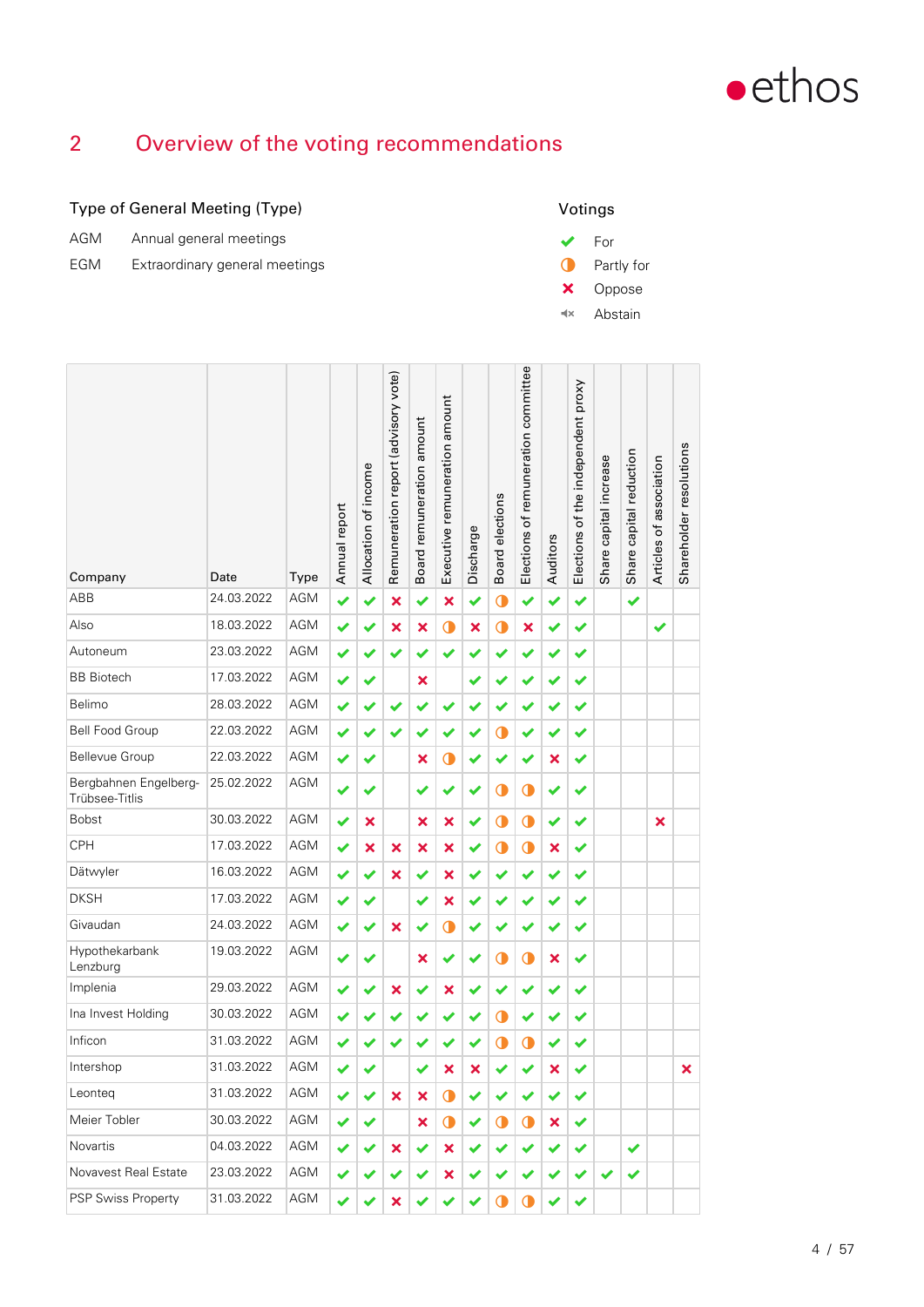

| Company                    | Date       | Type       | Annual report | Allocation of income | Remuneration report (advisory vote) | amount<br>remuneration<br><b>Board</b> | amount<br>remuneration<br>Executive | Discharge | elections<br>Board | Elections of remuneration committee | Auditors | Elections of the independent proxy | capital increase<br>Share | capital reduction<br>Share | association<br>Articles of | Shareholder resolutions |
|----------------------------|------------|------------|---------------|----------------------|-------------------------------------|----------------------------------------|-------------------------------------|-----------|--------------------|-------------------------------------|----------|------------------------------------|---------------------------|----------------------------|----------------------------|-------------------------|
| <b>Relief Therapeutics</b> | 28.01.2022 | <b>EGM</b> |               |                      |                                     | $\boldsymbol{\mathsf{x}}$              |                                     |           | ✔                  |                                     |          |                                    |                           |                            | $\bullet$                  |                         |
| Roche                      | 15.03.2022 | AGM        | ✔             |                      |                                     | $\overline{\mathbf{x}}$                | ×                                   | ✔         | O                  | O                                   |          | $\blacktriangledown$               |                           |                            |                            |                         |
| Schaffner                  | 11.01.2022 | <b>AGM</b> | $\checkmark$  |                      |                                     |                                        |                                     |           |                    | C                                   |          | $\checkmark$                       |                           |                            |                            |                         |
| Schindler                  | 22.03.2022 | AGM        | ✔             | ✔                    |                                     | $\boldsymbol{\mathsf{x}}$              | ×                                   | ✔         | O                  | $\mathbf 0$                         |          | $\checkmark$                       |                           |                            |                            |                         |
| SFS Group                  | 31.01.2022 | <b>EGM</b> |               |                      |                                     |                                        |                                     |           |                    |                                     |          |                                    | ✔                         |                            |                            |                         |
| SGS                        | 29.03.2022 | <b>AGM</b> | ✔             |                      |                                     |                                        |                                     |           |                    |                                     |          |                                    |                           |                            |                            |                         |
| Sika                       | 25.01.2022 | <b>EGM</b> |               |                      |                                     |                                        |                                     |           |                    |                                     |          |                                    | ✔                         |                            |                            |                         |
| Swiss Prime Site           | 23.03.2022 | AGM        | ✔             |                      |                                     |                                        |                                     |           |                    |                                     |          |                                    |                           | ✔                          | ✔                          |                         |
| Swisscom                   | 30.03.2022 | <b>AGM</b> | ✔             |                      |                                     |                                        |                                     |           |                    |                                     |          |                                    |                           |                            |                            |                         |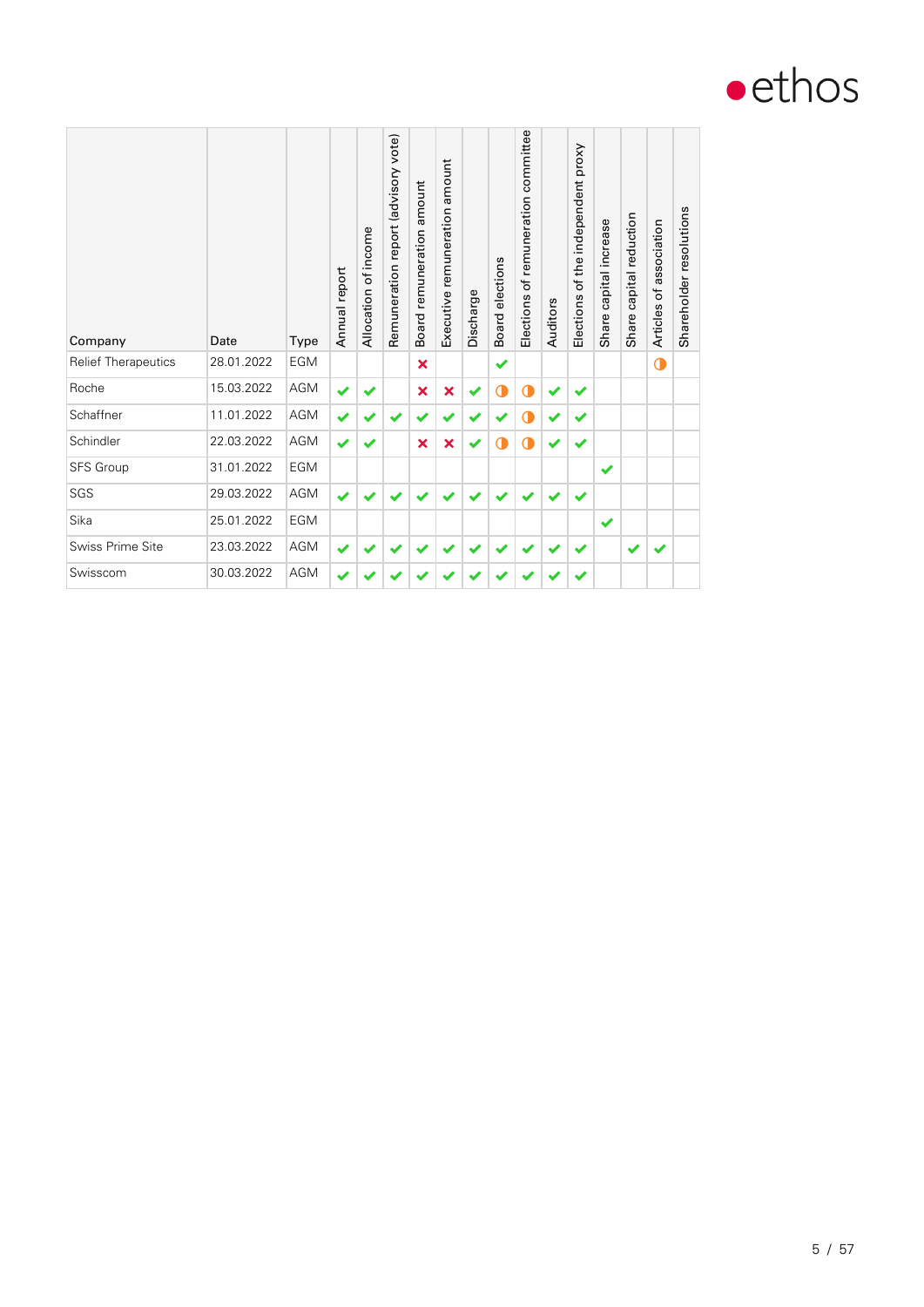

## 3 Voting results

### 3.1 Average approval rate by GM topic

| <b>Type of Proposal</b>             | Number of<br>Proposals | Available results | Average approval rate |
|-------------------------------------|------------------------|-------------------|-----------------------|
| Annual report                       | 30                     | 27                | 99.3%                 |
| Allocation of income                | 32                     | 29                | 99.1%                 |
| Remuneration report (advisory vote) | 19                     | 17                | 89.7%                 |
| Board remuneration amount           | 33                     | 30                | 94.5%                 |
| Executive remuneration amount       | 39                     | 34                | 92.9%                 |
| Discharge                           | 29                     | 26                | 98.4%                 |
| Board elections                     | 231                    | 205               | 96.4%                 |
| Elections of remuneration committee | 90                     | 80                | 94.9%                 |
| Auditors                            | 29                     | 26                | 97.7%                 |
| Elections of the independent proxy  | 29                     | 26                | 99.4%                 |
| Share capital increase              | 5                      | $\mathbf{1}$      | 99.2%                 |
| Share capital reduction             | 5                      | $\overline{4}$    | 98.9%                 |
| Articles of association             | 12                     | 11                | 97.7%                 |
| Shareholder resolutions             | 1                      | $\mathbf{1}$      | $0.0\%$               |
| All topics                          | 584                    | 517               | 96.1%                 |

### 3.2 Withdrawn board resolutions

| Company                       | <b>GM</b> date | Item | Item title                                                                | Ethos         | Result |
|-------------------------------|----------------|------|---------------------------------------------------------------------------|---------------|--------|
| Novavest Real<br>Estate       | 23.03.2022     | 9.2  | Create a new authorised capital (if item 7 FOR<br>is not approved)        |               |        |
| PSP Swiss Property 31.03.2022 |                | 7.1  | Re-elect Prof. Dr. jur. Peter Forstmoser<br>to the remuneration committee | <b>OPPOSE</b> |        |
| PSP Swiss Property 31.03.2022 |                | 5.4  | Re-elect Prof. Dr. jur. Peter Forstmoser                                  | <b>OPPOSE</b> |        |
| PSP Swiss Property 31.03.2022 |                | -7.3 | Re-elect Mr. Josef Stadler to the<br>remuneration committee               | <b>OPPOSE</b> |        |
| PSP Swiss Property 31.03.2022 |                | 5.6  | Re-elect Mr. Josef Stadler                                                | <b>OPPOSE</b> |        |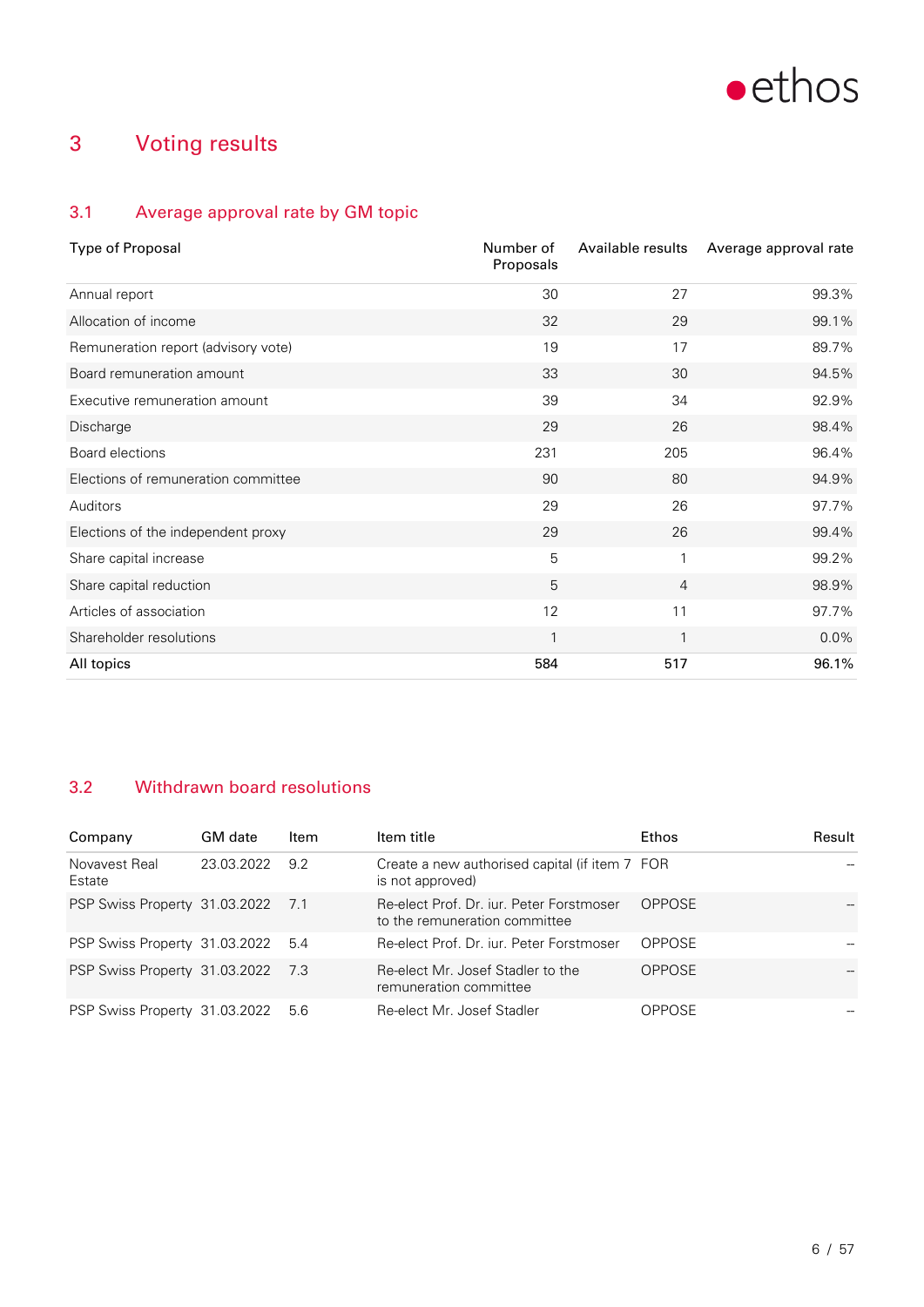

### 3.3 Most contested board resolutions

| Company                                    | GM date    | Item  | Item title                                                                           | Ethos         | Result |
|--------------------------------------------|------------|-------|--------------------------------------------------------------------------------------|---------------|--------|
| PSP Swiss Property 31.03.2022              |            | 2     | Advisory vote on the remuneration report                                             | <b>OPPOSE</b> | 60.5%  |
| <b>BB</b> Biotech                          | 17.03.2022 | 4.2   | Re-elect Dr. Clive A. Meanwell                                                       | <b>FOR</b>    | 75.3%  |
| Swiss Prime Site                           | 23.03.2022 | 9.2   | Re-elect Mr. Ton Büchner as board<br>chairman                                        | <b>FOR</b>    | 76.4%  |
| <b>BB</b> Biotech                          | 17.03.2022 | 5.1   | Re-elect Dr. Clive A. Meanwell to the<br>remuneration committee                      | <b>FOR</b>    | 78.3%  |
| Bergbahnen<br>Engelberg-Trübsee-<br>Titlis | 25.02.2022 | 4.3.b | Re-elect Mr. Hans Wicki to the<br>remuneration committee                             | <b>FOR</b>    | 79.1%  |
| Bergbahnen<br>Engelberg-Trübsee-<br>Titlis | 25.02.2022 | 5.1   | Binding prospective vote on the total<br>remuneration of the board of directors      | <b>FOR</b>    | 79.1%  |
| SGS                                        | 29.03.2022 | 4.1.4 | Re-elect Mr. Ian Gallienne                                                           | <b>FOR</b>    | 79.2%  |
| ABB                                        | 24.03.2022 | 7.10  | Re-elect Mr. Peter R. Voser as board<br>member and chairman                          | <b>FOR</b>    | 79.5%  |
| PSP Swiss Property 31.03.2022              |            | 9     | Binding prospective vote on the total<br>remuneration of the executive<br>management | <b>FOR</b>    | 79.8%  |
| Schaffner                                  | 11.01.2022 | 5.1   | Advisory vote on the remuneration report FOR                                         |               | 80.8%  |

### 3.4 Shareholder resolutions

| Company   | GM date    | Item | Item title                                                          | Ethos  | Result  |
|-----------|------------|------|---------------------------------------------------------------------|--------|---------|
| Intershop | 31.03.2022 |      | Shareholder proposal made during the<br>AGM: extraordinary dividend | OPPOSE | $0.0\%$ |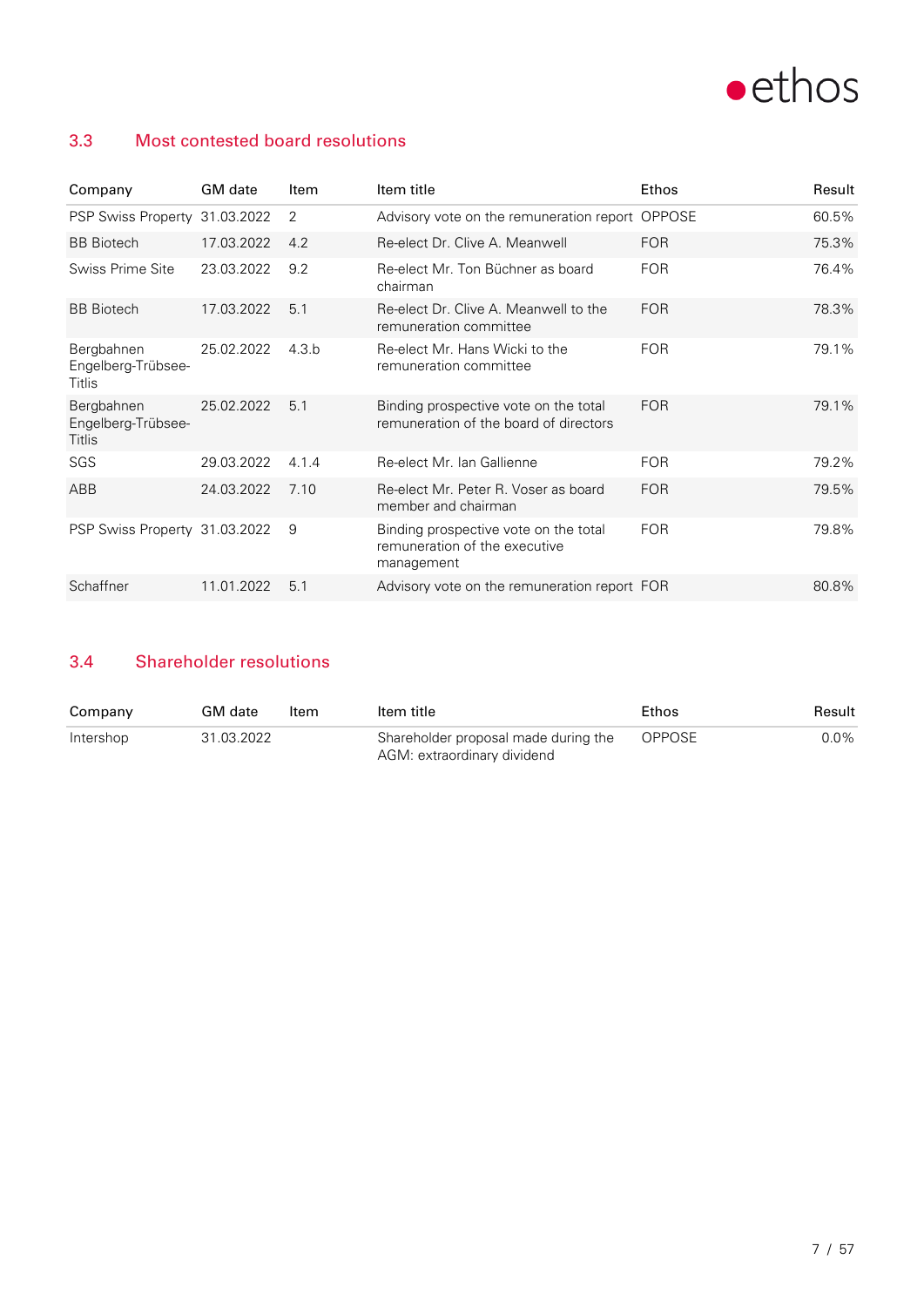

## 4 Detailed voting recommendations

### ABB 24.03.2022 AGM

| Item           | Agenda                                                                               | <b>Board</b> |           | Ethos      |                                                                                                         | Result |                |
|----------------|--------------------------------------------------------------------------------------|--------------|-----------|------------|---------------------------------------------------------------------------------------------------------|--------|----------------|
| 1              | Approve annual report, financial<br>statements and accounts                          | <b>FOR</b>   |           | <b>FOR</b> |                                                                                                         |        | 99.9%          |
| 2              | Advisory vote on the remuneration FOR<br>report                                      |              |           | • OPPOSE   | The remuneration report is not in line<br>with Ethos' guidelines.                                       | ✔      | 91.3%          |
| 3              | Discharge board members and<br>executive management                                  | <b>FOR</b>   |           | <b>FOR</b> |                                                                                                         | ✔      | 99.3%          |
| 4              | Approve allocation of income and<br>dividend                                         | <b>FOR</b>   |           | <b>FOR</b> |                                                                                                         | v      | 99.7%          |
| 5              | Reduce share capital via<br>cancellation of shares                                   | <b>FOR</b>   |           | <b>FOR</b> |                                                                                                         | ✔      | 98.8%          |
| 6.1            | Binding prospective vote on the<br>total remuneration of the board of<br>directors   | <b>FOR</b>   |           | <b>FOR</b> |                                                                                                         | ✔      | 99.1%          |
| 6.2            | Binding prospective vote on the<br>total remuneration of the<br>executive management | <b>FOR</b>   | $\bullet$ | OPPOSE     | The information provided is<br>insufficient.                                                            | ✔      | 92.3%          |
|                |                                                                                      |              |           |            | The remuneration structure is not in<br>line with Ethos' guidelines.                                    |        |                |
| $\overline{7}$ | Elections to the board of directors                                                  |              |           |            |                                                                                                         |        |                |
| 7.1            | Re-elect Mr. Gunnar Brock                                                            | <b>FOR</b>   |           | • OPPOSE   | He is a representative of a significant<br>shareholder who is sufficiently<br>represented on the board. | ✔      | 96.2%          |
| 7.2            | Re-elect Mr. David E. Constable                                                      | <b>FOR</b>   |           | <b>FOR</b> |                                                                                                         | ✔      | 99.6%          |
| 7.3            | Re-elect Mr. Frederico F. Curado                                                     | <b>FOR</b>   |           | <b>FOR</b> |                                                                                                         |        | 99.6%          |
| 7.4            | Re-elect Mr. Lars Förberg                                                            | <b>FOR</b>   |           | <b>FOR</b> |                                                                                                         |        | 92.5%          |
| 7.5            | Re-elect Ms. Jennifer Xin-Zhe Li                                                     | <b>FOR</b>   |           | <b>FOR</b> |                                                                                                         |        | 93.0%          |
| 7.6            | Re-elect Ms. Geraldine Matchett                                                      | <b>FOR</b>   |           | <b>FOR</b> |                                                                                                         | ✔      | 99.7%          |
| 7.7            | Re-elect Mr. David Meline                                                            | <b>FOR</b>   |           | FOR        |                                                                                                         |        | $\prime$ 99.7% |
| 7.8            | Re-elect Mr. Satish Pai                                                              | <b>FOR</b>   |           | <b>FOR</b> |                                                                                                         |        | 99.6%          |
| 7.9            | Re-elect Mr. Jacob Wallenberg                                                        | <b>FOR</b>   |           | <b>FOR</b> |                                                                                                         |        | 86.1%          |
| 7.10           | Re-elect Mr. Peter R. Voser as<br>board member and chairman                          | <b>FOR</b>   |           | <b>FOR</b> |                                                                                                         |        | 79.5%          |
| 8              | Elections to the remuneration<br>committee                                           |              |           |            |                                                                                                         |        |                |
| 8.1            | Re-elect Mr. David E. Constable to FOR<br>the remuneration committee                 |              |           | <b>FOR</b> |                                                                                                         | ✔      | 99.3%          |
| 8.2            | Re-elect Mr. Frederico F. Curado<br>to the remuneration committee                    | <b>FOR</b>   |           | <b>FOR</b> |                                                                                                         |        | 99.1%          |
| 8.3            | Re-elect Ms. Jennifer Xin-Zhe Li to FOR<br>the remuneration committee                |              |           | <b>FOR</b> |                                                                                                         | ✔      | 99.1%          |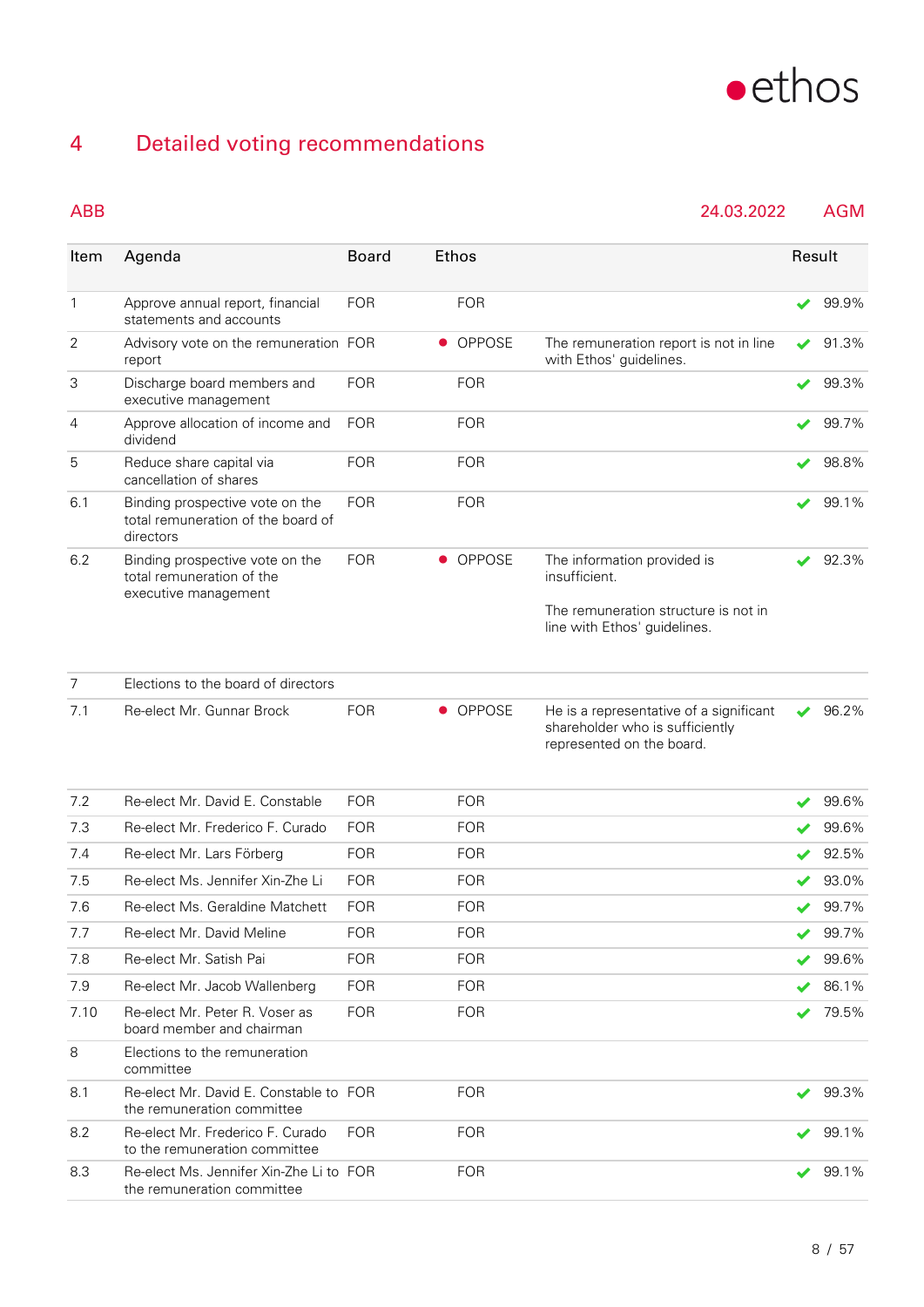

### ABB 24.03.2022 AGM

| Item | Agenda                                                      | <b>Board</b> | <b>Ethos</b> | Result |
|------|-------------------------------------------------------------|--------------|--------------|--------|
| 9    | Re-elect Zehnder Bolliger &<br>Partner as independent proxy | FOR          | <b>FOR</b>   | 99.0%  |
| 10   | Re-elect KPMG as auditors                                   | FOR          | <b>FOR</b>   | 98.3%  |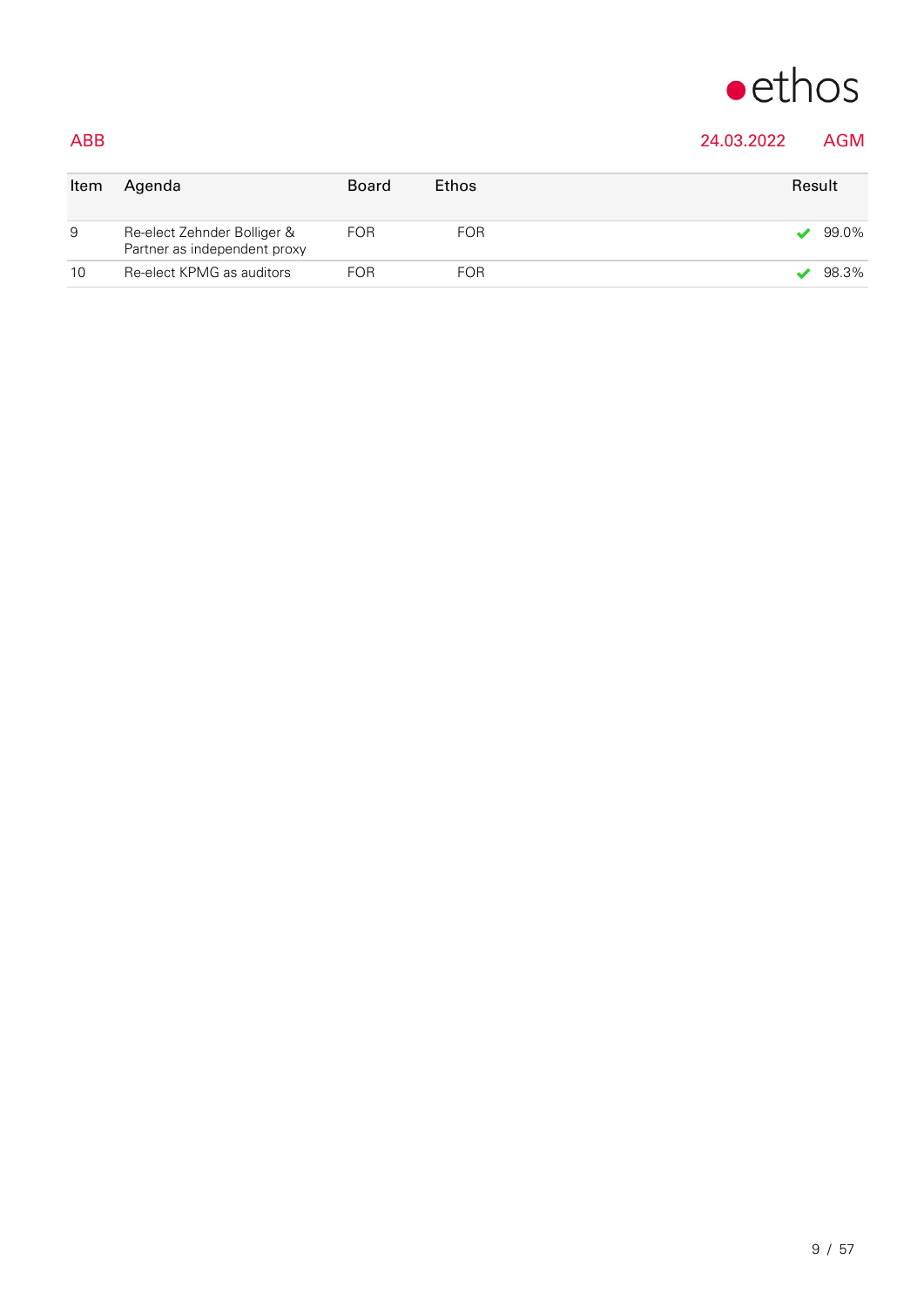### Also 18.03.2022 AGM

| Item           | Agenda                                                                                         | <b>Board</b> | <b>Ethos</b>               |                                                                                                                                               | Result |
|----------------|------------------------------------------------------------------------------------------------|--------------|----------------------------|-----------------------------------------------------------------------------------------------------------------------------------------------|--------|
| $\mathbf{1}$   | Approve annual report, financial<br>statements and accounts                                    | <b>FOR</b>   | <b>FOR</b>                 |                                                                                                                                               | ✔      |
| $\overline{2}$ | Advisory vote on the remuneration FOR<br>report                                                |              | <b>OPPOSE</b><br>$\bullet$ | The transparency of the remuneration<br>report is insufficient.<br>The pay-for-performance connection                                         |        |
|                |                                                                                                |              |                            | is not demonstrated.                                                                                                                          |        |
| 3              | Approve allocation of income and<br>dividend                                                   | <b>FOR</b>   | <b>FOR</b>                 |                                                                                                                                               | ✔      |
| 4              | Discharge board members and<br>executive management                                            | <b>FOR</b>   | • OPPOSE                   | Serious shortcomings in corporate<br>governance constitute a significant<br>risk for the company and its<br>shareholders.                     | ✔      |
| 5              | Amend Articles of association:<br>ESG committee                                                | <b>FOR</b>   | <b>FOR</b>                 |                                                                                                                                               |        |
| 6              | Binding votes on the remuneration<br>of the board of directors and the<br>executive management |              |                            |                                                                                                                                               |        |
| 6.1            | Binding prospective vote on the<br>total remuneration of the board of<br>directors             | <b>FOR</b>   | OPPOSE<br>$\bullet$        | The non-executive directors receive<br>excessive consultancy fees in a<br>regular manner.                                                     | ✔      |
| 6.2            | Binding prospective vote on the<br>fixed remuneration of the<br>executive management           | <b>FOR</b>   | <b>FOR</b>                 |                                                                                                                                               |        |
| 6.3            | Binding prospective vote on the<br>total variable remuneration of the<br>executive management  | <b>FOR</b>   | • OPPOSE                   | The information provided is<br>insufficient.                                                                                                  | ✔      |
|                |                                                                                                |              |                            | The total amount allows for the<br>payment of significantly higher<br>remuneration than that of a peer<br>group.                              |        |
|                |                                                                                                |              |                            | The structure and conditions of the<br>plans do not respect Ethos'<br>guidelines.                                                             |        |
|                |                                                                                                |              |                            | The remuneration committee or the<br>board of directors have excessive<br>discretion with regard to awards and<br>administration of the plan. |        |
|                |                                                                                                |              |                            | The requested amount does not allow<br>to respect Ethos' guidelines.                                                                          |        |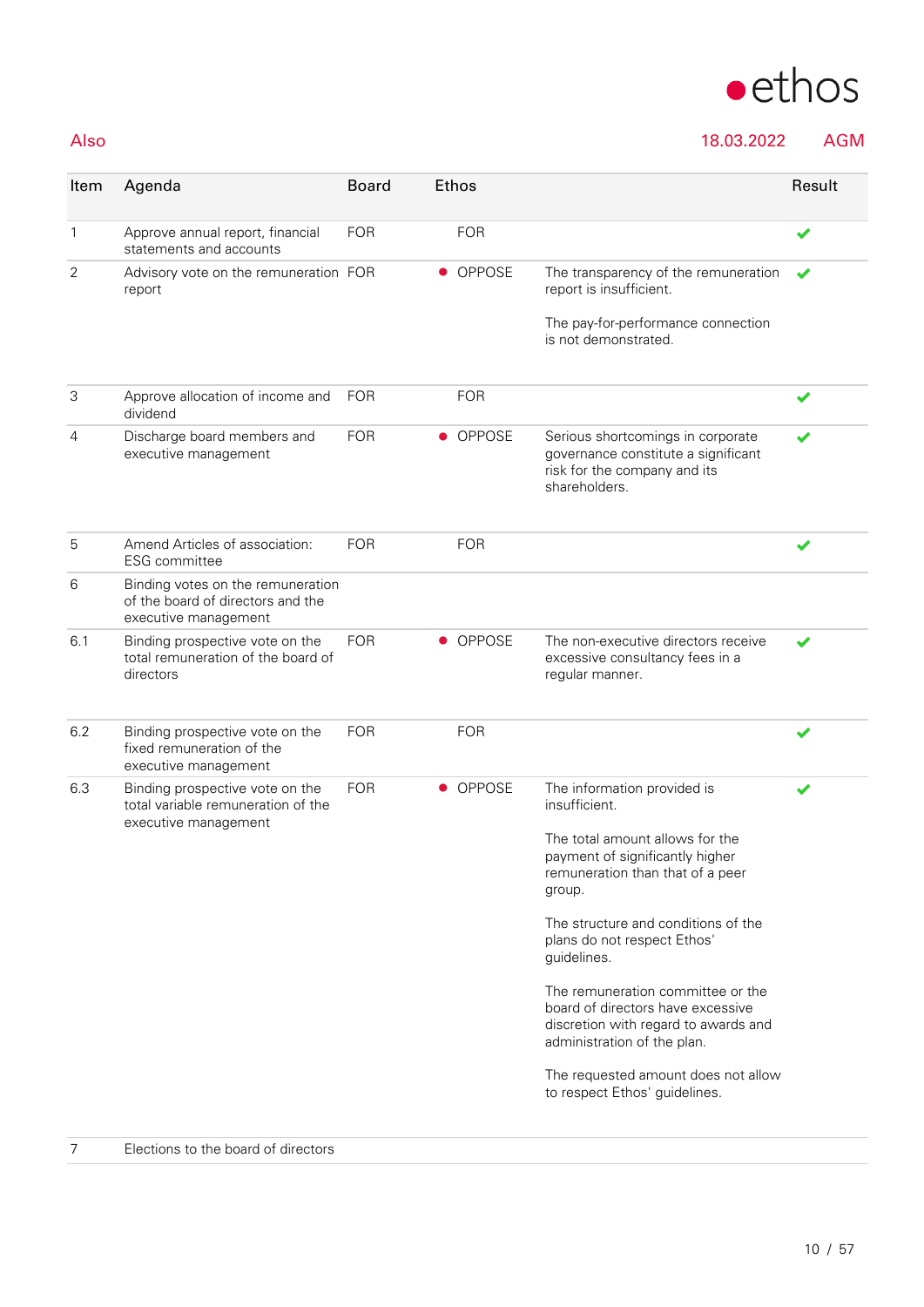

### Also 18.03.2022 AGM

| Item  | Agenda                                                                | <b>Board</b> | Ethos         |                                                                                                                                                              | Result |
|-------|-----------------------------------------------------------------------|--------------|---------------|--------------------------------------------------------------------------------------------------------------------------------------------------------------|--------|
| 7.1a  | Re-elect Prof. Dr. Peter Athanas                                      | <b>FOR</b>   | • OPPOSE      | He is chairman of the nomination<br>committee and the renewal and<br>composition of the board are<br>unsatisfactory.                                         |        |
|       |                                                                       |              |               | He is chairman of the nomination<br>committee and the board has less<br>than 20% women without adequate<br>justification.                                    |        |
| 7.1.b | Re-elect Mr. Walter P.J. Droege                                       | <b>FOR</b>   | <b>FOR</b>    |                                                                                                                                                              | ✔      |
| 7.1.c | Re-elect Mr. Frank Tanski                                             | <b>FOR</b>   | • OPPOSE      | He is not independent (representative<br>of an important shareholder and<br>business connections) and the board<br>independence is insufficient (33%).       | ✔      |
|       |                                                                       |              |               | He is a representative of a significant<br>shareholder who is sufficiently<br>represented on the board.                                                      |        |
| 7.1.d | Re-elect Dr. Ernest-W. Droege                                         | <b>FOR</b>   | <b>FOR</b>    |                                                                                                                                                              | ✔      |
| 7.1.e | Re-elect Prof. Gustavo Möller-<br>Hergt                               | <b>FOR</b>   | • OPPOSE      | He is also a permanent member of<br>the executive management (CEO).                                                                                          | ✔      |
| 7.1.f | Elect Mr. Thomas Fürer                                                | <b>FOR</b>   | <b>FOR</b>    |                                                                                                                                                              | ✔      |
| 7.2   | Re-elect Prof. Gustavo Möller-<br>Hergt as board chairman             | <b>FOR</b>   | <b>OPPOSE</b> | As Ethos did not support the election<br>of Prof. Dr. Möller-Hergt to the board<br>of directors, Ethos cannot approve<br>Prof. Dr. Möller-Hergt as chairman. | ✔      |
| 7.3   | Elections to the remuneration<br>committee                            |              |               |                                                                                                                                                              |        |
| 7.3a  | Re-elect Prof. Dr. Peter Athanas to FOR<br>the remuneration committee |              | • OPPOSE      | As Ethos did not support the election<br>of Prof. Dr. Athanas to the board of<br>directors, Ethos cannot approve Prof.<br>Dr. Athanas to the committee.      | ✔      |
| 7.3 b | Re-elect Mr. Walter P.J. Droege to FOR<br>the remuneration committee  |              | • OPPOSE      | He was member of the remuneration<br>committee during the past financial<br>year and the remuneration system is<br>very unsatisfactory.                      |        |
| 7.3.c | Re-elect Mr. Frank Tanski to the<br>remuneration committee            | <b>FOR</b>   | • OPPOSE      | As Ethos did not support the election<br>of Mr. Tanski to the board of<br>directors, Ethos cannot approve Mr.<br>Tanski to the committee.                    |        |
| 7.4   | Re-elect Ernst & Young as auditors FOR                                |              | <b>FOR</b>    |                                                                                                                                                              |        |
| 7.5   | Re-elect Dr. jur. Adrian von<br>Segesser as independent proxy         | <b>FOR</b>   | <b>FOR</b>    |                                                                                                                                                              |        |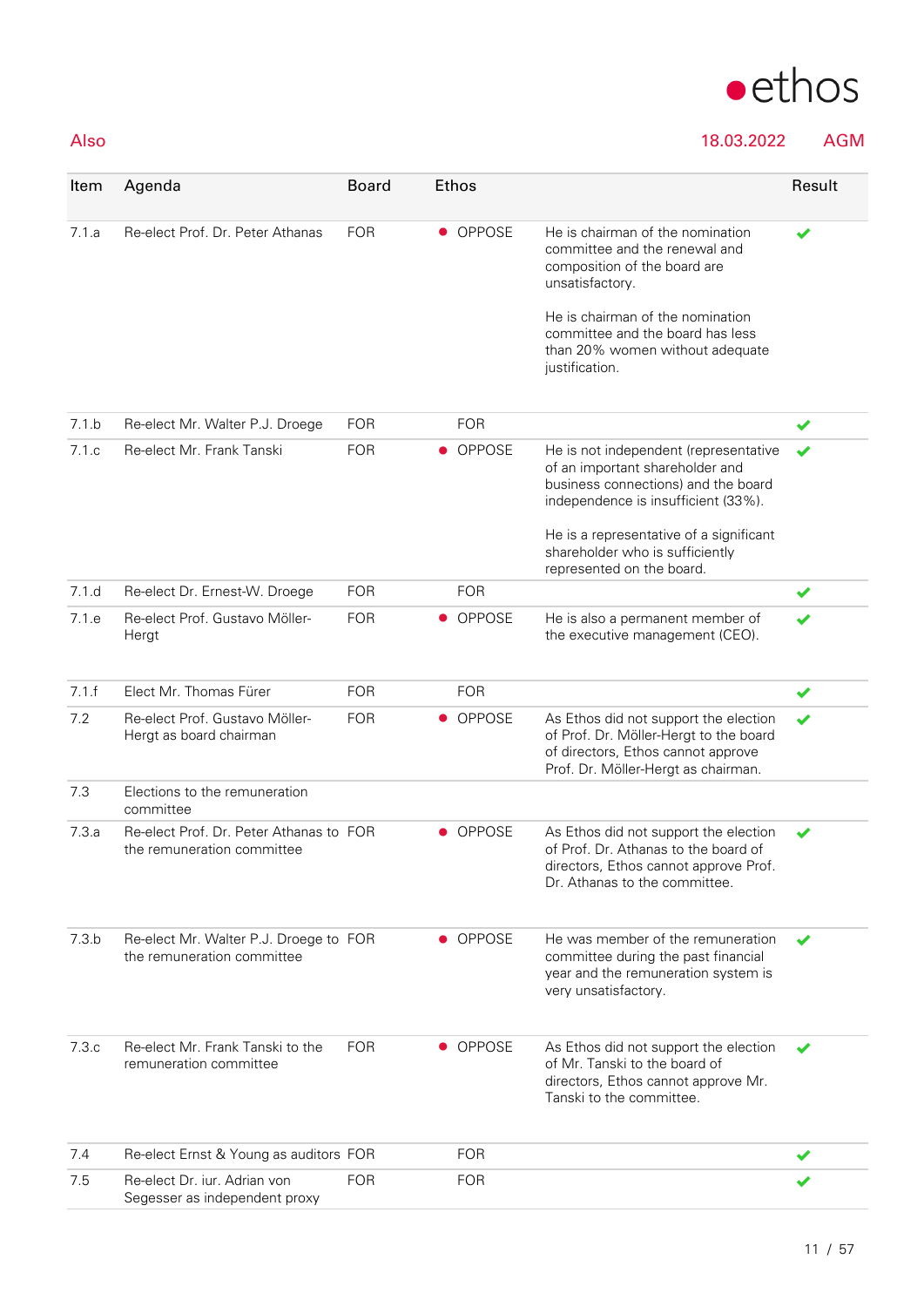| Item             | Agenda                                                                               | <b>Board</b> | Ethos      |                      | Result |
|------------------|--------------------------------------------------------------------------------------|--------------|------------|----------------------|--------|
| $\mathbf{  }$    | Specific instruction                                                                 |              |            |                      |        |
| $\mathbf{1}$     | Approve annual report, financial<br>statements and accounts                          | <b>FOR</b>   | <b>FOR</b> | ✔                    | 99.7%  |
| $\overline{2}$   | Approve allocation of income and<br>dividend                                         | <b>FOR</b>   | <b>FOR</b> | ✔                    | 99.7%  |
| 3                | Discharge board members and<br>executive management                                  | <b>FOR</b>   | <b>FOR</b> | ✔                    | 99.4%  |
| $\overline{4}$   | Elections to the board of directors                                                  |              |            |                      |        |
| 4.1              | Re-elect Mr. Hans-Peter Schwald                                                      | <b>FOR</b>   | <b>FOR</b> | ✔                    | 89.4%  |
| 4.2              | Re-elect Mr. Rainer Schmückle                                                        | <b>FOR</b>   | <b>FOR</b> | ✔                    | 99.2%  |
| 4.3              | Re-elect Ms. Liane Hirner                                                            | <b>FOR</b>   | <b>FOR</b> |                      | 99.3%  |
| 4.4              | Re-elect Mr. Norbert Indlekofer                                                      | <b>FOR</b>   | <b>FOR</b> | ✔                    | 95.6%  |
| 4.5              | Re-elect Mr. Michael Pieper                                                          | <b>FOR</b>   | <b>FOR</b> | ✔                    | 98.0%  |
| 4.6              | Re-elect Mr. Oliver Streuli                                                          | <b>FOR</b>   | <b>FOR</b> | ✔                    | 89.8%  |
| 4.7              | Re-elect Mr. Ferdinand Stutz                                                         | <b>FOR</b>   | <b>FOR</b> | $\blacktriangledown$ | 89.5%  |
| 5                | Re-elect Mr. Hans-Peter Schwald<br>as board chairman                                 | <b>FOR</b>   | <b>FOR</b> | $\blacktriangledown$ | 91.4%  |
| 6                | Elections to the remuneration<br>committee                                           |              |            |                      |        |
| 6.1              | Re-elect Mr. Hans-Peter Schwald<br>to the remuneration committee                     | <b>FOR</b>   | <b>FOR</b> | ✔                    | 87.4%  |
| 6.2              | Re-elect Mr. Oliver Streuli to the<br>remuneration committee                         | <b>FOR</b>   | <b>FOR</b> | ✔                    | 87.9%  |
| 6.3              | Re-elect Mr. Ferdinand Stutz to<br>the remuneration committee                        | <b>FOR</b>   | <b>FOR</b> | ✔                    | 87.8%  |
| 6.4              | Elect Mr. Norbert Indlekofer to the FOR<br>remuneration committee                    |              | <b>FOR</b> | ✔                    | 95.5%  |
| 7                | Re-elect KPMG as auditors                                                            | <b>FOR</b>   | <b>FOR</b> |                      | 99.5%  |
| 8                | Re-elect Mr. Ulrich B. Mayer as<br>independent proxy                                 | <b>FOR</b>   | <b>FOR</b> | ✔                    | 99.9%  |
| $\boldsymbol{9}$ | Advisory vote on the remuneration FOR<br>report                                      |              | <b>FOR</b> |                      | 85.1%  |
| 10               | Binding prospective vote on the<br>total remuneration of the board of<br>directors   | <b>FOR</b>   | <b>FOR</b> |                      | 97.6%  |
| 11               | Binding prospective vote on the<br>total remuneration of the<br>executive management | <b>FOR</b>   | <b>FOR</b> | ✔                    | 97.5%  |



Autoneum 23.03.2022 AGM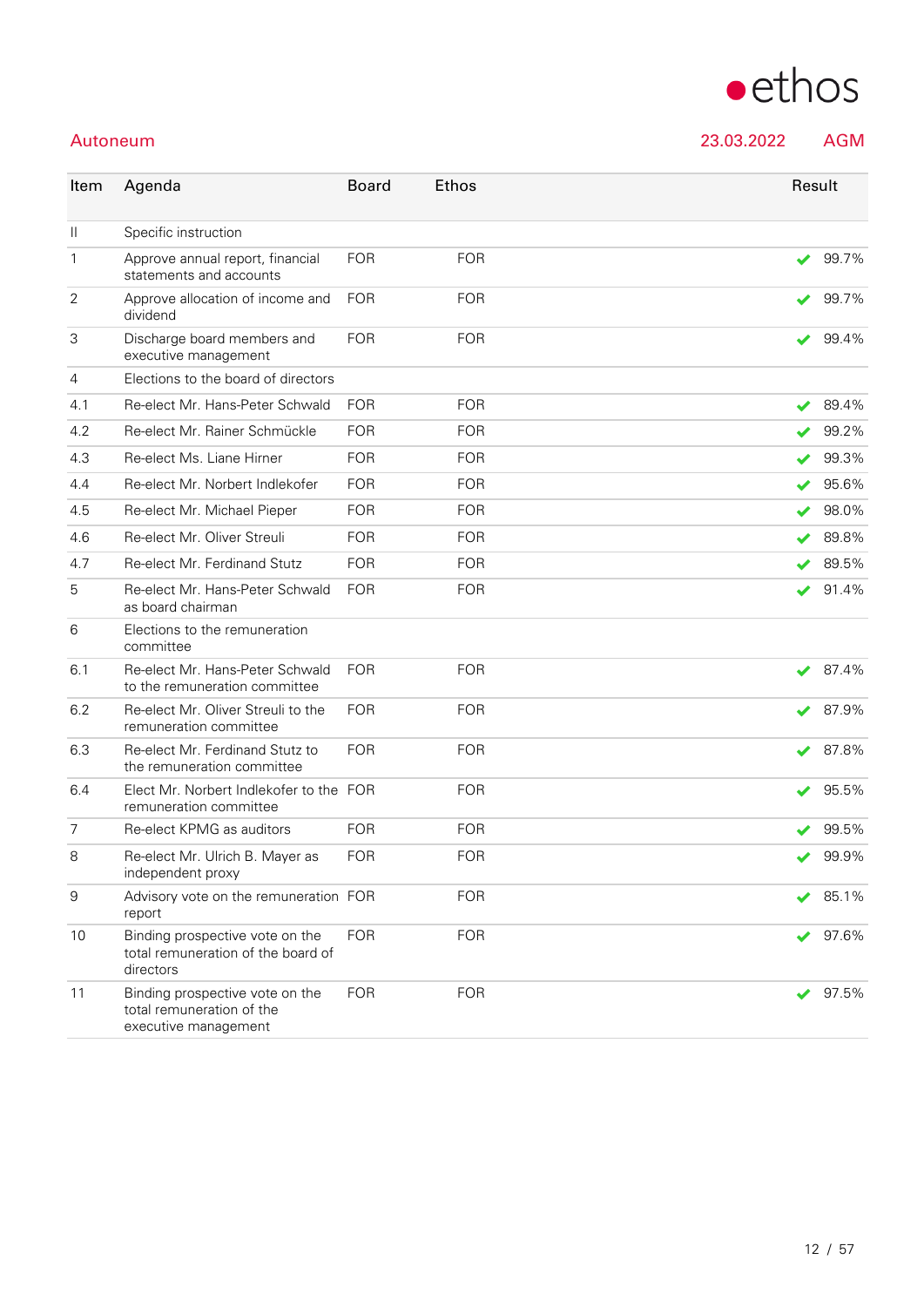

BB Biotech 2008 2022 2022 AGM

| Item           | Agenda                                                                             | <b>Board</b> | <b>Ethos</b>        |                                                                        | Result |       |
|----------------|------------------------------------------------------------------------------------|--------------|---------------------|------------------------------------------------------------------------|--------|-------|
| $\mathbf{1}$   | Approve annual report, financial<br>statements and accounts                        | <b>FOR</b>   | <b>FOR</b>          |                                                                        | ✔      | 99.6% |
| 2              | Approve allocation of income and<br>dividend                                       | <b>FOR</b>   | <b>FOR</b>          |                                                                        | ✔      | 99.6% |
| 3              | Discharge board members                                                            | <b>FOR</b>   | <b>FOR</b>          |                                                                        | ✔      | 98.5% |
| $\overline{4}$ | Elections to the board of directors                                                |              |                     |                                                                        |        |       |
| 4.1            | Re-elect Dr. Erich Hunziker as<br>member and chairman of the<br>board              | <b>FOR</b>   | <b>FOR</b>          |                                                                        | ✔      | 95.4% |
| 4.2            | Re-elect Dr. Clive A. Meanwell                                                     | <b>FOR</b>   | <b>FOR</b>          |                                                                        | ✔      | 75.3% |
| 4.3            | Re-elect Prof. Dr. Mads<br>Krogsgaard Thomsen                                      | <b>FOR</b>   | <b>FOR</b>          |                                                                        | ✔      | 98.2% |
| 4.4            | Re-elect Dr. Thomas von Planta                                                     | <b>FOR</b>   | <b>FOR</b>          |                                                                        | ✔      | 96.7% |
| 4.5            | Elect Dr. Pearl S. Huang                                                           | <b>FOR</b>   | <b>FOR</b>          |                                                                        |        | 98.3% |
| 4.6            | Elect Dr. Laura J. Hamill                                                          | <b>FOR</b>   | <b>FOR</b>          |                                                                        | ✔      | 98.3% |
| 5              | Elections to the remuneration<br>committee                                         |              |                     |                                                                        |        |       |
| 5.1            | Re-elect Dr. Clive A. Meanwell to<br>the remuneration committee                    | <b>FOR</b>   | <b>FOR</b>          |                                                                        | ✔      | 78.3% |
| 5.2            | Re-elect Prof. Dr. Mads<br>Krogsgaard Thomsen to the<br>remuneration committee     | <b>FOR</b>   | <b>FOR</b>          |                                                                        | V      | 97.5% |
| 6              | Binding prospective vote on the<br>total remuneration of the board of<br>directors | <b>FOR</b>   | OPPOSE<br>$\bullet$ | The remuneration is significantly<br>higher than that of a peer group. | v      | 85.7% |
| $\overline{7}$ | Re-elect Walder Wyss AG as<br>independent proxy                                    | <b>FOR</b>   | <b>FOR</b>          |                                                                        | ✔      | 98.2% |
| 8              | Elect Deloitte as auditors                                                         | <b>FOR</b>   | <b>FOR</b>          |                                                                        |        | 98.8% |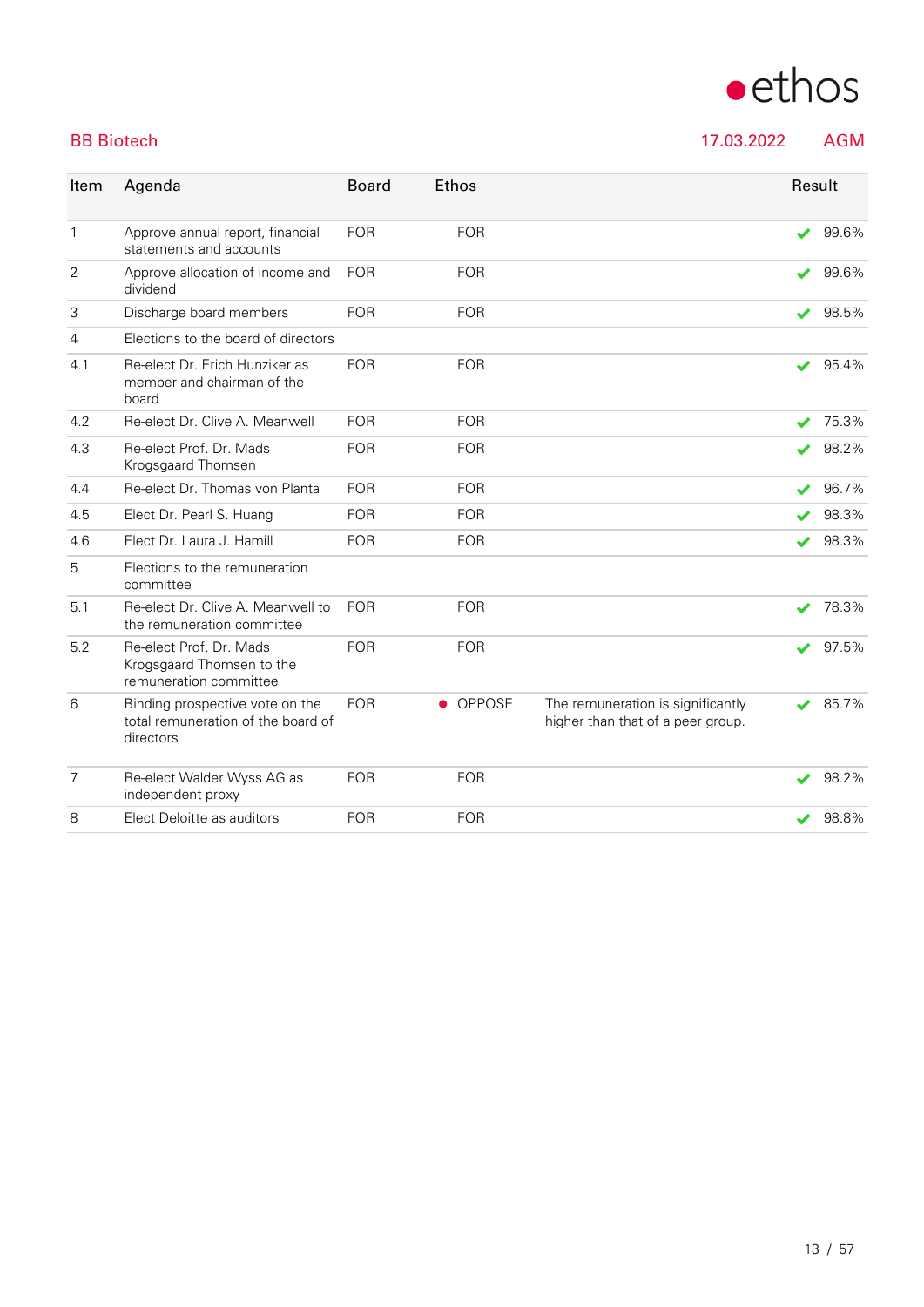# $\bullet$ ethos

Belimo 28.03.2022 AGM

| Item           | Agenda                                                                               | <b>Board</b> | Ethos      | Result               |              |
|----------------|--------------------------------------------------------------------------------------|--------------|------------|----------------------|--------------|
| $\mathbf{1}$   | Approve annual report, financial<br>statements and accounts                          | <b>FOR</b>   | <b>FOR</b> | $\checkmark$         | 95.1%        |
| $\overline{2}$ | Approve allocation of income and<br>dividend                                         | <b>FOR</b>   | <b>FOR</b> |                      | 94.0%        |
| 3              | Advisory vote on the remuneration FOR<br>report                                      |              | <b>FOR</b> |                      | 86.9%        |
| 4              | Discharge board members                                                              | <b>FOR</b>   | <b>FOR</b> | ✔                    | 92.5%        |
| 5.1            | Binding prospective vote on the<br>total remuneration of the board of<br>directors   | <b>FOR</b>   | <b>FOR</b> | ✔                    | 93.8%        |
| 5.2            | Binding prospective vote on the<br>total remuneration of the<br>executive management | <b>FOR</b>   | <b>FOR</b> | ✔                    | 90.5%        |
| 6.1            | Elections to the board of directors                                                  |              |            |                      |              |
| 6.1.1          | Re-elect Prof. Adrian Altenburger                                                    | <b>FOR</b>   | <b>FOR</b> | ✔                    | 91.8%        |
| 6.1.2          | Re-elect Mr. Patrick Burkhalter                                                      | <b>FOR</b>   | <b>FOR</b> |                      | 92.3%        |
| 6.1.3          | Re-elect Ms. Sandra Emme                                                             | <b>FOR</b>   | <b>FOR</b> |                      | 93.9%        |
| 6.1.4          | Re-elect Mr. Urban Linsi                                                             | <b>FOR</b>   | <b>FOR</b> |                      | 91.5%        |
| 6.1.5          | Re-elect Mr. Stefan Ranstrand                                                        | <b>FOR</b>   | <b>FOR</b> |                      | 94.6%        |
| 6.1.6          | Re-elect Dr. Martin Zwyssig                                                          | <b>FOR</b>   | <b>FOR</b> |                      | 94.0%        |
| 6.2.1          | Re-elect Mr. Patrick Burkhalter as<br>board chairman                                 | <b>FOR</b>   | <b>FOR</b> | V                    | 92.0%        |
| 6.2.2          | Re-elect Dr. Martin Zwyssig as<br>deputy chairman of the board                       | <b>FOR</b>   | <b>FOR</b> | ✔                    | 94.1%        |
| 6.3            | Elections to the nomination and<br>remuneration committee                            |              |            |                      |              |
| 6.3.1          | Re-elect Ms. Sandra Emme to the FOR<br>nomination and remuneration<br>committee      |              | <b>FOR</b> | ✔                    | 82.9%        |
| 6.3.2          | Re-elect Prof. Adrian Altenburger<br>to the nomination and<br>remuneration committee | <b>FOR</b>   | <b>FOR</b> |                      | $\vee$ 93.3% |
| 6.3.3          | Re-elect Mr. Urban Linsi to the<br>nomination and remuneration<br>committee          | <b>FOR</b>   | <b>FOR</b> | $\blacktriangledown$ | 88.2%        |
| 6.4            | Re-elect Proxy Voting Services<br>GmbH as independent proxy                          | <b>FOR</b>   | <b>FOR</b> | ✔                    | 98.8%        |
| 6.5            | Re-elect KPMG as auditors                                                            | <b>FOR</b>   | <b>FOR</b> | ✔                    | 97.1%        |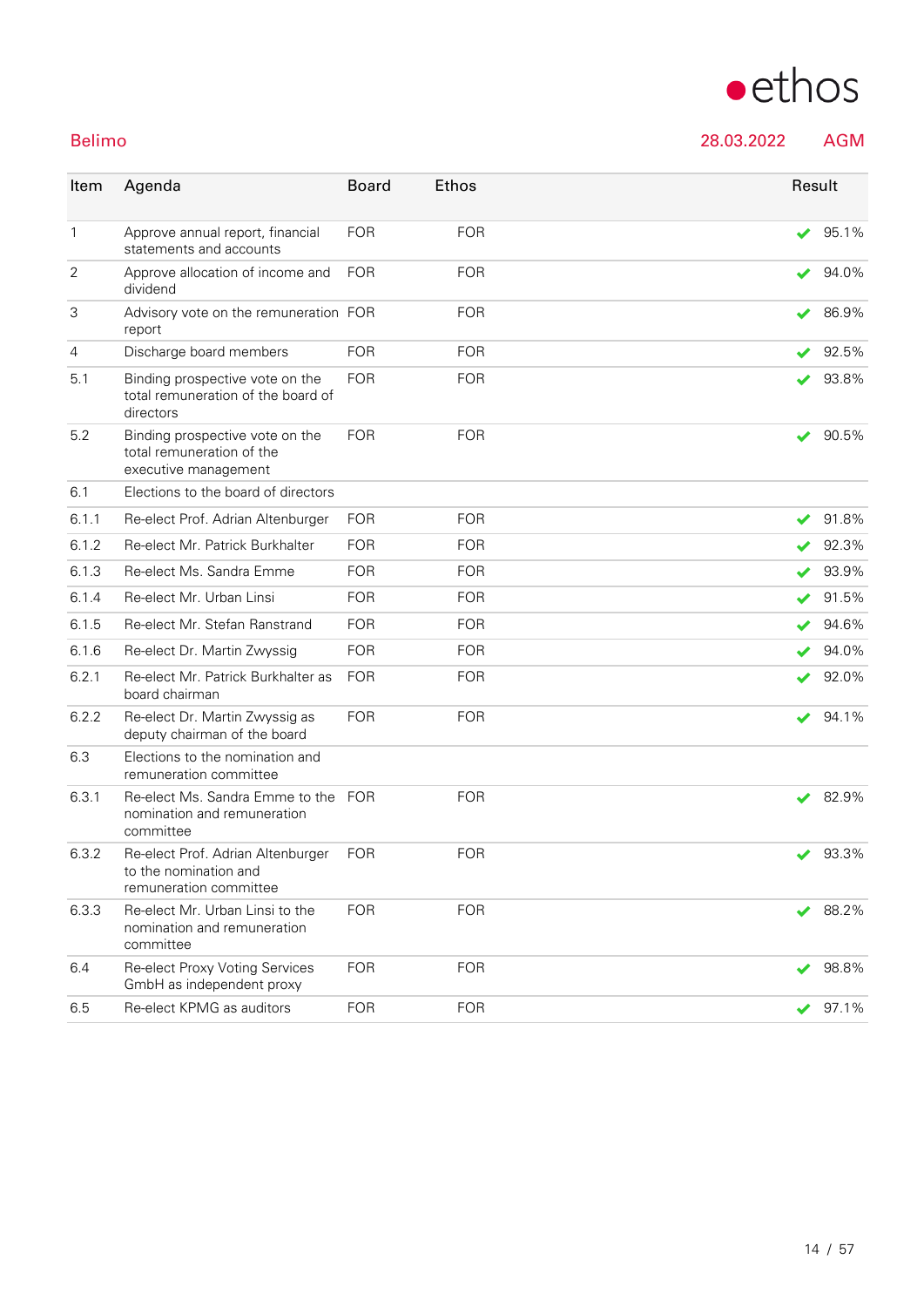

### Bell Food Group 22.03.2022 AGM

| Item           | Agenda                                                                               | <b>Board</b> | <b>Ethos</b>               |                                                                                                                                                                                                                   |              | Result          |
|----------------|--------------------------------------------------------------------------------------|--------------|----------------------------|-------------------------------------------------------------------------------------------------------------------------------------------------------------------------------------------------------------------|--------------|-----------------|
| 1.1            | Approve annual report, financial<br>statements and accounts                          | <b>FOR</b>   | <b>FOR</b>                 |                                                                                                                                                                                                                   |              | $\times$ 100.0% |
| 1.2            | Advisory vote on the remuneration FOR<br>report                                      |              | <b>FOR</b>                 |                                                                                                                                                                                                                   | ✔            | 99.6%           |
| $\overline{2}$ | Approve allocation of income and<br>dividend                                         |              |                            |                                                                                                                                                                                                                   |              |                 |
| 2.1            | Approve allocation of income and<br>dividend and ordinary dividend                   | <b>FOR</b>   | <b>FOR</b>                 |                                                                                                                                                                                                                   |              | $\times$ 100.0% |
| 2.2            | Distribution of dividend from<br>capital contributions reserves                      | <b>FOR</b>   | <b>FOR</b>                 |                                                                                                                                                                                                                   |              | $\times$ 100.0% |
| 3              | Discharge board members                                                              | <b>FOR</b>   | <b>FOR</b>                 |                                                                                                                                                                                                                   |              | $\times$ 100.0% |
| 4.1            | Binding prospective vote on the<br>total remuneration of the board of<br>directors   | <b>FOR</b>   | <b>FOR</b>                 |                                                                                                                                                                                                                   | ✔            | 99.5%           |
| 4.2            | Binding prospective vote on the<br>total remuneration of the<br>executive management | <b>FOR</b>   | <b>FOR</b>                 |                                                                                                                                                                                                                   | ✔            | 99.4%           |
| 5              | Elections to the board of directors                                                  |              |                            |                                                                                                                                                                                                                   |              |                 |
| 5.1            | Re-elect Dr. Philipp Dautzenberg                                                     | <b>FOR</b>   | • OPPOSE                   | He is not independent (representative<br>of an important shareholder) and the<br>board independence is insufficient<br>$(16.7\%)$ .<br>He is a representative of a significant<br>shareholder who is sufficiently | ✔            | 98.7%           |
|                |                                                                                      |              |                            | represented on the board.                                                                                                                                                                                         |              |                 |
| 5.2            | Re-elect Mr. Thomas Hinderer                                                         | <b>FOR</b>   | <b>FOR</b>                 |                                                                                                                                                                                                                   |              | 99.9%           |
| 5.3            | Re-elect Ms. Doris Leuthard                                                          | <b>FOR</b>   | <b>FOR</b>                 |                                                                                                                                                                                                                   |              | 99.3%           |
| 5.4            | Re-elect Mr. Werner Marti                                                            | <b>FOR</b>   | <b>OPPOSE</b><br>$\bullet$ | He is not independent (board tenure<br>of 13 years) and the board<br>independence is insufficient (16.7%).                                                                                                        | V            | 98.1%           |
| 5.5            | Re-elect Mr. Philipp Wyss                                                            | <b>FOR</b>   | <b>FOR</b>                 |                                                                                                                                                                                                                   | ✔            | 99.2%           |
| 5.6            | Re-elect Mr. Joos Sutter                                                             | FOR          | FOR                        |                                                                                                                                                                                                                   |              | 99.6%           |
| 5.7            | Re-elect Mr. Joos Sutter as board<br>chairman                                        | <b>FOR</b>   | <b>FOR</b>                 |                                                                                                                                                                                                                   |              | 99.2%           |
| 6              | Elections to the remuneration<br>committee                                           |              |                            |                                                                                                                                                                                                                   |              |                 |
| 6.1            | Re-elect Mr. Thomas Hinderer to<br>the remuneration committee                        | <b>FOR</b>   | <b>FOR</b>                 |                                                                                                                                                                                                                   | ✔            | 99.6%           |
| 6.2            | Re-elect Mr. Philipp Wyss to the<br>remuneration committee                           | <b>FOR</b>   | <b>FOR</b>                 |                                                                                                                                                                                                                   | $\checkmark$ | 98.9%           |
| 7              | Re-elect Dr. Andreas Flückiger as<br>independent proxy                               | <b>FOR</b>   | <b>FOR</b>                 |                                                                                                                                                                                                                   |              | $\times$ 100.0% |
| 8              | Re-elect KPMG as auditors                                                            | <b>FOR</b>   | <b>FOR</b>                 |                                                                                                                                                                                                                   | ✔            | 99.9%           |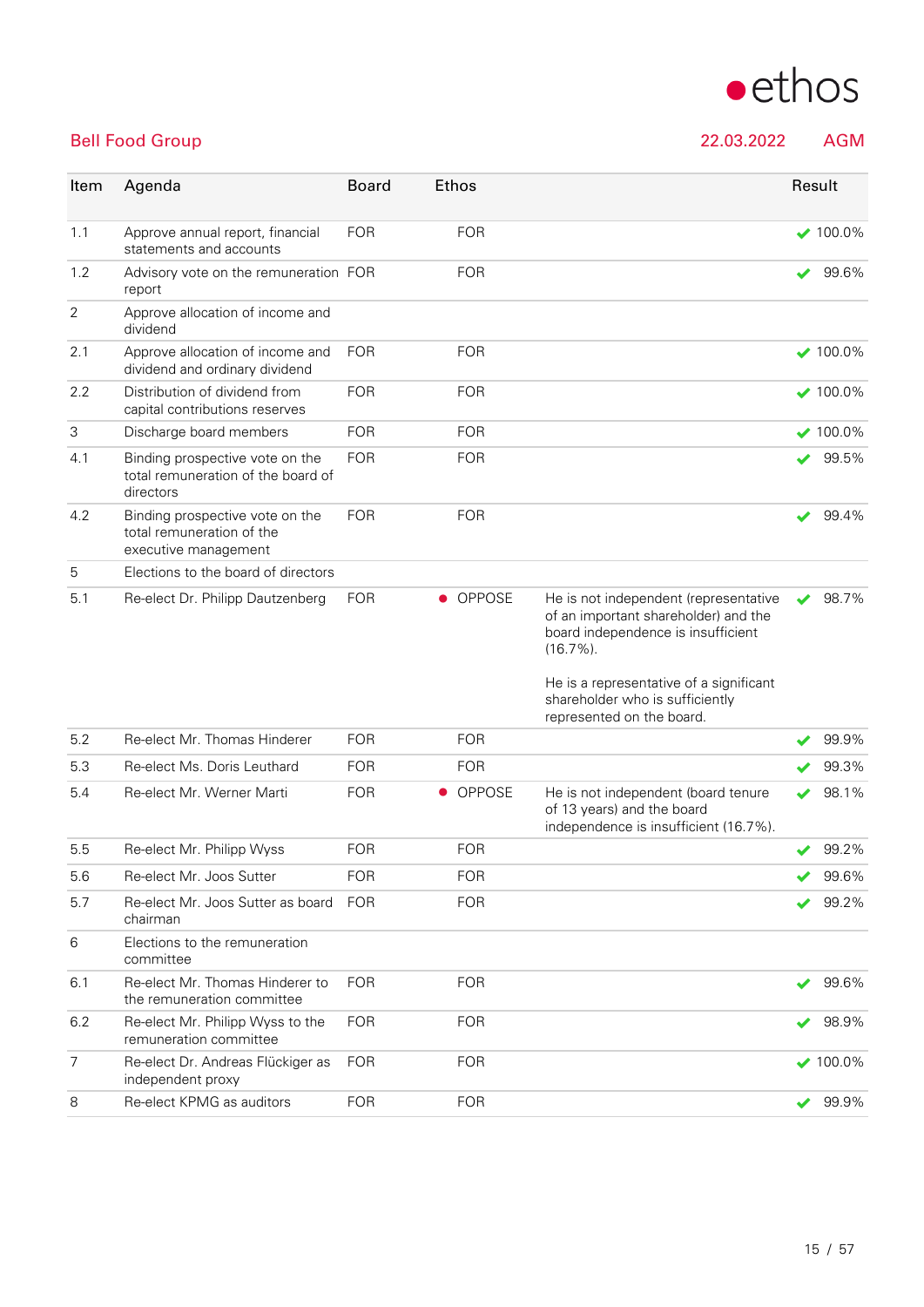# $\bullet$ ethos

### Bellevue Group 22.03.2022 AGM

| Item         | Agenda                                                                                                         | <b>Board</b> | <b>Ethos</b> |                                                                                        | Result |               |
|--------------|----------------------------------------------------------------------------------------------------------------|--------------|--------------|----------------------------------------------------------------------------------------|--------|---------------|
| $\mathbf{1}$ | Approve annual report, financial<br>statements and accounts                                                    | <b>FOR</b>   | <b>FOR</b>   |                                                                                        |        | $\vee$ 100.0% |
| 2            | Discharge board members and<br>executive management                                                            | <b>FOR</b>   | <b>FOR</b>   |                                                                                        |        | 99.9%         |
| 3            | Approve allocation of income and<br>dividend                                                                   | <b>FOR</b>   | <b>FOR</b>   |                                                                                        | ✔      | 99.9%         |
| 4.1          | Elections to the board of directors                                                                            |              |              |                                                                                        |        |               |
| 4.1.1        | Re-elect Mr. Veit de Maddalena                                                                                 | <b>FOR</b>   | <b>FOR</b>   |                                                                                        | ✔      | 97.5%         |
| 4.1.2        | Re-elect Dr. iur. Daniel H. Sigg                                                                               | <b>FOR</b>   | <b>FOR</b>   |                                                                                        |        | 89.6%         |
| 4.1.3        | Re-elect Ms. Katrin Wehr-Seiter                                                                                | <b>FOR</b>   | <b>FOR</b>   |                                                                                        |        | 97.4%         |
| 4.1.4        | Re-elect Mr. Urs Schenker                                                                                      | <b>FOR</b>   | <b>FOR</b>   |                                                                                        |        | 98.9%         |
| 4.2          | Re-elect Mr. Veit de Maddalena as FOR<br>board chairman                                                        |              | <b>FOR</b>   |                                                                                        |        | 90.6%         |
| 4.3          | Elections to the remuneration<br>committee                                                                     |              |              |                                                                                        |        |               |
| 4.3.1        | Re-elect Ms. Katrin Wehr-Seiter to FOR<br>the remuneration committee                                           |              | <b>FOR</b>   |                                                                                        | ✔      | 96.0%         |
| 4.3.2        | Re-elect Mr. Urs Schenker to the<br>remuneration committee                                                     | <b>FOR</b>   | <b>FOR</b>   |                                                                                        |        | 97.3%         |
| 4.3.3        | Re-elect Mr. Veit de Maddalena to FOR<br>the remuneration committee                                            |              | <b>FOR</b>   |                                                                                        |        | 95.8%         |
| 4.4          | Re-elect Grossenbacher<br>Rechtsanwälte AG as independent<br>proxy                                             | <b>FOR</b>   | <b>FOR</b>   |                                                                                        | ✔      | 99.7%         |
| 4.5          | Re-elect PricewaterhouseCoopers FOR<br>as auditors                                                             |              | • OPPOSE     | The audit firm has been in office for<br>23 years, which exceeds Ethos'<br>guidelines. | ✔      | 94.9%         |
| 5            | Binding votes on the remuneration<br>of the board of directors and the<br>executive management                 |              |              |                                                                                        |        |               |
| 5.1          | Binding prospective vote on the<br>fixed remuneration of the board of<br>directors                             | <b>FOR</b>   | • OPPOSE     | The remuneration is significantly<br>higher than that of a peer group.                 |        | 97.4%         |
| 5.2          | Binding retrospective vote on the<br>variable remuneration of the board<br>of directors                        | <b>FOR</b>   | • OPPOSE     | The non-executive directors receive<br>variable remuneration.                          |        | 81.4%         |
| 5.3          | Binding prospective vote on the<br>fixed and long-term variable<br>remuneration of the executive<br>management | <b>FOR</b>   | <b>FOR</b>   |                                                                                        |        | 88.6%         |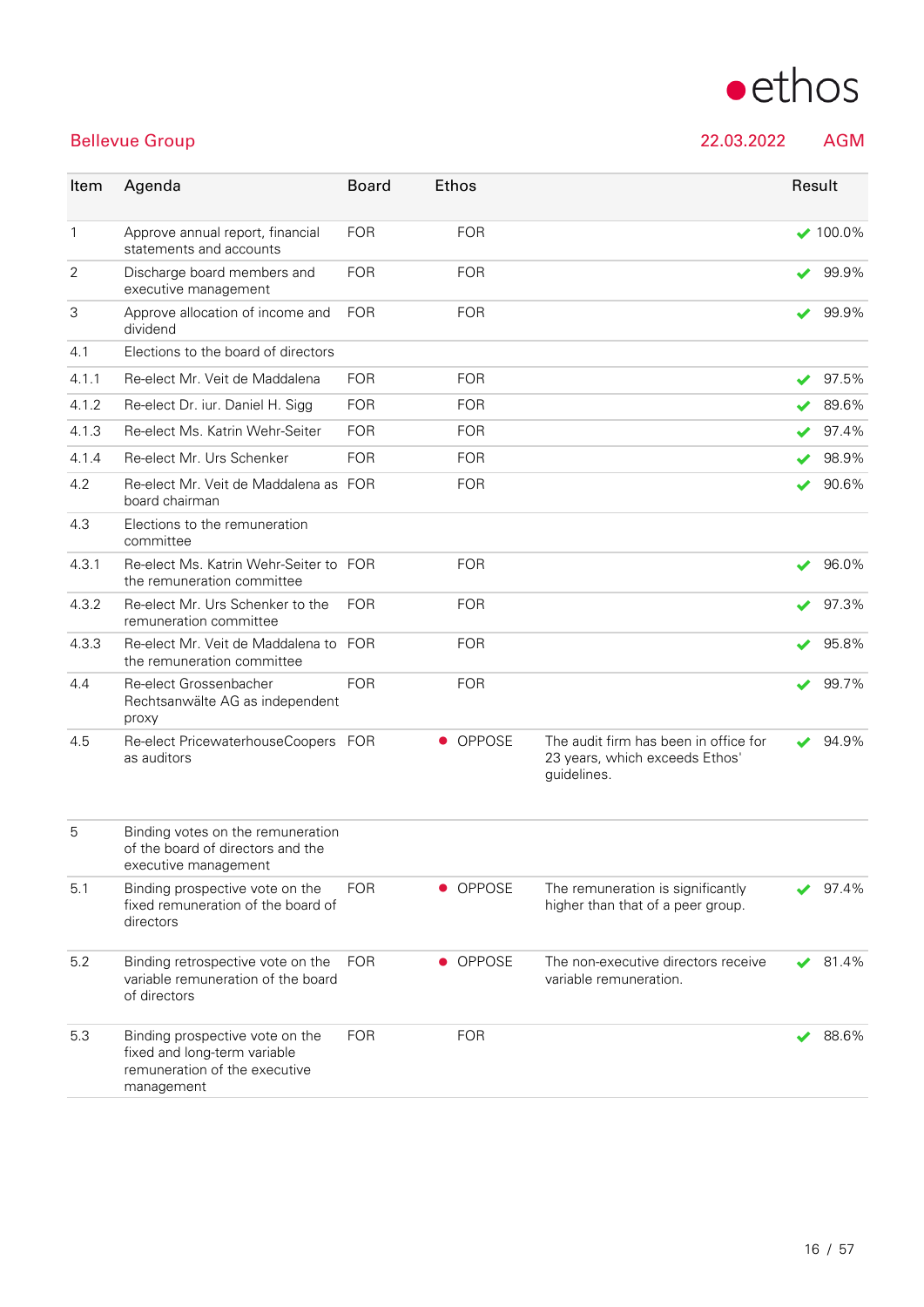

### Bellevue Group 22.03.2022 AGM

| Item | Agenda                                                                                                   | <b>Board</b> | <b>Ethos</b> | Result                                                                                                                                                                                                |  |       |
|------|----------------------------------------------------------------------------------------------------------|--------------|--------------|-------------------------------------------------------------------------------------------------------------------------------------------------------------------------------------------------------|--|-------|
| 5.4  | Binding retrospective vote on the FOR<br>short-term variable remuneration<br>of the executive management |              | • OPPOSE     | The total amount allows for the<br>payment of significantly higher<br>remuneration than that of a peer<br>group.<br>The structure and conditions of the<br>plans do not respect Ethos'<br>quidelines. |  | 86.1% |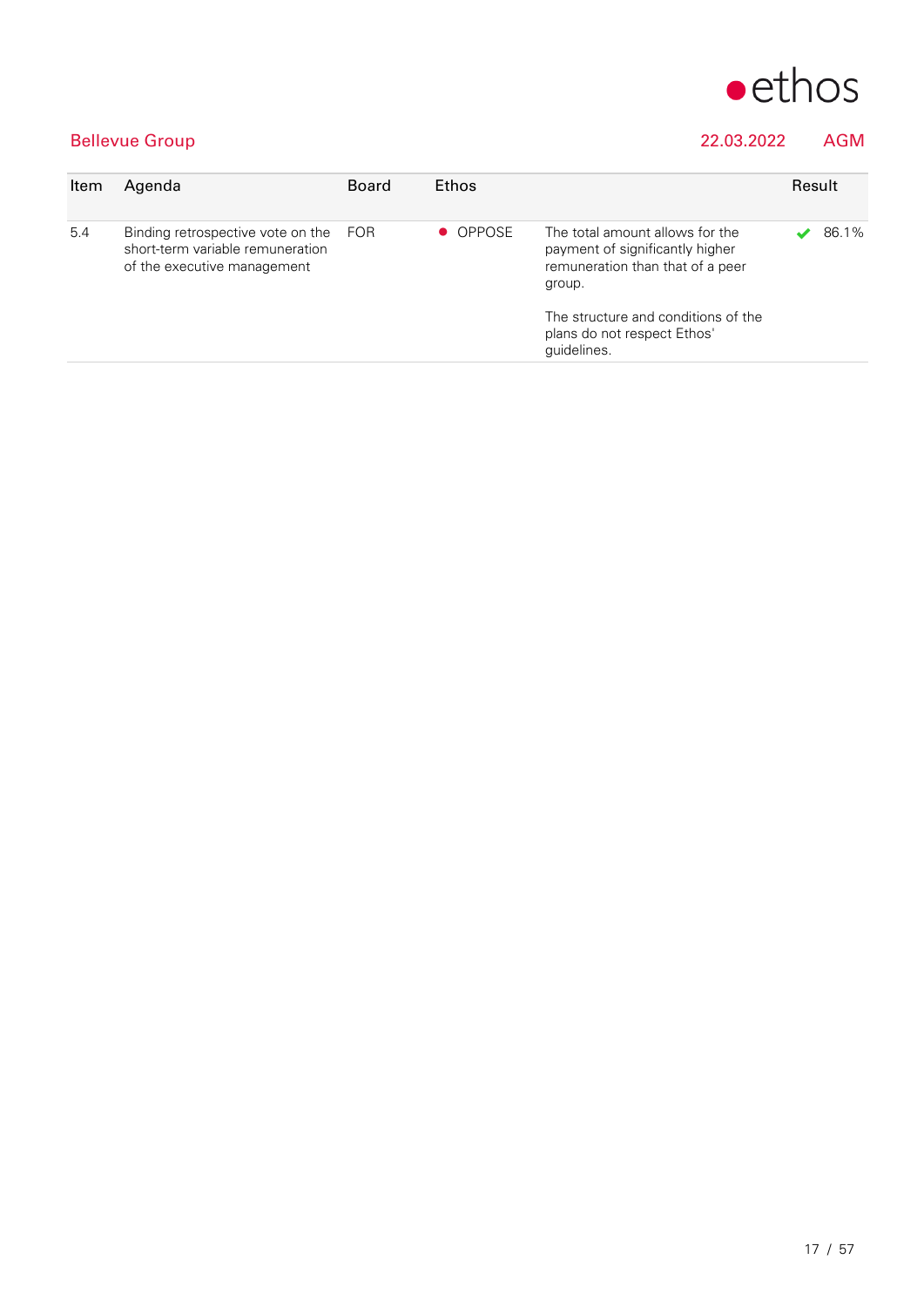

### Bergbahnen Engelberg-Trübsee-Titlis 25.02.2022 AGM

| Item  | Agenda                                                        | <b>Board</b> | Ethos                      |                                                                                                                                               | Result |       |
|-------|---------------------------------------------------------------|--------------|----------------------------|-----------------------------------------------------------------------------------------------------------------------------------------------|--------|-------|
| 1     | Approve annual report, financial<br>statements and accounts   | <b>FOR</b>   | <b>FOR</b>                 |                                                                                                                                               | ✔      | 92.7% |
| 2     | Discharge board members and<br>executive management           | <b>FOR</b>   | <b>FOR</b>                 |                                                                                                                                               |        | 90.3% |
| 3     | Approve allocation of balance<br>sheet result                 | <b>FOR</b>   | <b>FOR</b>                 |                                                                                                                                               |        | 90.9% |
| 4.1   | Elections to the board of directors                           |              |                            |                                                                                                                                               |        |       |
| 4.1.a | Re-elect Dr. Christoph<br>Baumgartner                         | <b>FOR</b>   | <b>OPPOSE</b><br>$\bullet$ | He is not independent and the board<br>independence is insufficient (42.9%).                                                                  |        | 89.8% |
|       |                                                               |              |                            | He is the chairman of the audit<br>committee, is not independent and<br>the committee independence is<br>insufficient.                        |        |       |
| 4.1 b | Re-elect Ms. Dominique Gisin                                  | <b>FOR</b>   | <b>FOR</b>                 |                                                                                                                                               |        | 94.6% |
| 4.1c  | Re-elect Mr. Martin Odermatt                                  | <b>FOR</b>   | OPPOSE<br>$\bullet$        | He is not independent (business<br>connections) and the board<br>independence is insufficient (42.9%).                                        |        | 92.8% |
| 4.1.d | Re-elect Mr. Markus Thumiger                                  | <b>FOR</b>   | <b>OPPOSE</b><br>$\bullet$ | He is not independent (business<br>connections) and the board<br>independence is insufficient (42.9%).                                        |        | 92.6% |
|       |                                                               |              |                            | He is the chairman of the nomination<br>committee and the committee<br>independence is insufficient.                                          |        |       |
|       |                                                               |              |                            | He is chairman of the nomination<br>committee and the board has less<br>than 20% women without adequate<br>justification.                     |        |       |
| 4.1.e | Re-elect Mr. Hans Wicki                                       | <b>FOR</b>   | <b>FOR</b>                 |                                                                                                                                               |        | 84.3% |
| 4.1.f | Re-elect Mr. Guido Zumbühl                                    | <b>FOR</b>   | OPPOSE<br>$\bullet$        | He is not independent (business<br>connections) and the board<br>independence is insufficient (42.9%).                                        |        | 87.9% |
| 4.1 g | Re-elect Mr. Patrick Zwyssig                                  | <b>FOR</b>   | <b>FOR</b>                 |                                                                                                                                               |        | 94.0% |
| 4.2   | Re-elect Mr. Hans Wicki as board<br>chairman                  | <b>FOR</b>   | <b>FOR</b>                 |                                                                                                                                               |        | 84.8% |
| 4.3   | Elections to the remuneration<br>committee                    |              |                            |                                                                                                                                               |        |       |
| 4.3.a | Re-elect Mr. Markus Thumiger to<br>the remuneration committee | <b>FOR</b>   | • OPPOSE                   | As Ethos did not support the election<br>of Mr. Thumiger to the board of<br>directors, Ethos cannot approve Mr.<br>Thumiger to the committee. |        | 89.9% |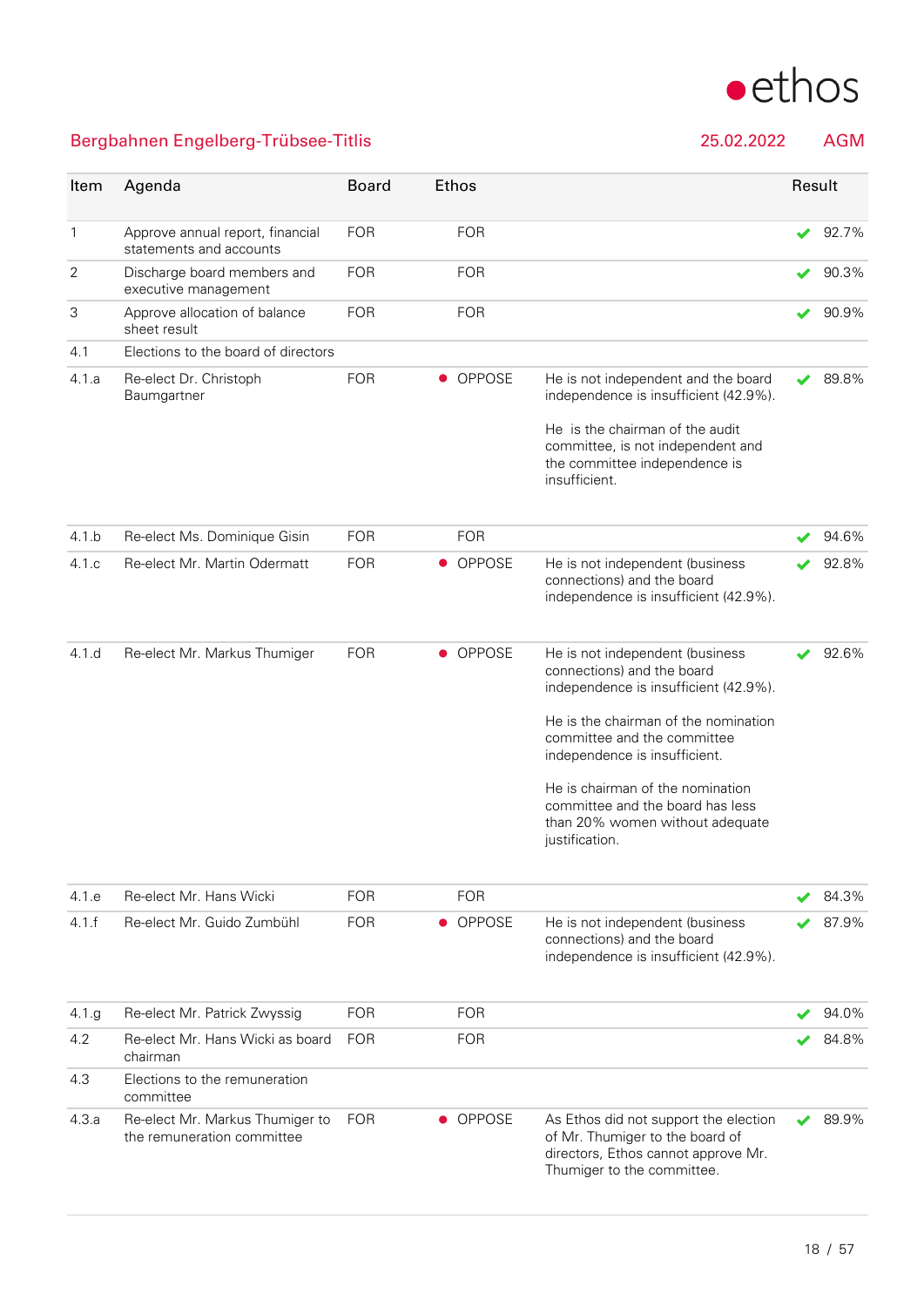

### Bergbahnen Engelberg-Trübsee-Titlis 25.02.2022 AGM

| Item  | Agenda                                                                                         | <b>Board</b> | <b>Ethos</b>  |                                                                                                                                             | Result                   |       |
|-------|------------------------------------------------------------------------------------------------|--------------|---------------|---------------------------------------------------------------------------------------------------------------------------------------------|--------------------------|-------|
| 4.3 b | Re-elect Mr. Hans Wicki to the<br>remuneration committee                                       | <b>FOR</b>   | <b>FOR</b>    |                                                                                                                                             | $\blacktriangledown$     | 79.1% |
| 4.3c  | Re-elect Mr. Guido Zumbühl to<br>the remuneration committee                                    | <b>FOR</b>   | <b>OPPOSE</b> | As Ethos did not support the election<br>of Mr. Zumbühl to the board of<br>directors, Ethos cannot approve Mr.<br>Zumbühl to the committee. | $\overline{\mathscr{L}}$ | 87.3% |
| 4.4   | Re-elect BDO as auditors                                                                       | <b>FOR</b>   | <b>FOR</b>    |                                                                                                                                             |                          | 91.6% |
| 4.5   | Re-elect Ms. Brigitte Scheuber as<br>independent proxy                                         | <b>FOR</b>   | <b>FOR</b>    |                                                                                                                                             | ✔                        | 94.0% |
| 5     | Binding votes on the remuneration<br>of the board of directors and the<br>executive management |              |               |                                                                                                                                             |                          |       |
| 5.1   | Binding prospective vote on the<br>total remuneration of the board of<br>directors             | <b>FOR</b>   | <b>FOR</b>    |                                                                                                                                             | s                        | 79.1% |
| 5.2   | Binding prospective vote on the<br>total remuneration of the<br>executive management           | <b>FOR</b>   | <b>FOR</b>    |                                                                                                                                             | $\overline{\mathscr{L}}$ | 82.2% |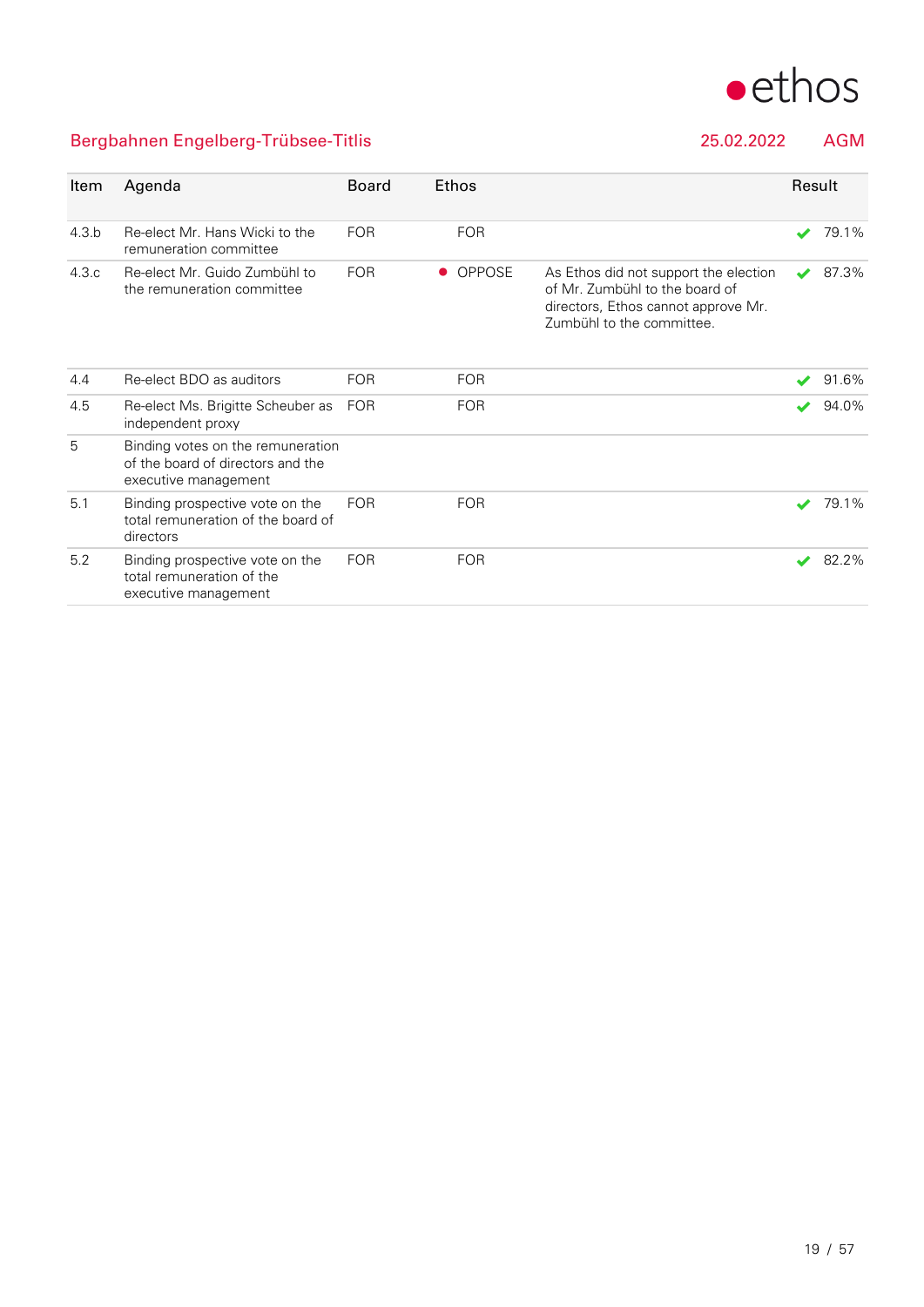

Bobst 30.03.2022 AGM

| Item         | Agenda                                                                                         | <b>Board</b> | Ethos     |               |                                                                                                                                                                                          | Result |       |
|--------------|------------------------------------------------------------------------------------------------|--------------|-----------|---------------|------------------------------------------------------------------------------------------------------------------------------------------------------------------------------------------|--------|-------|
| $\mathbf{1}$ | Approve annual report, financial<br>statements and accounts                                    | <b>FOR</b>   |           | <b>FOR</b>    |                                                                                                                                                                                          |        | 99.4% |
| 2            | Discharge board members                                                                        | <b>FOR</b>   |           | <b>FOR</b>    |                                                                                                                                                                                          |        | 99.2% |
| 3            | Approve allocation of income and<br>dividend                                                   | <b>FOR</b>   |           | <b>OPPOSE</b> | The proposed allocation of income<br>seems inappropriate, given the long-<br>term interests of the company, its<br>shareholders and its other<br>stakeholders.                           |        | 96.3% |
| 4            | Elections to the board of directors                                                            |              |           |               |                                                                                                                                                                                          |        |       |
| 4.1          | Re-elect Mr. Alain Guttmann                                                                    | <b>FOR</b>   |           | <b>FOR</b>    |                                                                                                                                                                                          | ✔      | 97.7% |
| 4.2          | Re-elect Mr. Thierry de<br>Kalbermatten                                                        | <b>FOR</b>   |           | <b>FOR</b>    |                                                                                                                                                                                          |        | 96.3% |
| 4.3          | Re-elect Prof. Dr. Gian-Luca Bona                                                              | <b>FOR</b>   |           | <b>OPPOSE</b> | He is chairman of the nomination<br>committee and the board has less<br>than 20% women without adequate<br>justification.                                                                |        | 90.2% |
| 4.4          | Re-elect Mr. Jürgen Brandt                                                                     | <b>FOR</b>   |           | <b>FOR</b>    |                                                                                                                                                                                          |        | 99.2% |
| 4.5          | Re-elect Mr. Philip Mosimann                                                                   | <b>FOR</b>   |           | <b>FOR</b>    |                                                                                                                                                                                          |        | 99.3% |
| 4.6          | Re-elect Mr. Alain Guttmann as<br>board chairman                                               | <b>FOR</b>   |           | <b>FOR</b>    |                                                                                                                                                                                          |        | 99.2% |
| 5            | Elections to the nomination and<br>remuneration committee                                      |              |           |               |                                                                                                                                                                                          |        |       |
| 5.1          | Re-elect Prof. Dr. Gian-Luca Bona<br>to the nomination and<br>remuneration committee           | <b>FOR</b>   | $\bullet$ | <b>OPPOSE</b> | As Ethos did not support the election<br>of Prof. Dr. Bona to the board of<br>directors, Ethos cannot approve Prof.<br>Dr. Bona to the committee.                                        | J      | 81.7% |
| 5.2          | Re-elect Mr. Thierry de<br>Kalbermatten to the nomination<br>and remuneration committee        | <b>FOR</b>   |           | <b>FOR</b>    |                                                                                                                                                                                          |        | 94.4% |
| 6            | Amend articles of association to<br>introduce a long-term incentive<br>plan                    | <b>FOR</b>   |           | <b>OPPOSE</b> | The vote on the maximum<br>remuneration of the executive<br>management is prospective and the<br>articles of association will no longer<br>include caps on the variable<br>remuneration. |        | 93.8% |
| 7            | Binding votes on the remuneration<br>of the board of directors and the<br>executive management |              |           |               |                                                                                                                                                                                          |        |       |
| 7.1          | Binding prospective vote on the<br>total remuneration of the board of<br>directors             | <b>FOR</b>   | $\bullet$ | <b>OPPOSE</b> | The remuneration is significantly<br>higher than that of a peer group.                                                                                                                   |        | 94.5% |
| 7.2          | Binding prospective vote on the<br>total remuneration of the<br>executive management           | <b>FOR</b>   | $\bullet$ | <b>OPPOSE</b> | The information provided is<br>insufficient.<br>The total amount allows for the<br>payment of significantly higher<br>remuneration than that of a peer<br>group.                         |        | 92.4% |
| 8            | Re-elect PricewaterhouseCoopers FOR<br>as auditors                                             |              |           | <b>FOR</b>    |                                                                                                                                                                                          |        | 98.1% |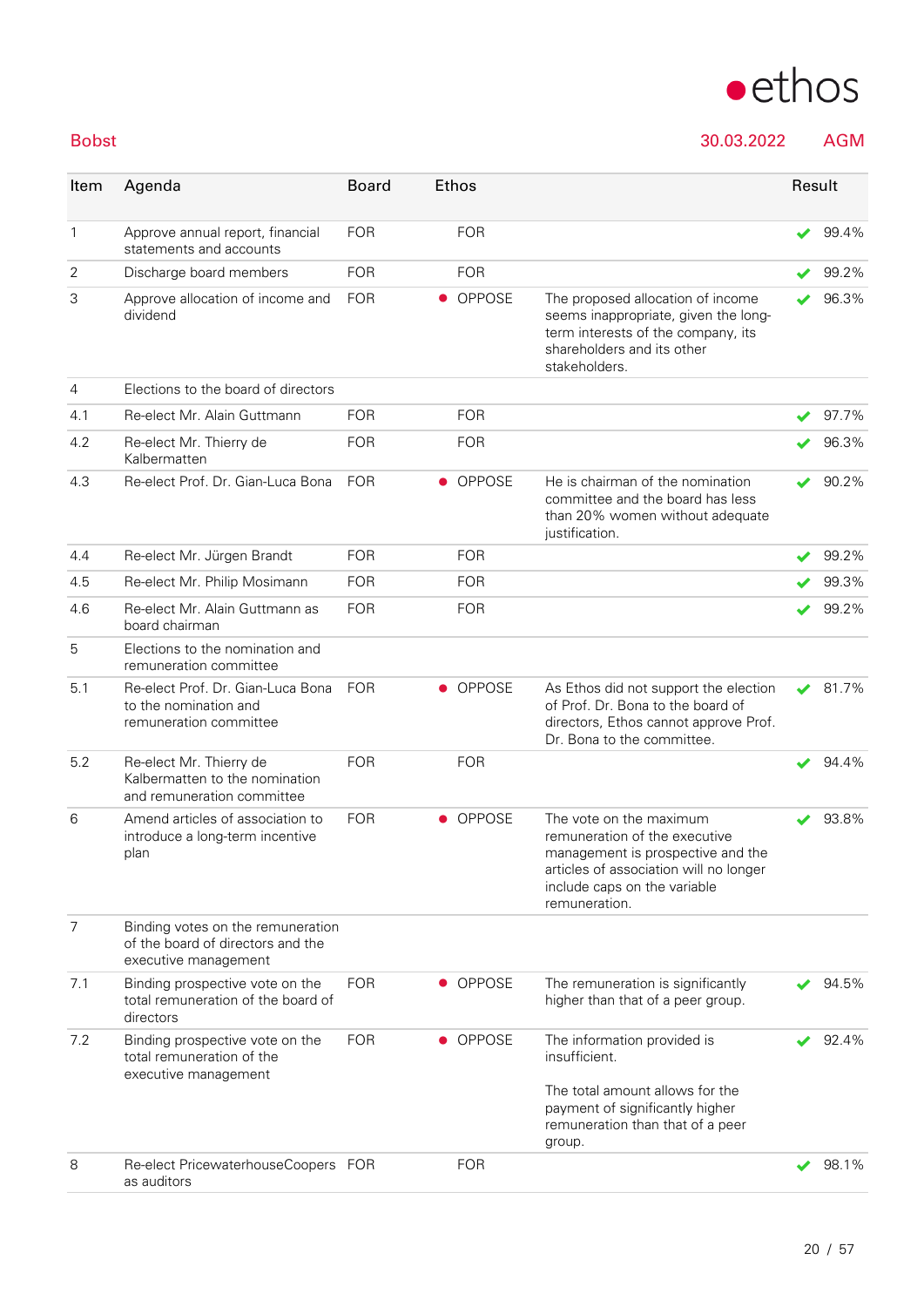

### Bobst 30.03.2022 AGM

| Item | Aqenda                                                    | Board      | <b>Ethos</b> | Result |
|------|-----------------------------------------------------------|------------|--------------|--------|
| 9    | Re-elect Ofisa Berney Associés<br>SA as independent proxy | <b>FOR</b> | <b>FOR</b>   | 99.5%  |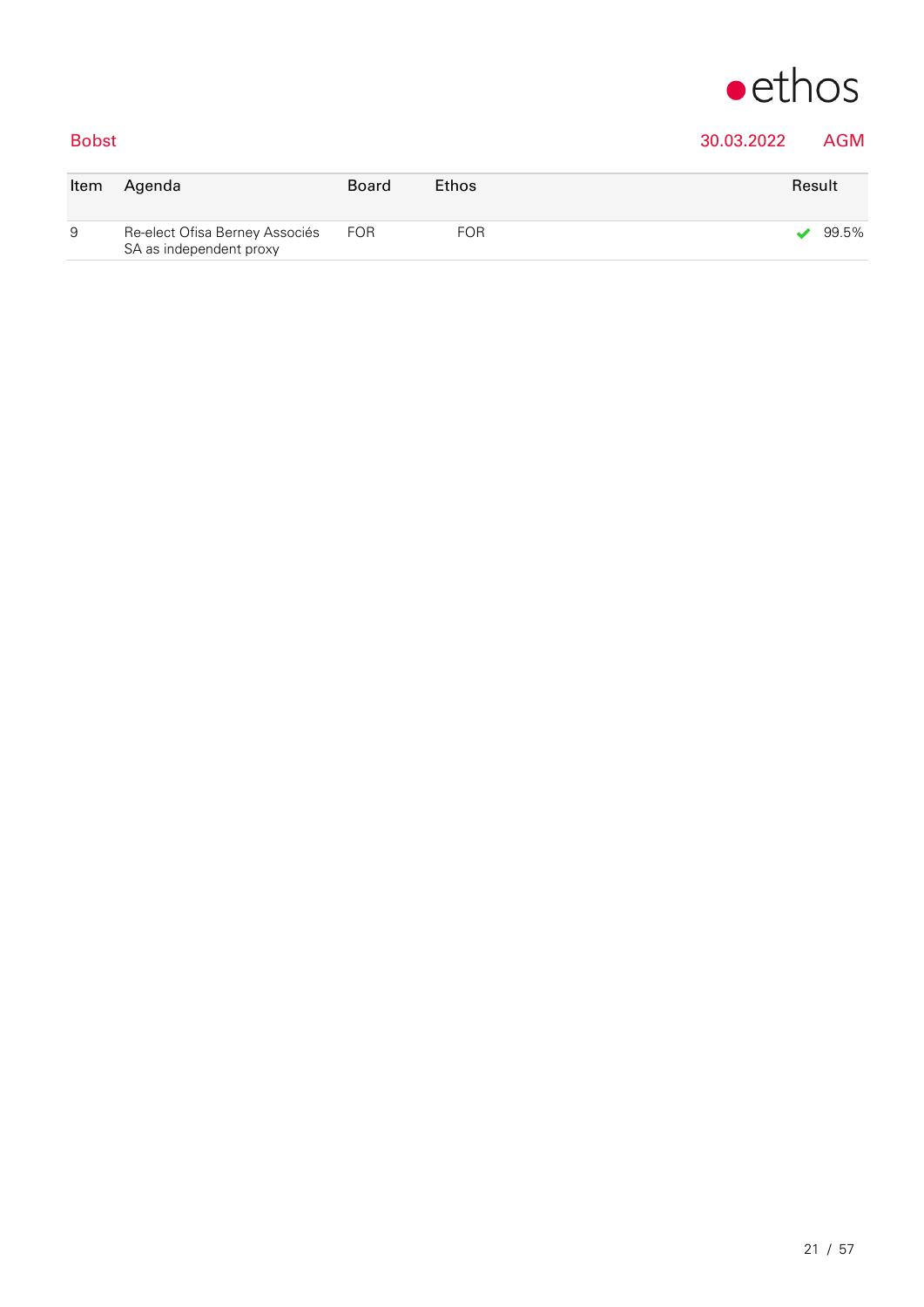

CPH 17.03.2022 AGM

| Item  | Agenda                                                                               | <b>Board</b> | <b>Ethos</b>  |                                                                                                                                      | Result |                 |
|-------|--------------------------------------------------------------------------------------|--------------|---------------|--------------------------------------------------------------------------------------------------------------------------------------|--------|-----------------|
| 1     | Approve annual report, financial<br>statements and accounts                          | <b>FOR</b>   | <b>FOR</b>    |                                                                                                                                      |        | $\times$ 100.0% |
| 2     | Discharge board members and<br>executive management                                  | <b>FOR</b>   | <b>FOR</b>    |                                                                                                                                      |        | $\times$ 100.0% |
| 3     | Approve allocation of income and<br>dividend                                         | <b>FOR</b>   | <b>OPPOSE</b> | The proposed allocation of income<br>seems inappropriate, given the<br>financial situation of the company.                           |        | 99.6%           |
| 4.1   | Binding prospective vote on the<br>total remuneration of the board of<br>directors   | <b>FOR</b>   | <b>OPPOSE</b> | The remuneration of the chairman is<br>significantly higher than that of a peer<br>group.                                            |        | 99.4%           |
| 4.2   | Binding prospective vote on the<br>total remuneration of the<br>executive management | <b>FOR</b>   | • OPPOSE      | Past awards do not allow confirmation<br>of the link between pay and<br>performance.                                                 | ✔      | 98.5%           |
| 4.3   | Advisory vote on the remuneration FOR<br>report                                      |              | <b>OPPOSE</b> | The transparency of the remuneration<br>report is insufficient.<br>The pay-for-performance connection<br>is not demonstrated.        |        | 96.5%           |
| 5.1   | Elections to the board of directors                                                  |              |               |                                                                                                                                      |        |                 |
| 5.1.1 | Re-elect Mr. Kaspar Kelterborn                                                       | <b>FOR</b>   | <b>FOR</b>    |                                                                                                                                      |        | $\times$ 100.0% |
| 5.1.2 | Re-elect Dr. Claudine Mollenkopf                                                     | <b>FOR</b>   | <b>FOR</b>    |                                                                                                                                      |        | 99.9%           |
| 5.1.3 | Re-elect Mr. Peter Schaub                                                            | <b>FOR</b>   | • OPPOSE      | He is a representative of a significant<br>shareholder who is sufficiently<br>represented on the board.                              |        | 97.5%           |
| 5.1.4 | Re-elect Mr. Tim Talaat-Schnorf                                                      | <b>FOR</b>   | <b>OPPOSE</b> | He is the chairman of the nomination<br>committee and the committee<br>independence is insufficient.                                 |        | 99.2%           |
| 5.1.5 | Re-elect Mr. Manuel Werder                                                           | <b>FOR</b>   | <b>FOR</b>    |                                                                                                                                      |        | 98.2%           |
| 5.1.6 | Re-elect Mr. Christian Wipf                                                          | <b>FOR</b>   | <b>FOR</b>    |                                                                                                                                      |        | 99.6%           |
| 5.2   | Re-elect Mr. Peter Schaub as<br>board chairman                                       | <b>FOR</b>   | <b>OPPOSE</b> | As Ethos did not support the election<br>of Mr. Schaub to the board of<br>directors, Ethos cannot approve Mr.<br>Schaub as chairman. |        | 98.2%           |
| 5.3   | Elections to the nomination and<br>remuneration committee                            |              |               |                                                                                                                                      |        |                 |
| 5.3.1 | Re-elect Dr. Claudine Mollenkopf<br>to the nomination and<br>remuneration committee  | <b>FOR</b>   | <b>FOR</b>    |                                                                                                                                      |        | 99.3%           |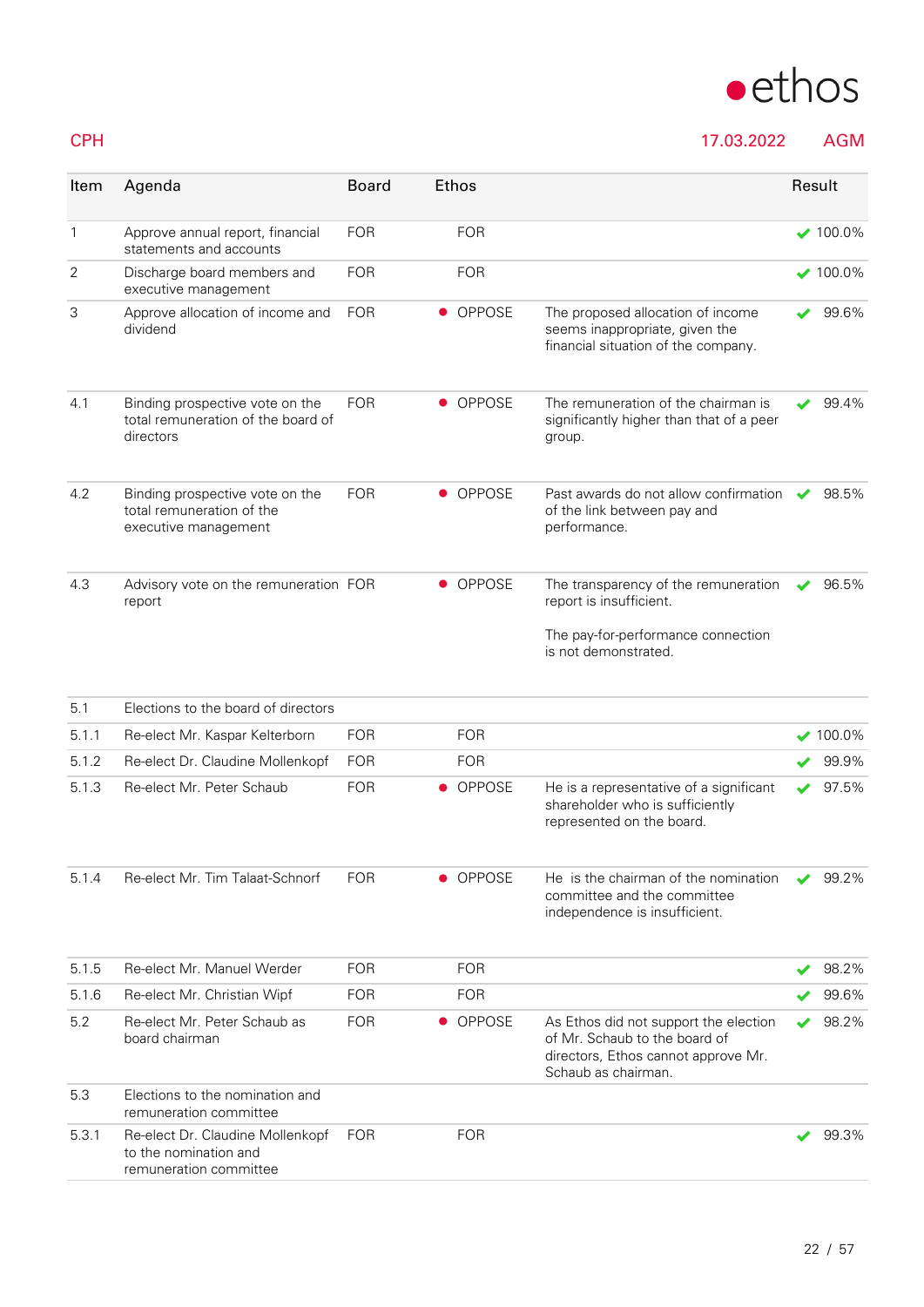

### CPH 17.03.2022 AGM

| Item  | Agenda                                                                                 | <b>Board</b> | <b>Ethos</b>  |                                                                                                                                                           | Result |          |
|-------|----------------------------------------------------------------------------------------|--------------|---------------|-----------------------------------------------------------------------------------------------------------------------------------------------------------|--------|----------|
| 5.3.2 | Re-elect Mr. Peter Schaub to the<br>nomination and remuneration<br>committee           | <b>FOR</b>   | <b>OPPOSE</b> | As Ethos did not support the election<br>of Mr. Schaub to the board of<br>directors, Ethos cannot approve Mr.<br>Schaub to the committee.                 |        | $97.2\%$ |
| 5.3.3 | Re-elect Mr. Tim Talaat-Schnorf to FOR<br>the nomination and remuneration<br>committee |              | <b>OPPOSE</b> | As Ethos did not support the election<br>of Mr. Talaat-Schnorf to the board of<br>directors, Ethos cannot approve Mr.<br>Talaat-Schnorf to the committee. |        | 97.7%    |
| 5.3.4 | Re-elect Mr. Christian Wipf to the<br>nomination and remuneration<br>committee         | FOR          | <b>FOR</b>    |                                                                                                                                                           |        | 97.9%    |
| 5.4   | Re-elect PricewaterhouseCoopers FOR<br>as auditors                                     |              | OPPOSE        | The audit firm has been in office for<br>51 years, which exceeds Ethos'<br>guidelines.                                                                    |        | 96.7%    |
| 5.5   | Elect Adlegem Rechtsanwälte as<br>independent proxy                                    | <b>FOR</b>   | <b>FOR</b>    |                                                                                                                                                           |        | 99.9%    |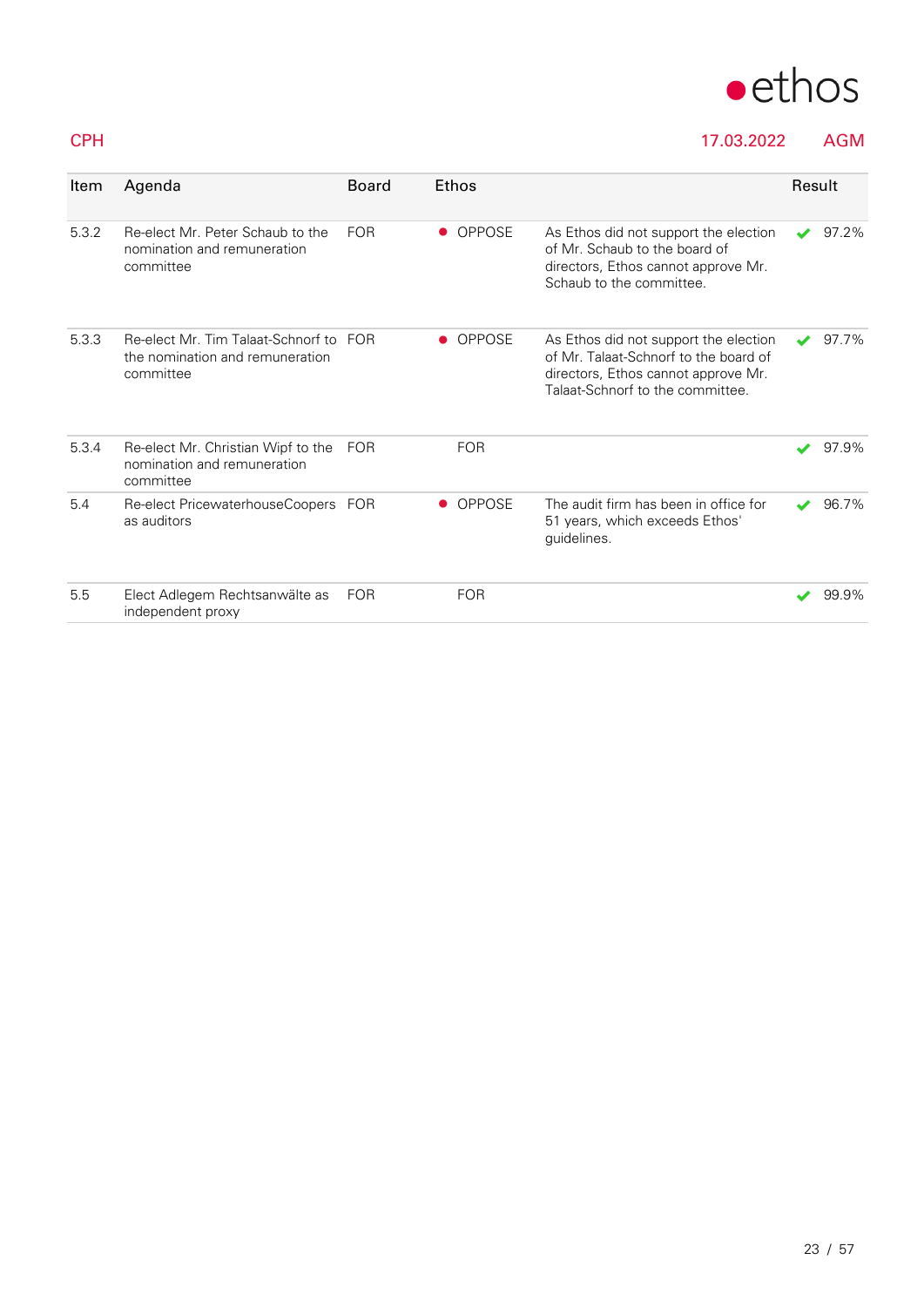

Dätwyler 16.03.2022 AGM

| Item           | Agenda                                                                                     | <b>Board</b> | Ethos      |                                                                   | Result               |                  |
|----------------|--------------------------------------------------------------------------------------------|--------------|------------|-------------------------------------------------------------------|----------------------|------------------|
| 1.1            | Approve annual report, financial<br>statements and accounts                                | <b>FOR</b>   | <b>FOR</b> |                                                                   |                      | $\times$ 100.0%  |
| 1.2            | Advisory vote on the remuneration FOR<br>report                                            |              | • OPPOSE   | The transparency of the remuneration<br>report is insufficient.   | ✔                    | 97.7%            |
|                |                                                                                            |              |            | The remuneration report is not in line<br>with Ethos' guidelines. |                      |                  |
| $\overline{2}$ | Approve allocation of income and<br>dividend                                               | <b>FOR</b>   | <b>FOR</b> |                                                                   |                      | $\bigvee$ 100.0% |
| 3              | Discharge board members and<br>executive management                                        | <b>FOR</b>   | <b>FOR</b> |                                                                   | ✔                    | 99.9%            |
| 4              | Elections to the board of directors                                                        |              |            |                                                                   |                      |                  |
| 4.1            | Special meeting for holders of<br>bearer shares                                            |              |            |                                                                   |                      |                  |
| 4.1.1          | Re-nominate Mr. Jens Breu as<br>representative of bearer<br>shareholders                   | <b>FOR</b>   | <b>FOR</b> |                                                                   | ✔                    | 99.8%            |
| 4.1.2          | Re-nominate Mr. Martin Hirzel as<br>representative of bearer<br>shareholders               | <b>FOR</b>   | <b>FOR</b> |                                                                   | ✔                    | 99.8%            |
| 4.1.3          | Nominate Dr. Judith van Walsum<br>as new representative of bearer<br>shareholders          | <b>FOR</b>   | <b>FOR</b> |                                                                   | $\checkmark$         | 99.5%            |
| 4.2            | Re-elect Dr. Paul J. Hälg as board<br>member and chairman                                  | <b>FOR</b>   | <b>FOR</b> |                                                                   | ✔                    | 99.6%            |
| 4.3            | Re-elect Dr. Hanspeter Fässler                                                             | <b>FOR</b>   | <b>FOR</b> |                                                                   | ✔                    | 98.1%            |
| 4.4            | Re-elect Mr. Claude R. Cornaz                                                              | <b>FOR</b>   | <b>FOR</b> |                                                                   | ✔                    | 99.3%            |
| 4.5            | Re-elect Mr. Jürg Fedier                                                                   | <b>FOR</b>   | <b>FOR</b> |                                                                   |                      | 95.4%            |
| 4.6            | Re-elect Dr. Gabi Huber                                                                    | <b>FOR</b>   | <b>FOR</b> |                                                                   |                      | 95.1%            |
| 4.7            | Elect the candidates nominated by<br>the special meeting (ITEMS 4.1.1,<br>4.1.2 and 4.1.3) |              |            |                                                                   |                      |                  |
| 4.7.1          | Re-elect Mr. Jens Breu                                                                     | <b>FOR</b>   | <b>FOR</b> |                                                                   | ✔                    | 99.8%            |
| 4.7.2          | Re-elect Mr. Martin Hirzel                                                                 | <b>FOR</b>   | <b>FOR</b> |                                                                   |                      | $\times$ 100.0%  |
| 4.73           | Elect Dr. Judith van Walsum                                                                | <b>FOR</b>   | <b>FOR</b> |                                                                   |                      | $\times$ 100.0%  |
| 5              | Elections to the nomination and<br>remuneration committee                                  |              |            |                                                                   |                      |                  |
| 5.1            | Re-elect Dr. Hanspeter Fässler to<br>the nomination and remuneration<br>committee          | <b>FOR</b>   | <b>FOR</b> |                                                                   | ✔                    | 94.5%            |
| 5.2            | Re-elect Mr. Claude R. Cornaz to<br>the nomination and remuneration<br>committee           | <b>FOR</b>   | <b>FOR</b> |                                                                   | ✔                    | 94.8%            |
| 5.3            | Re-elect Mr. Jens Breu to the<br>nomination and remuneration<br>committee                  | <b>FOR</b>   | <b>FOR</b> |                                                                   | $\checkmark$         | 99.6%            |
| 6              | Re-elect KPMG as auditors                                                                  | <b>FOR</b>   | <b>FOR</b> |                                                                   | $\blacktriangledown$ | 99.2%            |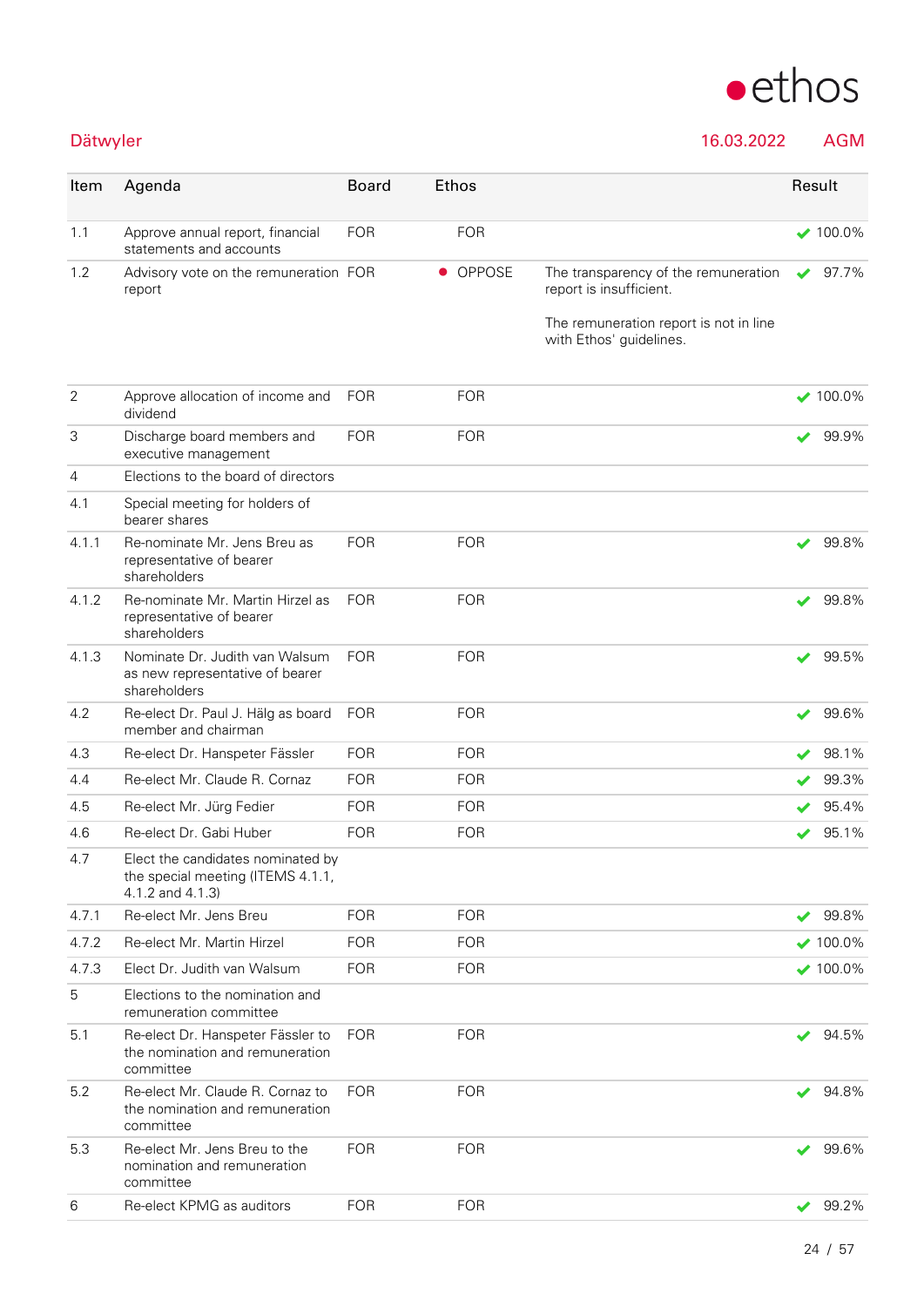

### Dätwyler 16.03.2022 AGM

| Item | Agenda                                                                               | <b>Board</b> | Ethos      |                                                                      | Result |                  |
|------|--------------------------------------------------------------------------------------|--------------|------------|----------------------------------------------------------------------|--------|------------------|
| 7    | Re-elect Mr. Remo Baumann as<br>independent proxy                                    | <b>FOR</b>   | <b>FOR</b> |                                                                      |        | $\bigvee$ 100.0% |
| 8.1  | Binding prospective vote on the<br>total remuneration of the board of<br>directors   | <b>FOR</b>   | <b>FOR</b> |                                                                      |        | 99.9%            |
| 8.2  | Binding prospective vote on the<br>total remuneration of the<br>executive management | <b>FOR</b>   | • OPPOSE   | The information provided is<br>insufficient.                         |        | 98.1%            |
|      |                                                                                      |              |            | The remuneration structure is not in<br>line with Ethos' quidelines. |        |                  |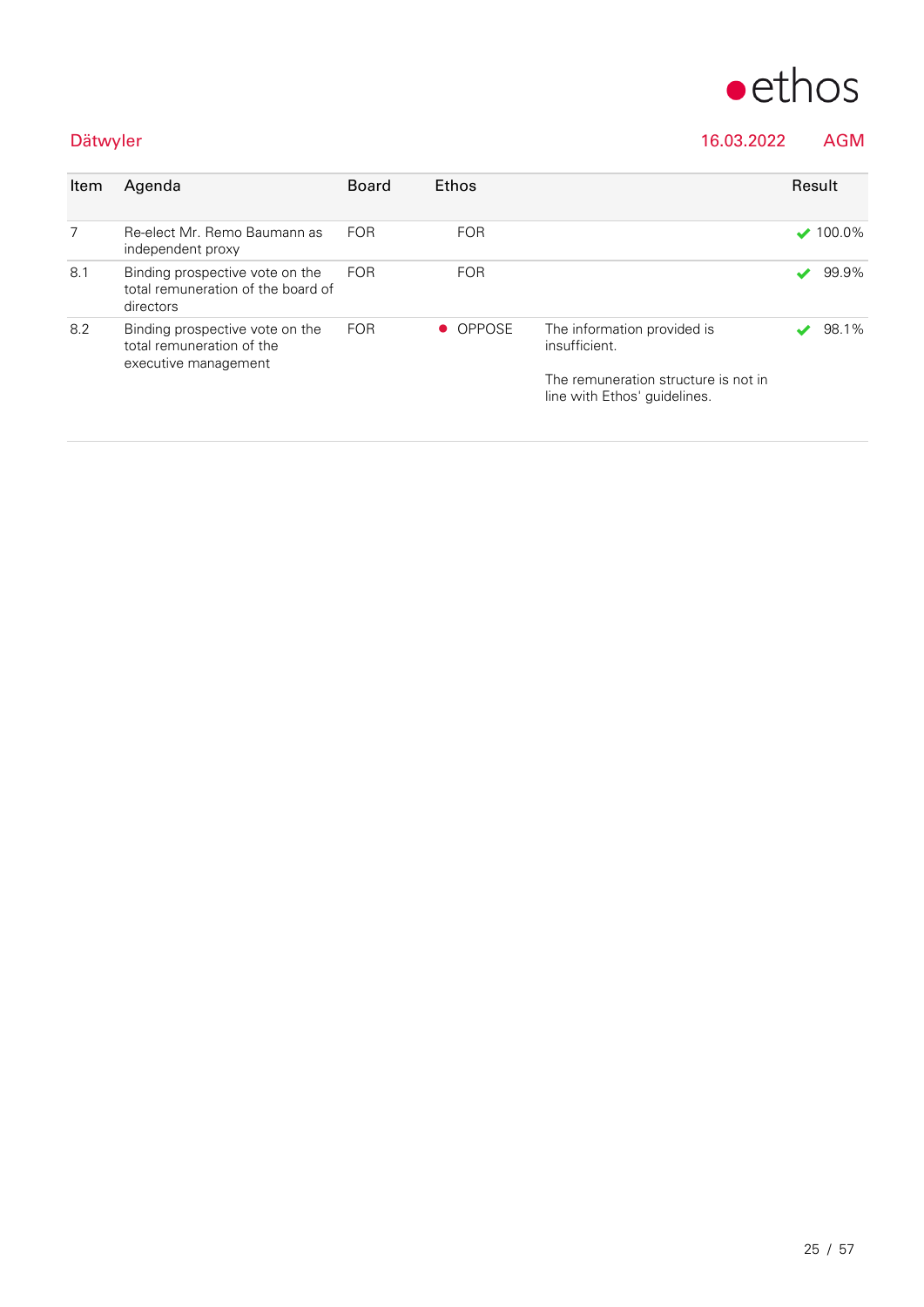# $\bullet$ ethos

### DKSH 17.03.2022 AGM

| Item         | Agenda                                                                               | <b>Board</b> | <b>Ethos</b> |                                                                                   | Result                |       |
|--------------|--------------------------------------------------------------------------------------|--------------|--------------|-----------------------------------------------------------------------------------|-----------------------|-------|
| $\mathbf{1}$ | Approve annual report, financial<br>statements and accounts                          | <b>FOR</b>   | <b>FOR</b>   |                                                                                   | ✔                     | 99.8% |
| 2            | Approve allocation of income and<br>dividend                                         | <b>FOR</b>   | <b>FOR</b>   |                                                                                   | ✔                     | 99.7% |
| 3            | Discharge board members and<br>executive management                                  | <b>FOR</b>   | <b>FOR</b>   |                                                                                   | $\blacktriangledown$  | 99.7% |
| 4.1          | Binding prospective vote on the<br>total remuneration of the board of<br>directors   | <b>FOR</b>   | <b>FOR</b>   |                                                                                   | $\blacktriangleright$ | 96.2% |
| 4.2          | Binding prospective vote on the<br>total remuneration of the<br>executive management | <b>FOR</b>   | • OPPOSE     | The information provided is<br>insufficient.                                      |                       | 85.1% |
|              |                                                                                      |              |              | The structure and conditions of the<br>plans do not respect Ethos'<br>quidelines. |                       |       |

| 5.1     | Elections to the board of directors                                      |            |            |    |                  |
|---------|--------------------------------------------------------------------------|------------|------------|----|------------------|
| 5.1.1   | Re-elect Dr. Wolfgang Baier                                              | <b>FOR</b> | <b>FOR</b> | ✔  | 99.9%            |
| 5.1.2   | Re-elect Mr. Jack Clemons                                                | <b>FOR</b> | <b>FOR</b> | ✔  | 99.9%            |
| 5.1.3   | Re-elect Mr. Marco Gadola                                                | <b>FOR</b> | <b>FOR</b> | ✔  | 88.1%            |
| 5.1.4   | Re-elect Mr. Adrian T. Keller                                            | <b>FOR</b> | <b>FOR</b> | J. | 98.9%            |
| 5.1.5   | Re-elect Mr. Andreas W. Keller                                           | <b>FOR</b> | <b>FOR</b> | ✔  | 96.7%            |
| 5.1.6   | Re-elect Prof. Dr. Annette G.<br>Köhler                                  | <b>FOR</b> | <b>FOR</b> | v  | 99.3%            |
| 5.1.7   | Re-elect Dr. oec. Hans Christoph<br>Tanner                               | <b>FOR</b> | <b>FOR</b> | ✔  | 98.2%            |
| 5.1.8   | Re-elect Ms. Eunice Zehnder-Lai                                          | <b>FOR</b> | <b>FOR</b> | v  | 95.3%            |
| 5.2     | Re-elect Mr. Marco Gadola as<br>board chairman                           | <b>FOR</b> | <b>FOR</b> | ✔  | 94.4%            |
| 5.3     | Elections to the remuneration<br>committee                               |            |            |    |                  |
| 5.3.a.1 | Re-elect Mr. Adrian T. Keller to the FOR<br>remuneration committee       |            | <b>FOR</b> | ✔  | 93.1%            |
| 5.3.a.2 | Re-elect Ms. Eunice Zehnder-Lai<br>to the remuneration committee         | <b>FOR</b> | <b>FOR</b> | ✔  | 91.9%            |
| 5.3.b   | Elect Dr. oec. Hans Christoph<br>Tanner to the remuneration<br>committee | <b>FOR</b> | <b>FOR</b> | ✔  | 88.7%            |
| 6       | Re-elect Ernst & Young as auditors FOR                                   |            | <b>FOR</b> |    | 99.6%            |
| 7       | Re-elect Mr. Ernst A. Widmer as<br>independent proxy                     | <b>FOR</b> | <b>FOR</b> |    | $\bigvee$ 100.0% |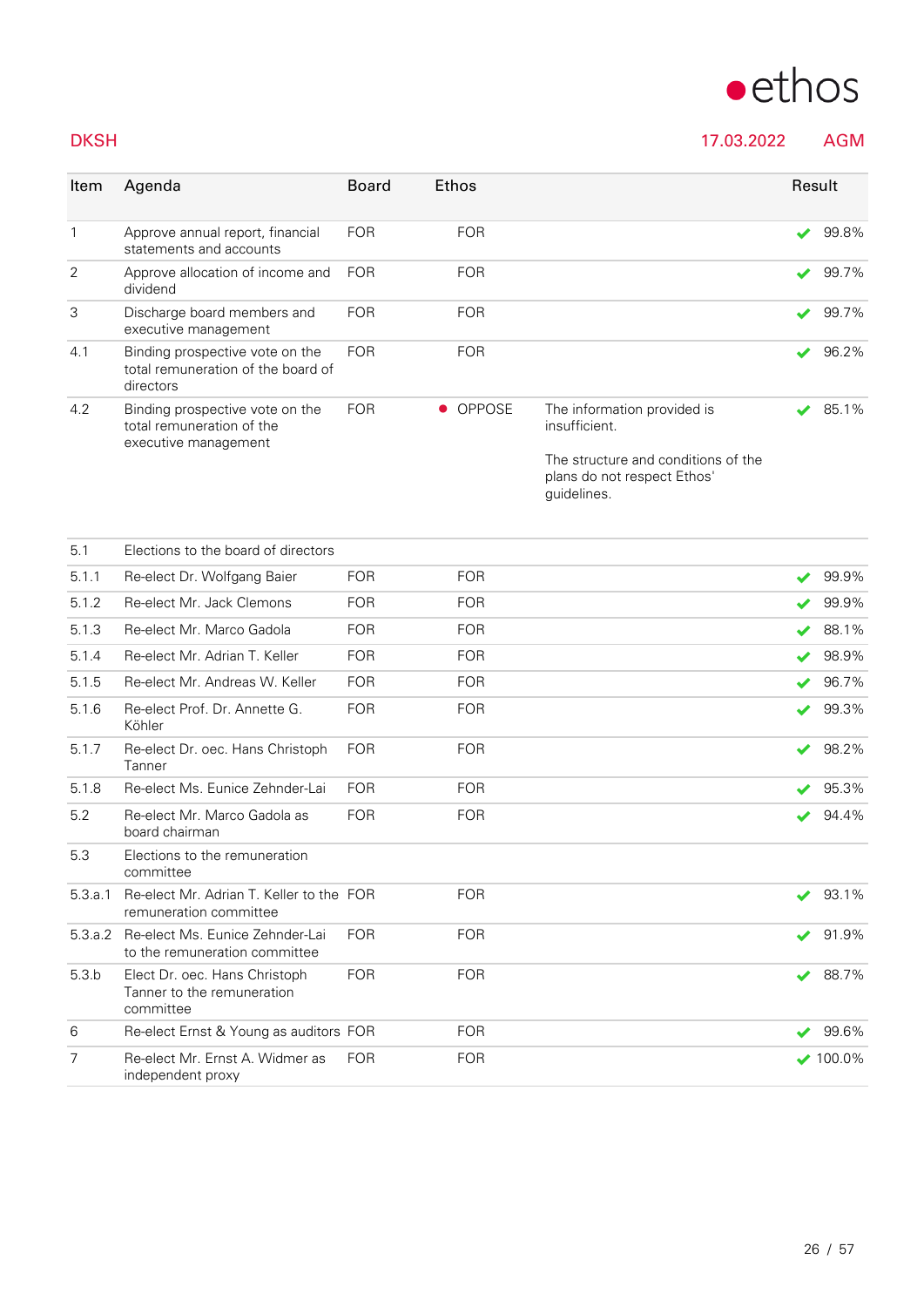

Givaudan 24.03.2022 AGM

| Item           | Agenda                                                                                               | <b>Board</b> | <b>Ethos</b> |                                                                   | Result               |       |
|----------------|------------------------------------------------------------------------------------------------------|--------------|--------------|-------------------------------------------------------------------|----------------------|-------|
| $\mathbf{1}$   | Approve annual report, financial<br>statements and accounts                                          | <b>FOR</b>   | <b>FOR</b>   |                                                                   | ✔                    | 99.4% |
| $\overline{2}$ | Advisory vote on the remuneration FOR<br>report                                                      |              | • OPPOSE     | The remuneration report is not in line<br>with Ethos' guidelines. | ✔                    | 91.0% |
| 3              | Approve allocation of income and<br>dividend                                                         | <b>FOR</b>   | <b>FOR</b>   |                                                                   | $\blacktriangledown$ | 99.8% |
| 4              | Discharge board members                                                                              | <b>FOR</b>   | <b>FOR</b>   |                                                                   |                      | 98.8% |
| 5.1            | Elections to the board of directors                                                                  |              |              |                                                                   |                      |       |
| 5.1.1          | Re-elect Mr. Victor Balli                                                                            | <b>FOR</b>   | <b>FOR</b>   |                                                                   | ✔                    | 97.2% |
| 5.1.2          | Re-elect Prof. Dr. ing. Werner J.<br>Bauer                                                           | <b>FOR</b>   | <b>FOR</b>   |                                                                   | ✔                    | 99.1% |
| 5.1.3          | Re-elect Ms. Lilian Fossum Biner                                                                     | <b>FOR</b>   | <b>FOR</b>   |                                                                   | ✔                    | 98.6% |
| 5.1.4          | Re-elect Mr. Michael Carlos                                                                          | <b>FOR</b>   | <b>FOR</b>   |                                                                   | $\checkmark$         | 99.2% |
| 5.1.5          | Re-elect Ms. Ingrid Deltenre                                                                         | <b>FOR</b>   | <b>FOR</b>   |                                                                   | ✔                    | 99.3% |
| 5.1.6          | Re-elect Dr. oec. Olivier A. Filliol                                                                 | <b>FOR</b>   | <b>FOR</b>   |                                                                   |                      | 99.8% |
| 5.1.7          | Re-elect Ms. Sophie Gasperment                                                                       | <b>FOR</b>   | <b>FOR</b>   |                                                                   |                      | 91.6% |
| 5.1.8          | Re-elect Mr. Calvin Grieder as<br>board member and chairman                                          | <b>FOR</b>   | <b>FOR</b>   |                                                                   | ✔                    | 99.6% |
| 5.2            | Elect Mr. Tom Knutzen                                                                                | <b>FOR</b>   | <b>FOR</b>   |                                                                   | ✔                    | 99.0% |
| 5.3            | Elections to the remuneration<br>committee                                                           |              |              |                                                                   |                      |       |
| 5.3.1          | Re-elect Prof. Dr. ing. Werner J.<br>Bauer to the remuneration<br>committee                          | <b>FOR</b>   | <b>FOR</b>   |                                                                   | ✔                    | 98.9% |
| 5.3.2          | Re-elect Ms. Ingrid Deltenre to<br>the remuneration committee                                        | <b>FOR</b>   | <b>FOR</b>   |                                                                   | ✔                    | 99.0% |
| 5.3.3          | Re-elect Mr. Victor Balli to the<br>remuneration committee                                           | <b>FOR</b>   | <b>FOR</b>   |                                                                   |                      | 97.1% |
| 5.4            | Re-elect Mr. Manuel Isler as<br>independent proxy                                                    | <b>FOR</b>   | <b>FOR</b>   |                                                                   |                      | 98.7% |
| 5.5            | Re-elect Deloitte as auditors                                                                        | <b>FOR</b>   | <b>FOR</b>   |                                                                   |                      | 97.8% |
| 6.1            | Binding prospective vote on the<br>total remuneration of the board of<br>directors                   | <b>FOR</b>   | <b>FOR</b>   |                                                                   | ✔                    | 98.7% |
| 6.2.1          | Binding retrospective vote on the<br>short-term variable remuneration<br>of the executive management | <b>FOR</b>   | <b>FOR</b>   |                                                                   | ✔                    | 97.4% |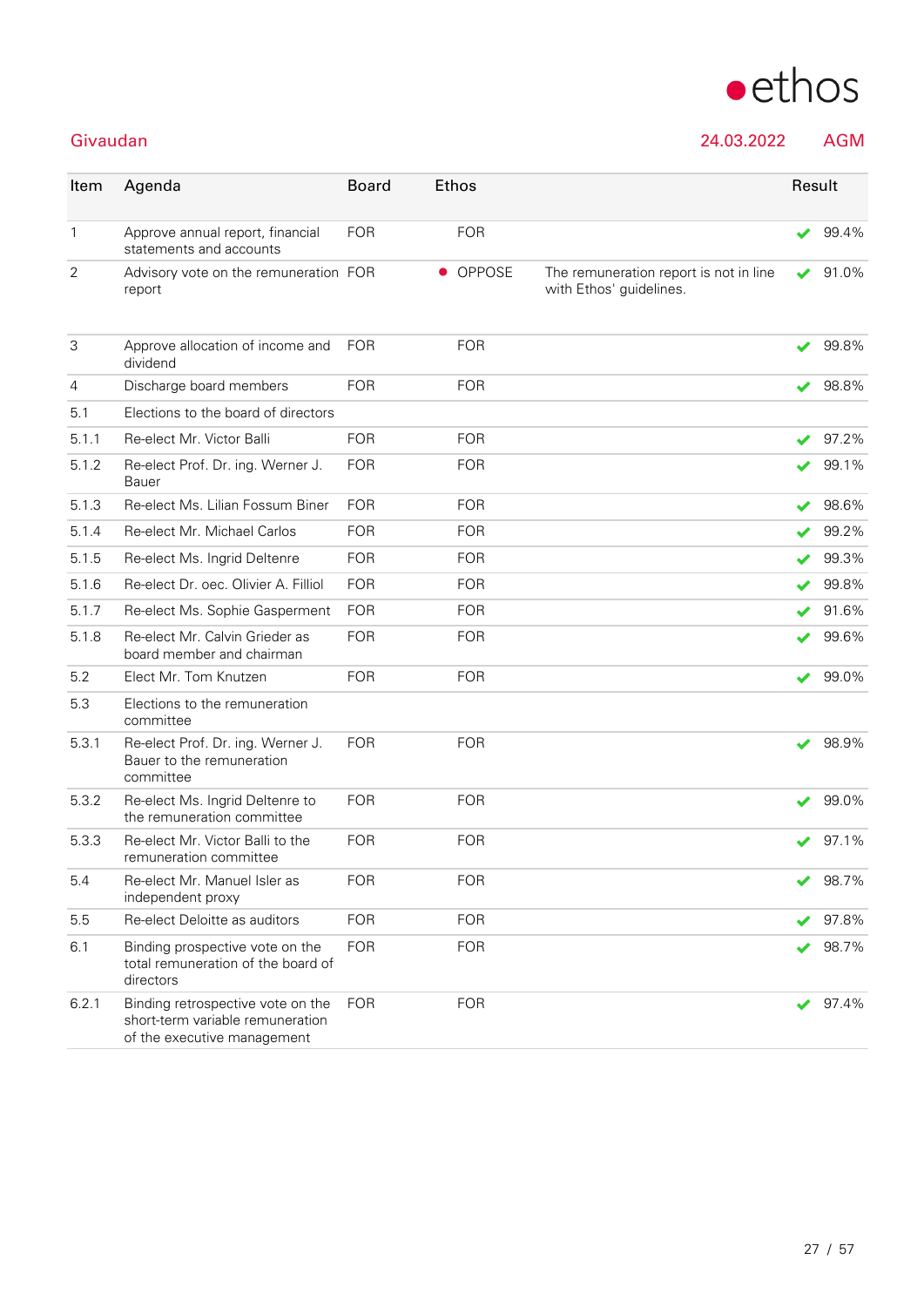

### Givaudan 24.03.2022 AGM

| Item  | Agenda                                                                                                         | <b>Board</b> | Ethos    |                                                                                                                                                                                                                                                                                                                                    | Result |       |
|-------|----------------------------------------------------------------------------------------------------------------|--------------|----------|------------------------------------------------------------------------------------------------------------------------------------------------------------------------------------------------------------------------------------------------------------------------------------------------------------------------------------|--------|-------|
| 6.2.2 | Binding prospective vote on the<br>fixed and long-term variable<br>remuneration of the executive<br>management | <b>FOR</b>   | • OPPOSE | The total amount allows for the<br>payment of significantly higher<br>remuneration than that of a peer<br>group.<br>The maximum amount that can be<br>potentially paid out is significantly<br>higher than the amount requested at<br>the general meeting.<br>The remuneration structure is not in<br>line with Ethos' guidelines. |        | 91.9% |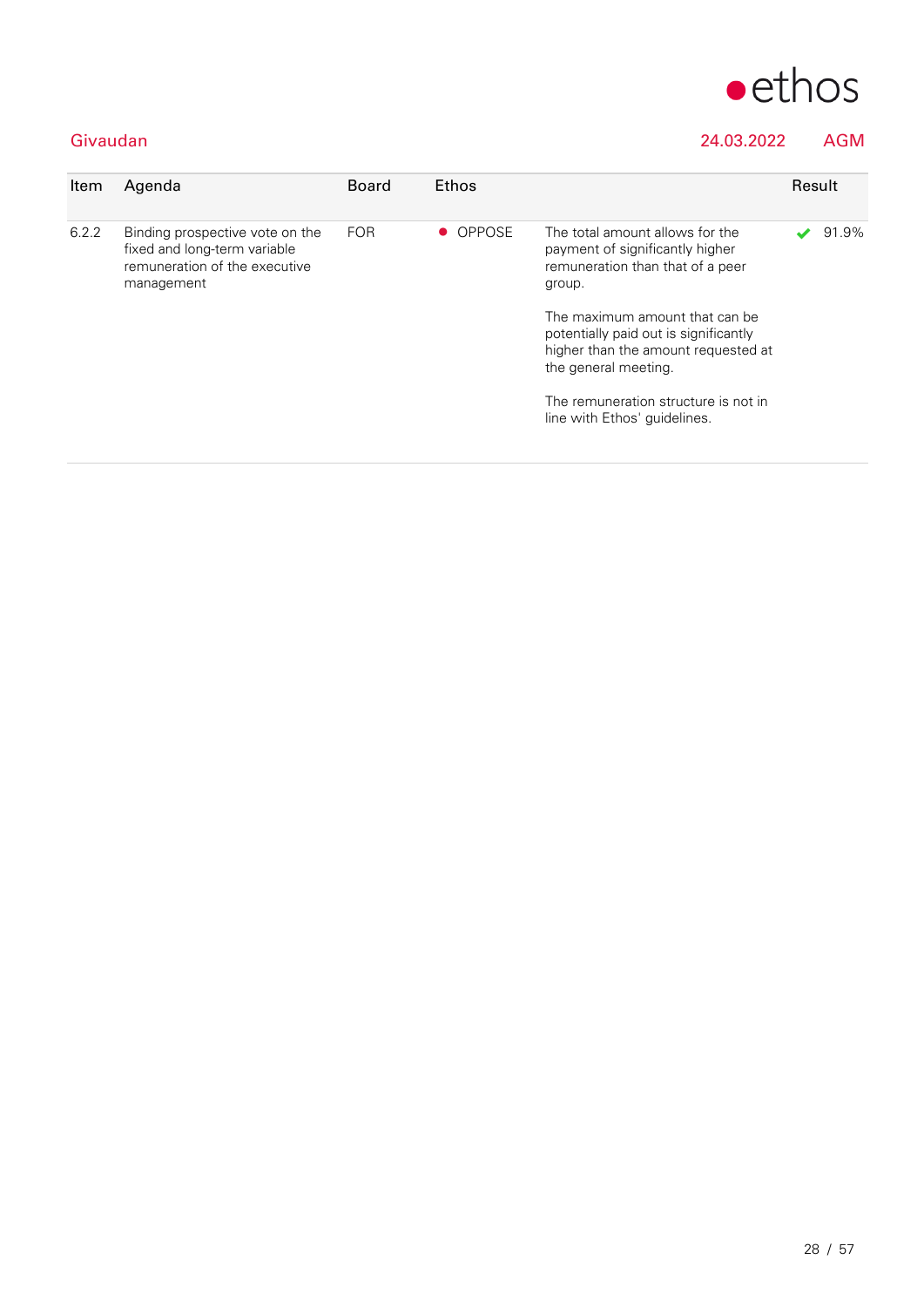

### Hypothekarbank Lenzburg 19.03.2022 AGM

| Item           | Agenda                                                                                               | <b>Board</b>          | Ethos                 |                                                                                                                                        | Result |
|----------------|------------------------------------------------------------------------------------------------------|-----------------------|-----------------------|----------------------------------------------------------------------------------------------------------------------------------------|--------|
| $\mathbf{1}$   | Approve annual report, financial<br>accounts and auditor's report                                    | <b>FOR</b>            | <b>FOR</b>            |                                                                                                                                        | ✔      |
| 2              | Approve allocation of income and<br>dividend                                                         | <b>FOR</b>            | <b>FOR</b>            |                                                                                                                                        |        |
| 3              | Present financial statements as<br>per the "true and fair view"<br>principles                        | NON-<br><b>VOTING</b> | NON-<br><b>VOTING</b> |                                                                                                                                        |        |
| $\overline{4}$ | Discharge board members and<br>executive management                                                  | <b>FOR</b>            | <b>FOR</b>            |                                                                                                                                        |        |
| 5              | Binding votes on the remuneration<br>of the board of directors and the<br>executive management       |                       |                       |                                                                                                                                        |        |
| 5.1            | Binding prospective vote on the<br>total remuneration of the board of<br>directors                   | <b>FOR</b>            | <b>OPPOSE</b>         | The information provided is<br>insufficient.                                                                                           |        |
|                |                                                                                                      |                       |                       | The maximum amount that can be<br>potentially paid out is significantly<br>higher than the amount requested at<br>the general meeting. |        |
| 5.2            | Binding retrospective vote on the<br>short-term variable remuneration<br>of the executive management | <b>FOR</b>            | <b>FOR</b>            |                                                                                                                                        |        |
| 5.3            | Binding prospective vote on the<br>fixed remuneration of the<br>executive management                 | <b>FOR</b>            | <b>FOR</b>            |                                                                                                                                        |        |
| 6.1            | Elections to the board of directors                                                                  |                       |                       |                                                                                                                                        |        |
| 6.1.1          | Re-elect Prof. Dr. Doris Agotai<br>Schmid                                                            | <b>FOR</b>            | <b>FOR</b>            |                                                                                                                                        |        |
| 6.1.2          | Re-elect Mr. Gerhard Hanhart                                                                         | <b>FOR</b>            | • OPPOSE              | He has been a member of the board<br>for 25 years, which exceeds Ethos'<br>guidelines.                                                 |        |
| 6.1.3          | Re-elect Mr. Christoph Käppeli                                                                       | <b>FOR</b>            | <b>FOR</b>            |                                                                                                                                        | ✔      |
| 6.14           | Re-elect Mr. Marco Killer                                                                            | <b>FOR</b>            | <b>FOR</b>            |                                                                                                                                        |        |
| 6.1.5          | Re-elect Dr. Andreas Kunzmann                                                                        | <b>FOR</b>            | <b>OPPOSE</b>         | He has permanent operational<br>functions in a subsidiary (CEO of                                                                      |        |

Lusee AG).

| 6.1.6 | Re-elect Mr. Josef Lingg        | FOR        | <b>FOR</b> |  |
|-------|---------------------------------|------------|------------|--|
| 6.1.7 | Re-elect Mr. Christoph Schwarz  | FOR        | <b>FOR</b> |  |
| 6.1.8 | Re-elect Ms. Therese Suter      | FOR        | <b>FOR</b> |  |
| 6.1.9 | Re-elect Dr. Thomas Wietlisbach | <b>FOR</b> | <b>FOR</b> |  |
| 6.2   | Elect Ms. Susanne Ziegler       | FOR        | <b>FOR</b> |  |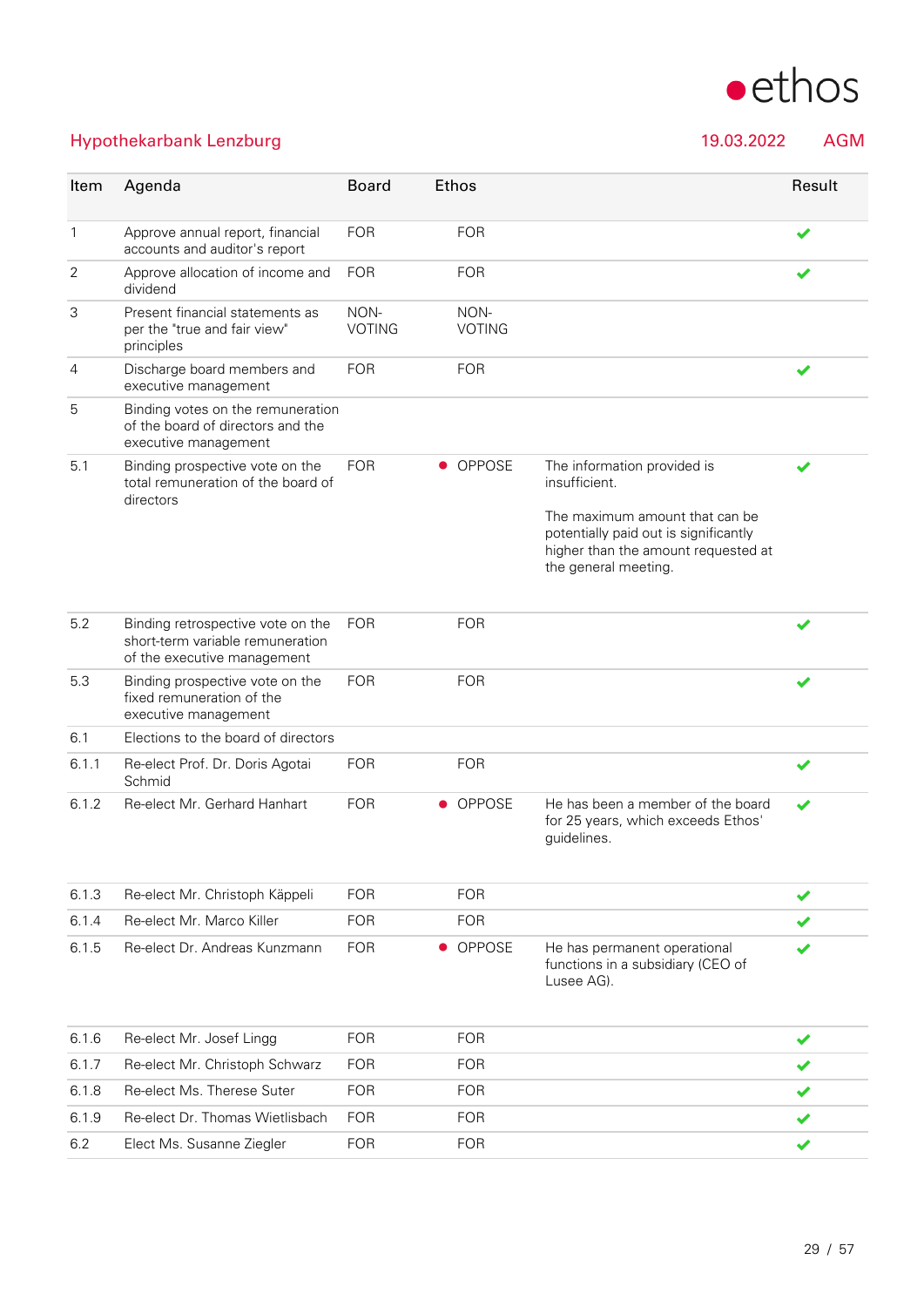

### Hypothekarbank Lenzburg 19.03.2022 AGM

| Item  | Agenda                                                                             | <b>Board</b>          | <b>Ethos</b>          |                                                                                                                                        | Result |
|-------|------------------------------------------------------------------------------------|-----------------------|-----------------------|----------------------------------------------------------------------------------------------------------------------------------------|--------|
| 6.3   | Re-elect Mr. Gerhard Hanhart as<br>board chairman                                  | <b>FOR</b>            | • OPPOSE              | As Ethos did not support the election<br>of Mr. Hanhart to the board of<br>directors, Ethos cannot approve Mr.<br>Hanhart as chairman. | ✔      |
| 6.4   | Elections to the nomination and<br>remuneration committee                          |                       |                       |                                                                                                                                        |        |
| 6.4.1 | Re-elect Mr. Josef Lingg to the<br>nomination and remuneration<br>committee        | <b>FOR</b>            | <b>FOR</b>            |                                                                                                                                        | ✔      |
| 6.4.2 | Re-elect Ms. Therese Suter to the FOR<br>nomination and remuneration<br>committee  |                       | • OPPOSE              | She is not independent (board tenure<br>of 15 years) and the committee does<br>not include at least 50% independent<br>members.        | ✔      |
| 6.4.3 | Re-elect Dr. Thomas Wietlisbach<br>to the nomination and<br>remuneration committee | <b>FOR</b>            | <b>FOR</b>            |                                                                                                                                        |        |
| 6.5   | Re-elect Ms. Yvonne Saxer<br>Bohnenblust as independent proxy                      | <b>FOR</b>            | <b>FOR</b>            |                                                                                                                                        | ✔      |
| 6.6   | Re-elect PricewaterhouseCoopers FOR<br>as auditors                                 |                       | <b>OPPOSE</b>         | The audit firm has been in office for<br>27 years, which exceeds Ethos'<br>guidelines.                                                 |        |
| 7     | Miscellaneous                                                                      | NON-<br><b>VOTING</b> | NON-<br><b>VOTING</b> |                                                                                                                                        |        |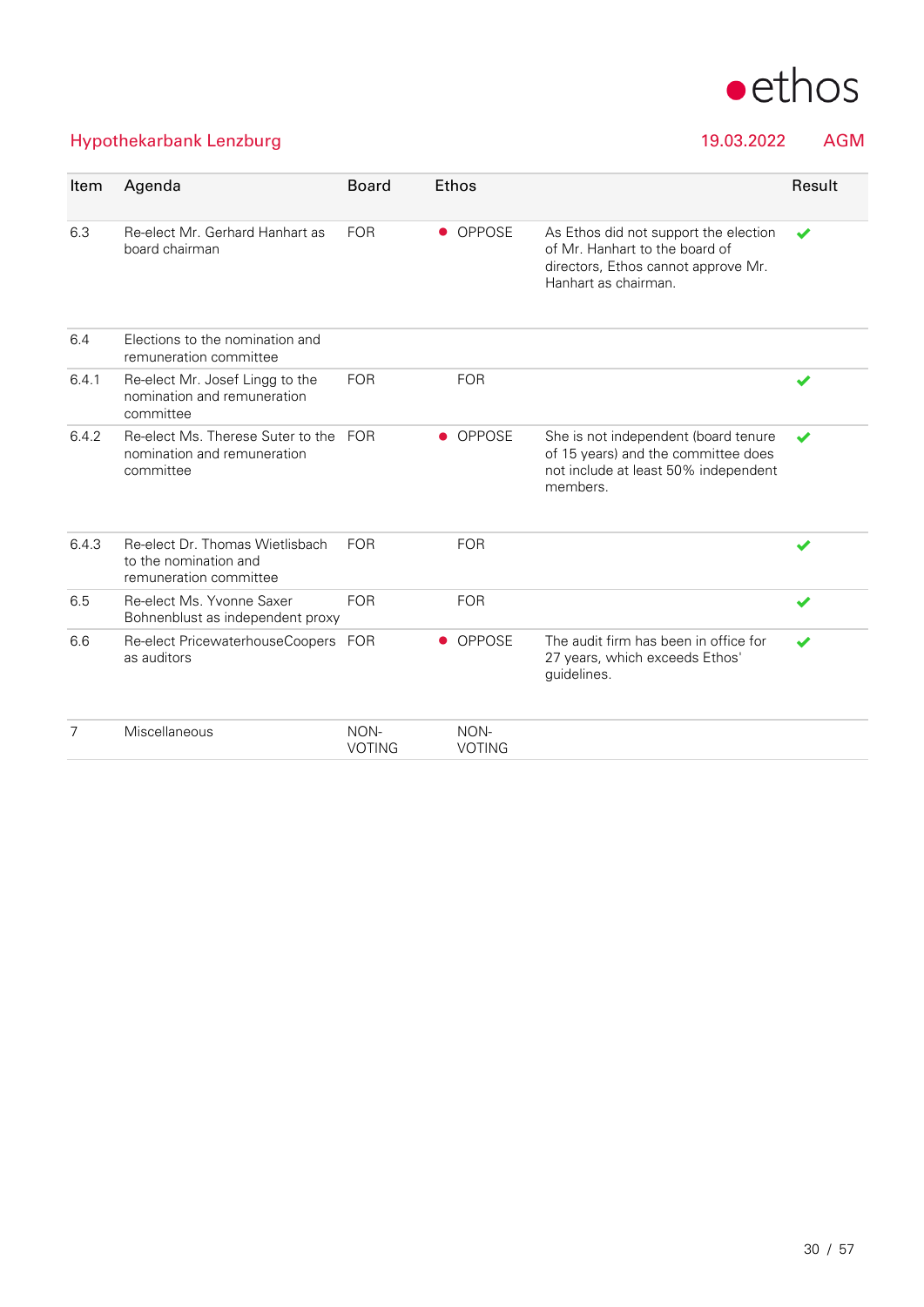

### Implenia 29.03.2022 AGM

| Item  | Agenda                                                                               | <b>Board</b> | <b>Ethos</b> |                                                                                                                                                                                                                                                                                                            | Result |       |
|-------|--------------------------------------------------------------------------------------|--------------|--------------|------------------------------------------------------------------------------------------------------------------------------------------------------------------------------------------------------------------------------------------------------------------------------------------------------------|--------|-------|
| 1.1   | Approve annual report, financial<br>statements and accounts                          | <b>FOR</b>   | <b>FOR</b>   |                                                                                                                                                                                                                                                                                                            |        | 99.4% |
| 1.2   | Advisory vote on the remuneration FOR<br>report                                      |              | • OPPOSE     | The remuneration report is not in line<br>with Ethos' guidelines.                                                                                                                                                                                                                                          | ✔      | 84.6% |
| 2     | Approve allocation of balance<br>sheet result                                        | <b>FOR</b>   | <b>FOR</b>   |                                                                                                                                                                                                                                                                                                            | ✔      | 98.1% |
| З     | Discharge board members and<br>executive management                                  | <b>FOR</b>   | <b>FOR</b>   |                                                                                                                                                                                                                                                                                                            |        | 98.0% |
| 4.1   | Binding prospective vote on the<br>total remuneration of the board of<br>directors   | <b>FOR</b>   | <b>FOR</b>   |                                                                                                                                                                                                                                                                                                            |        | 95.7% |
| 4.2   | Binding prospective vote on the<br>total remuneration of the<br>executive management | <b>FOR</b>   | • OPPOSE     | The information provided is<br>insufficient.<br>The total amount allows for the<br>payment of significantly higher<br>remuneration than that of a peer<br>group.<br>The maximum amount that can be<br>potentially paid out is significantly<br>higher than the amount requested at<br>the general meeting. |        | 85.9% |
| 5.1   | Elections to the board of directors                                                  |              |              |                                                                                                                                                                                                                                                                                                            |        |       |
| 5.1a  | Re-elect Mr. Hans-Ulrich Meister<br>as board member and chairman                     | <b>FOR</b>   | <b>FOR</b>   |                                                                                                                                                                                                                                                                                                            |        | 97.3% |
| 5.1 b | Re-elect Mr. Henner Mahlstedt                                                        | <b>FOR</b>   | <b>FOR</b>   |                                                                                                                                                                                                                                                                                                            |        | 98.2% |
| 5.1 c | Re-elect Mr. Kyrre Olaf Johansen                                                     | <b>FOR</b>   | <b>FOR</b>   |                                                                                                                                                                                                                                                                                                            |        | 97.9% |
| 5.1.d | Re-elect Prof. Dr. Laurent Vulliet                                                   | <b>FOR</b>   | <b>FOR</b>   |                                                                                                                                                                                                                                                                                                            |        | 97.9% |
| 5.1 e | Re-elect Prof. Dr. Martin A.<br>Fischer                                              | <b>FOR</b>   | <b>FOR</b>   |                                                                                                                                                                                                                                                                                                            |        | 97.9% |
| 5.1.f | Re-elect Ms. Barbara Lambert                                                         | <b>FOR</b>   | <b>FOR</b>   |                                                                                                                                                                                                                                                                                                            |        | 98.2% |
| 5.1.g | Elect Ms. Judith Bischof                                                             | <b>FOR</b>   | <b>FOR</b>   |                                                                                                                                                                                                                                                                                                            | ✔      | 98.3% |
| 5.2   | Elections to the remuneration<br>committee                                           |              |              |                                                                                                                                                                                                                                                                                                            |        |       |
| 5.2.a | Re-elect Prof. Dr. Laurent Vulliet<br>to the remuneration committee                  | <b>FOR</b>   | <b>FOR</b>   |                                                                                                                                                                                                                                                                                                            | ✔      | 91.2% |
| 5.2.b | Re-elect Prof. Dr. Martin A.<br>Fischer to the remuneration<br>committee             | <b>FOR</b>   | <b>FOR</b>   |                                                                                                                                                                                                                                                                                                            |        | 91.2% |
| 5.2.c | Elect Mr. Kyrre Olaf Johansen to<br>the remuneration committee                       | <b>FOR</b>   | <b>FOR</b>   |                                                                                                                                                                                                                                                                                                            |        | 97.3% |
| 5.3   | Re-elect Anwaltskanzlei Keller as<br>independent proxy                               | <b>FOR</b>   | <b>FOR</b>   |                                                                                                                                                                                                                                                                                                            |        | 99.6% |
| 5.4   | Re-elect PricewaterhouseCoopers FOR<br>as auditors                                   |              | <b>FOR</b>   |                                                                                                                                                                                                                                                                                                            |        | 96.5% |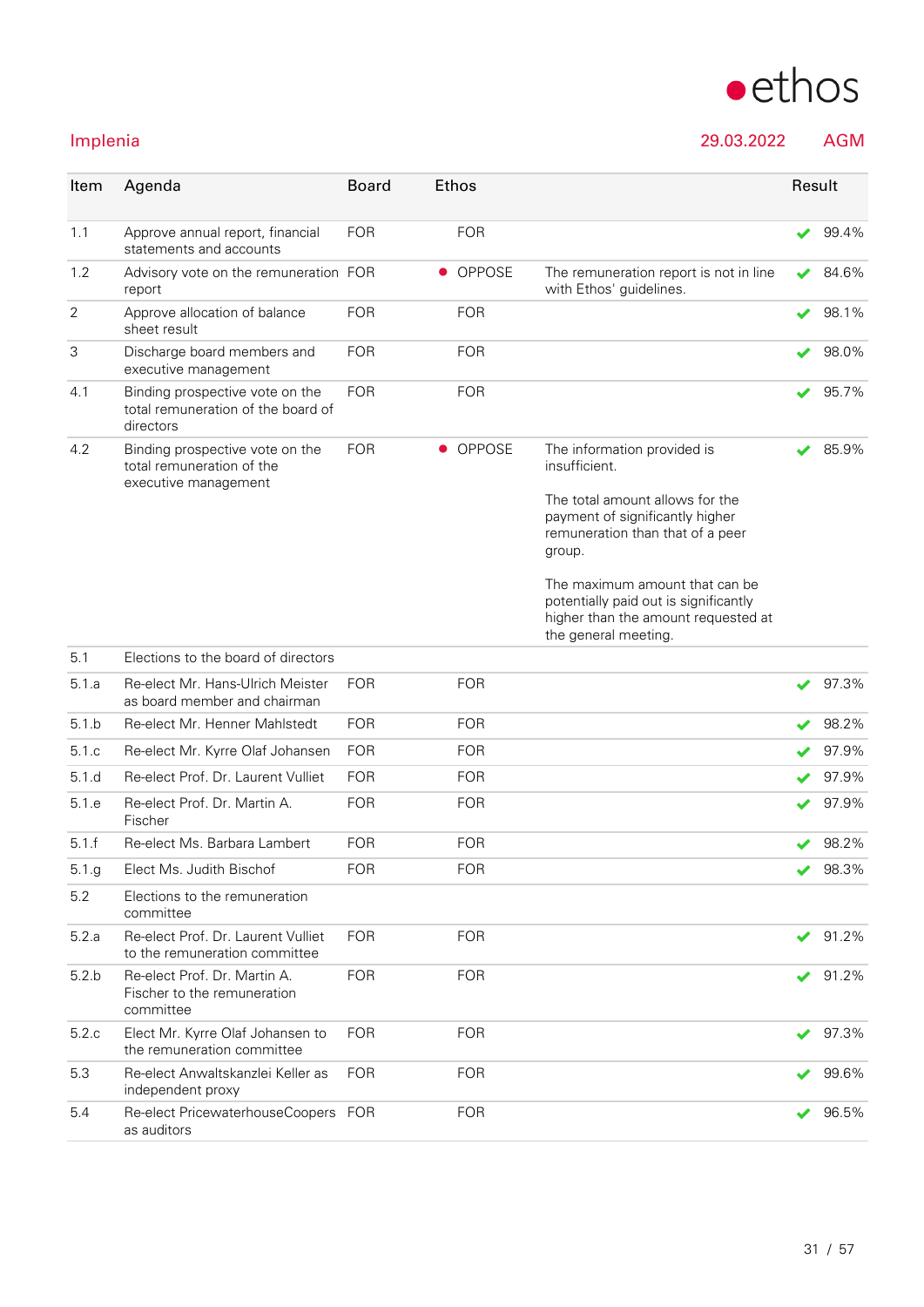

### Ina Invest Holding 30.03.2022 AGM

| Item           | Agenda                                                                                                     | <b>Board</b> | Ethos                      |                                                                                                                                                                                                           |   | Result |
|----------------|------------------------------------------------------------------------------------------------------------|--------------|----------------------------|-----------------------------------------------------------------------------------------------------------------------------------------------------------------------------------------------------------|---|--------|
| 1.1            | Approve annual report, financial<br>statements and accounts                                                | <b>FOR</b>   | <b>FOR</b>                 |                                                                                                                                                                                                           | ✔ | 99.7%  |
| 1.2            | Advisory vote on the remuneration FOR<br>report                                                            |              | <b>FOR</b>                 |                                                                                                                                                                                                           |   | 98.0%  |
| $\overline{2}$ | Approve allocation of balance<br>sheet result                                                              | <b>FOR</b>   | <b>FOR</b>                 |                                                                                                                                                                                                           | ✔ | 99.6%  |
| 3              | Discharge board members and<br>executive management                                                        | <b>FOR</b>   | <b>FOR</b>                 |                                                                                                                                                                                                           | ✔ | 99.5%  |
| 4.1            | Binding prospective vote on the<br>total remuneration of the board of<br>directors                         | <b>FOR</b>   | <b>FOR</b>                 |                                                                                                                                                                                                           | ✔ | 97.9%  |
| 4.2            | Binding prospective vote on the<br>total remuneration of the<br>executive management                       | <b>FOR</b>   | <b>FOR</b>                 |                                                                                                                                                                                                           | ✔ | 98.0%  |
| 5.1            | Elections to the board of directors                                                                        |              |                            |                                                                                                                                                                                                           |   |        |
| 5.1.a          | Re-elect Mr. Stefan Mächler as<br>board member and chairman                                                | <b>FOR</b>   | <b>FOR</b>                 |                                                                                                                                                                                                           |   | 99.3%  |
| 5.1 b          | Re-elect Dr. Christoph Caviezel                                                                            | <b>FOR</b>   | <b>FOR</b>                 |                                                                                                                                                                                                           | ✔ | 99.5%  |
| 5.1.c          | Re-elect Mr. Hans-Ulrich Meister                                                                           | <b>FOR</b>   | <b>OPPOSE</b><br>$\bullet$ | He is not independent (business<br>connections) and the board<br>independence is insufficient (40.0%).<br>He is the chairman of the audit<br>committee and the committee<br>independence is insufficient. |   | 95.0%  |
| 5.1.d          | Re-elect Mr. André Wyss                                                                                    | <b>FOR</b>   | <b>FOR</b>                 |                                                                                                                                                                                                           |   | 99.2%  |
| 5.1 e          | Re-elect Prof. Dr. Marie-Noëlle<br>Venturi-Zen-Ruffinen                                                    | <b>FOR</b>   | <b>FOR</b>                 |                                                                                                                                                                                                           |   | 99.5%  |
| 5.2            | Elections to the nomination and<br>remuneration committee                                                  |              |                            |                                                                                                                                                                                                           |   |        |
| 5.2.a          | Re-elect Prof. Dr. Marie-Noëlle<br>Venturi-Zen-Ruffinen to the<br>nomination and remuneration<br>committee | <b>FOR</b>   | <b>FOR</b>                 |                                                                                                                                                                                                           |   | 97.5%  |
| 5.2 b          | Re-elect Dr. Christoph Caviezel to<br>the nomination and remuneration<br>committee                         | <b>FOR</b>   | <b>FOR</b>                 |                                                                                                                                                                                                           |   | 99.0%  |
| 5.2.c          | Re-elect Mr. André Wyss to the<br>nomination and remuneration<br>committee                                 | <b>FOR</b>   | <b>FOR</b>                 |                                                                                                                                                                                                           | ✔ | 98.5%  |
| 5.3            | Re-elect Anwaltskanzlei Keller as<br>independent proxy                                                     | <b>FOR</b>   | <b>FOR</b>                 |                                                                                                                                                                                                           |   | 99.8%  |
| 5.4            | Re-elect PricewaterhouseCoopers FOR<br>as auditors                                                         |              | <b>FOR</b>                 |                                                                                                                                                                                                           | ✔ | 99.8%  |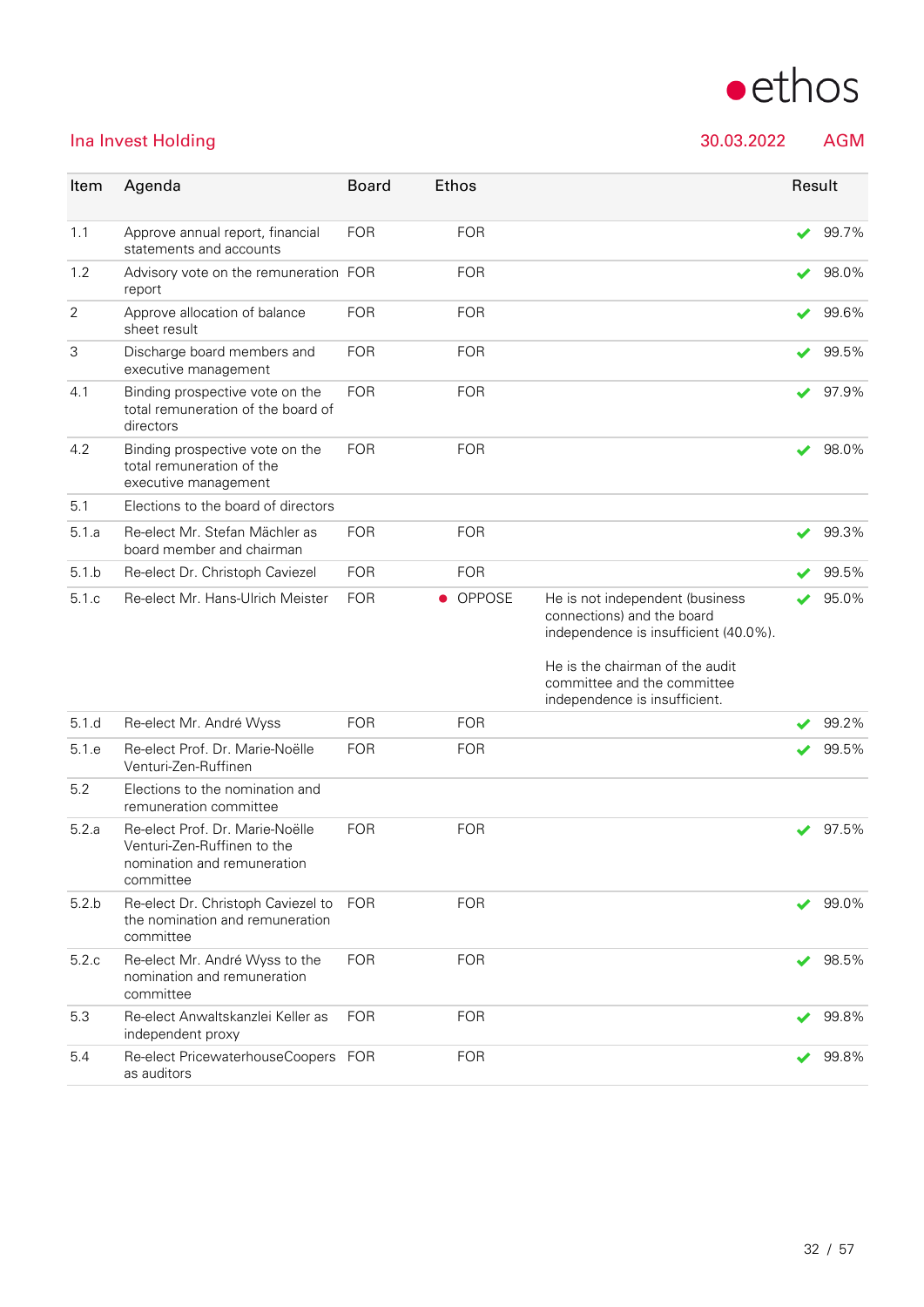

# $\bullet$ ethos

Inficon 31.03.2022 AGM

| Item           | Agenda                                                                               | <b>Board</b> | Ethos |               |                                                                                                                                                       |   | Result          |
|----------------|--------------------------------------------------------------------------------------|--------------|-------|---------------|-------------------------------------------------------------------------------------------------------------------------------------------------------|---|-----------------|
| $\mathbf{1}$   | Approve annual report, financial<br>statements and accounts                          | <b>FOR</b>   |       | <b>FOR</b>    |                                                                                                                                                       |   | $\times$ 100.0% |
| 2              | Discharge board members                                                              | <b>FOR</b>   |       | <b>FOR</b>    |                                                                                                                                                       | ✔ | 99.9%           |
| 3              | Approve allocation of income and<br>dividend                                         | <b>FOR</b>   |       | <b>FOR</b>    |                                                                                                                                                       |   | $100.0\%$       |
| $\overline{4}$ | Elections to the board of directors                                                  |              |       |               |                                                                                                                                                       |   |                 |
| 4.1            | Re-elect Dr. Beat E. Lüthi as board FOR<br>member and chairman                       |              |       | <b>FOR</b>    |                                                                                                                                                       | ✔ | 99.8%           |
| 4.2            | Re-elect Dr. Richard Fischer                                                         | <b>FOR</b>   |       | <b>OPPOSE</b> | He is not independent (important<br>shareholder and board tenure of 19<br>years) and the board independence is<br>insufficient (40.0%).               |   | 95.0%           |
| 4.3            | Re-elect Ms. Vanessa Frey                                                            | <b>FOR</b>   |       | <b>FOR</b>    |                                                                                                                                                       | ✔ | 98.3%           |
| 4.4            | Re-elect Mr. Beat M. Siegrist                                                        | <b>FOR</b>   |       | <b>FOR</b>    |                                                                                                                                                       | ✔ | 96.8%           |
| 4.5            | Re-elect Dr. Reto Suter                                                              | <b>FOR</b>   |       | <b>FOR</b>    |                                                                                                                                                       |   | 99.5%           |
|                | Elections to the remuneration<br>committee                                           |              |       |               |                                                                                                                                                       |   |                 |
| 4.6            | Re-elect Dr. Richard Fischer to the FOR<br>remuneration committee                    |              |       | • OPPOSE      | As Ethos did not support the election<br>of Dr. ing. Fischer to the board of<br>directors, Ethos cannot approve Dr.<br>ing. Fischer to the committee. | V | 92.1%           |
| 4.7            | Re-elect Mr. Beat M. Siegrist to<br>the remuneration committee                       | <b>FOR</b>   |       | <b>FOR</b>    |                                                                                                                                                       | V | 90.0%           |
| 4.8            | Re-elect Dr. Reto Suter to the<br>remuneration committee                             | <b>FOR</b>   |       | <b>FOR</b>    |                                                                                                                                                       |   | 96.6%           |
| 5              | Re-elect Baur Hürlimann AG as<br>independent proxy                                   | <b>FOR</b>   |       | <b>FOR</b>    |                                                                                                                                                       |   | $\times$ 100.0% |
| 6              | Re-elect KPMG as auditors                                                            | <b>FOR</b>   |       | <b>FOR</b>    |                                                                                                                                                       |   | 99.2%           |
| $\overline{7}$ | Advisory vote on the remuneration FOR<br>report                                      |              |       | <b>FOR</b>    |                                                                                                                                                       |   | 99.2%           |
| 8              | Binding prospective vote on the<br>total remuneration of the board of<br>directors   | <b>FOR</b>   |       | <b>FOR</b>    |                                                                                                                                                       |   | 99.5%           |
| 9              | Binding prospective vote on the<br>total remuneration of the<br>executive management | <b>FOR</b>   |       | <b>FOR</b>    |                                                                                                                                                       | ✔ | 99.5%           |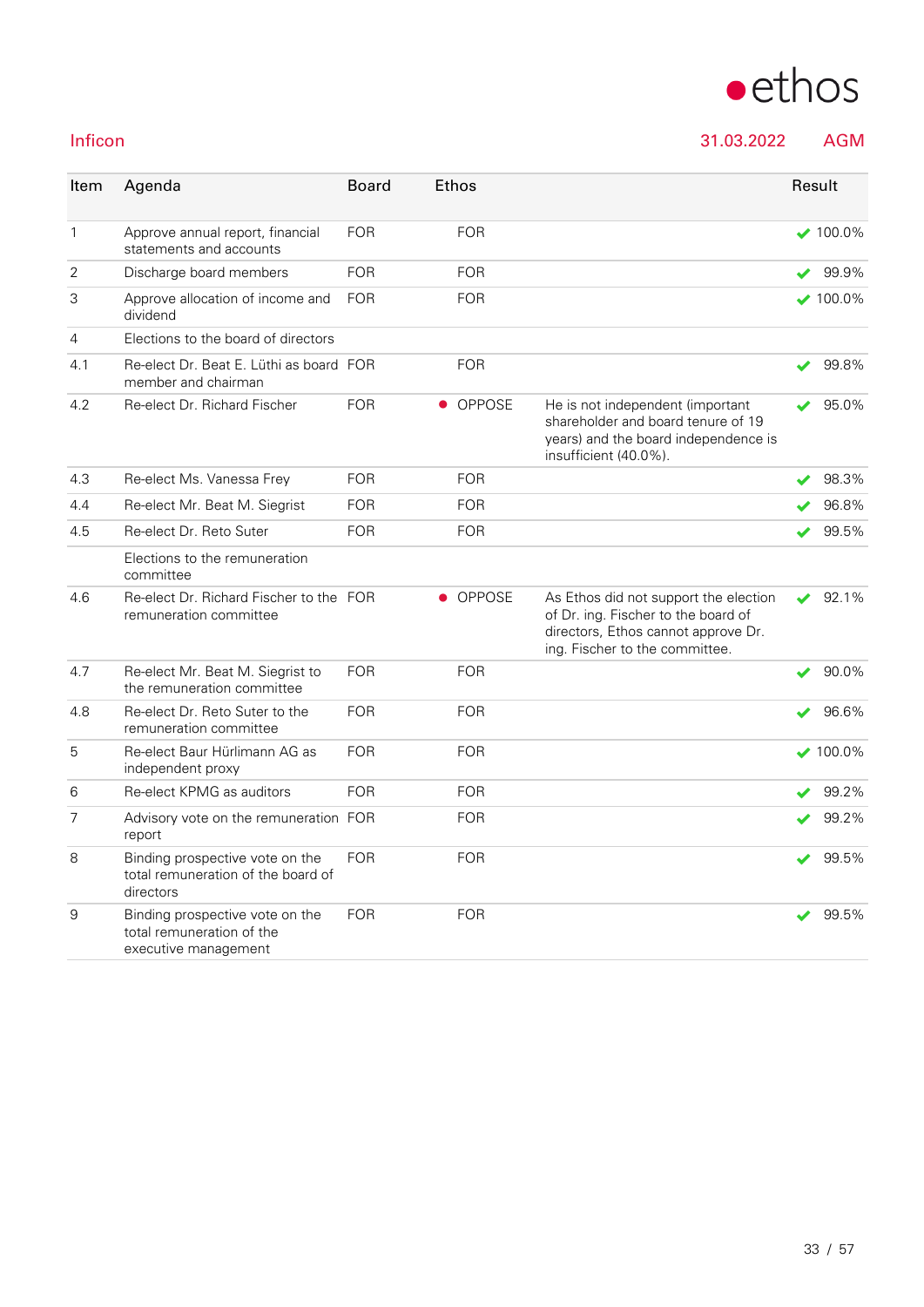| Intershop      |                                                                                                |               |                            | 31.03.2022                                                                                                                |   | <b>AGM</b>      |
|----------------|------------------------------------------------------------------------------------------------|---------------|----------------------------|---------------------------------------------------------------------------------------------------------------------------|---|-----------------|
| Item           | Agenda                                                                                         | <b>Board</b>  | Ethos                      |                                                                                                                           |   | Result          |
| 1.1            | Approve annual report and<br>consolidated financial statements                                 | <b>FOR</b>    | <b>FOR</b>                 |                                                                                                                           |   | $\times$ 100.0% |
| 1.2            | Approve annual accounts of<br>Intershop Holding AG                                             | <b>FOR</b>    | <b>FOR</b>                 |                                                                                                                           |   | $\times$ 100.0% |
| 1.3            | Approve allocation of income and<br>dividend                                                   | <b>FOR</b>    | <b>FOR</b>                 |                                                                                                                           |   | $\times$ 100.0% |
|                | Shareholder proposal made during<br>the AGM: extraordinary dividend                            | <b>OPPOSE</b> | OPPOSE                     |                                                                                                                           | × | 0.0%            |
| $\overline{2}$ | Discharge board members and<br>executive management                                            | <b>FOR</b>    | <b>OPPOSE</b><br>$\bullet$ | Serious shortcomings in corporate<br>governance constitute a significant<br>risk for the company and its<br>shareholders. |   | 96.6%           |
|                |                                                                                                |               |                            | The size of the board of directors has<br>persistently remained below 4<br>members.                                       |   |                 |
| 3              | Binding votes on the remuneration<br>of the board of directors and the<br>executive management |               |                            |                                                                                                                           |   |                 |
| 3.a            | Binding prospective vote on the<br>total remuneration of the board of<br>directors             | <b>FOR</b>    | <b>FOR</b>                 |                                                                                                                           | ✔ | 96.3%           |
| 3.b            | Binding prospective vote on the<br>total remuneration of the<br>executive management           | <b>FOR</b>    | • OPPOSE                   | The information provided is<br>insufficient.                                                                              |   | 84.5%           |
|                |                                                                                                |               |                            | The total amount allows for the<br>payment of significantly higher<br>remuneration than that of a peer                    |   |                 |

|       |                                                                    |            |            | group.                                                                                 |                          |                 |
|-------|--------------------------------------------------------------------|------------|------------|----------------------------------------------------------------------------------------|--------------------------|-----------------|
| 4.1   | Elections to the board of directors                                |            |            |                                                                                        |                          |                 |
| 4.1.a | Re-elect Mr. Ernst Schaufelberger                                  | <b>FOR</b> | <b>FOR</b> |                                                                                        | ✔                        | 96.3%           |
| 4.1 b | Re-elect Mr. Kurt Ritz                                             | <b>FOR</b> | <b>FOR</b> |                                                                                        | ✔                        | 96.1%           |
| 4.1 c | Elect Dr. iur. Christoph Nater                                     | <b>FOR</b> | <b>FOR</b> |                                                                                        |                          | 98.5%           |
| 4.2   | Elect Mr. Ernst Schaufelberger as<br>board chairman                | <b>FOR</b> | <b>FOR</b> |                                                                                        | ✔                        | 95.4%           |
| 4.3   | Elections to the remuneration<br>committee                         |            |            |                                                                                        |                          |                 |
| 4.3.a | Re-elect Mr. Ernst Schaufelberger<br>to the remuneration committee | <b>FOR</b> | <b>FOR</b> |                                                                                        | $\overline{\mathscr{L}}$ | 91.7%           |
| 4.3.b | Re-elect Mr. Kurt Ritz to the<br>remuneration committee            | <b>FOR</b> | <b>FOR</b> |                                                                                        | ✔                        | 95.4%           |
| 4.3c  | Elect Dr. iur. Christoph Nater to<br>the remuneration committee    | <b>FOR</b> | <b>FOR</b> |                                                                                        | $\blacktriangleright$    | 98.4%           |
| 4.4   | Re-elect BFMS Rechtsanwälte as<br>independent proxy                | <b>FOR</b> | <b>FOR</b> |                                                                                        |                          | $\times$ 100.0% |
| 4.5   | Re-elect PricewaterhouseCoopers<br>as auditors                     | <b>FOR</b> | • OPPOSE   | The audit firm has been in office for<br>30 years, which exceeds Ethos'<br>quidelines. | ✔                        | 88.1%           |
|       |                                                                    |            |            |                                                                                        |                          |                 |

 $\bullet$ ethos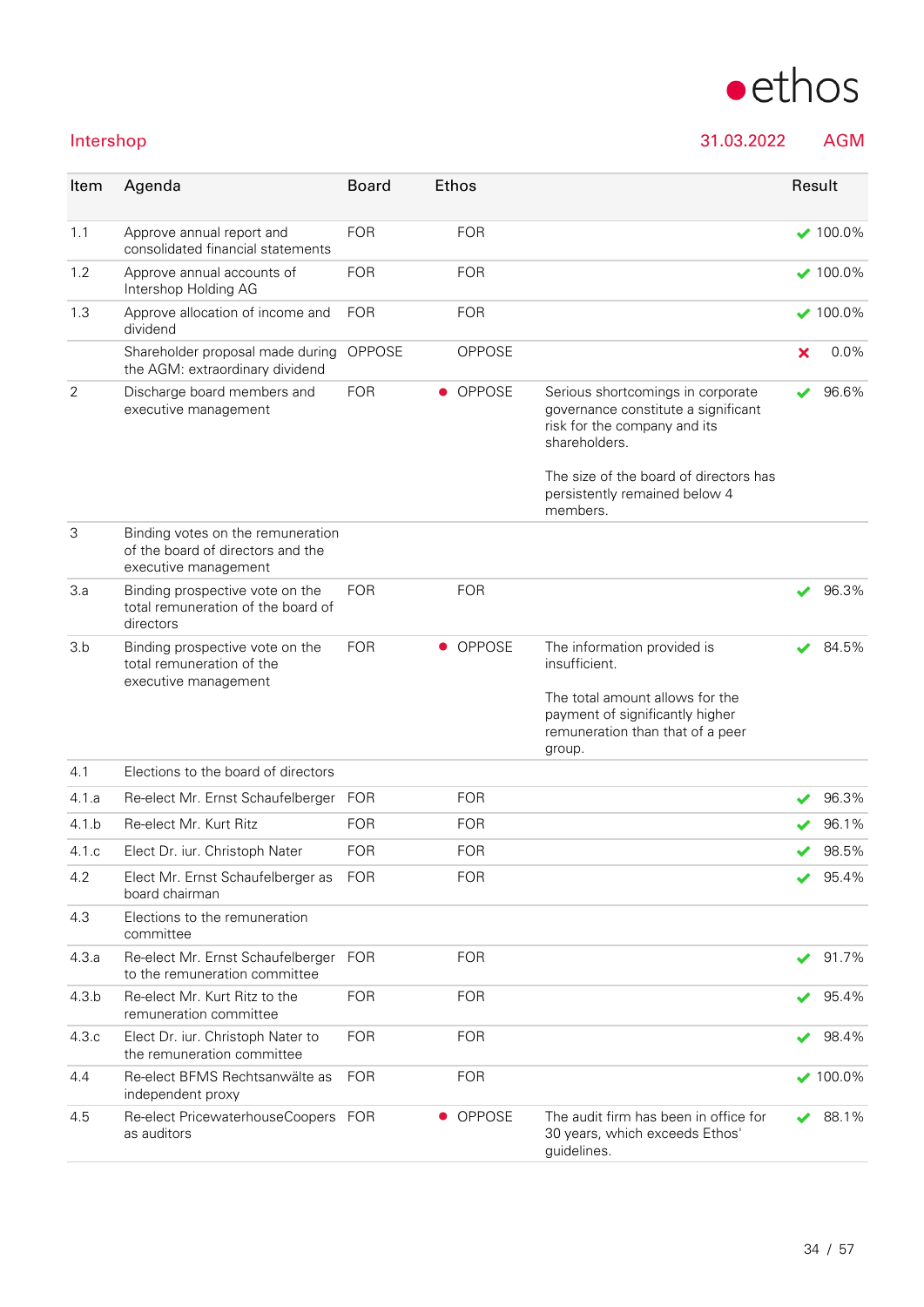

### Leonteq 31.03.2022 AGM

| Item           | Agenda                                                                                               | <b>Board</b> | Ethos      |                                                                              |   | Result          |
|----------------|------------------------------------------------------------------------------------------------------|--------------|------------|------------------------------------------------------------------------------|---|-----------------|
| 1.1            | Approve annual report, financial<br>statements and accounts                                          | <b>FOR</b>   | <b>FOR</b> |                                                                              | ✔ | 99.1%           |
| 1.2            | Advisory vote on the remuneration FOR<br>report                                                      |              | • OPPOSE   | The remuneration report is not in line<br>with Ethos' guidelines.            | ✔ | 94.2%           |
| $\overline{2}$ | Discharge board members and<br>executive management                                                  | <b>FOR</b>   | <b>FOR</b> |                                                                              | ✔ | 98.4%           |
| 3              | Approve allocation of income and<br>dividend                                                         | <b>FOR</b>   | <b>FOR</b> |                                                                              |   | $\vee$ 100.0%   |
| $\overline{4}$ | Elections to the board of directors                                                                  |              |            |                                                                              |   |                 |
| 4.1.1          | Re-elect Mr. Christopher M.<br>Chambers                                                              | <b>FOR</b>   | <b>FOR</b> |                                                                              |   | 99.8%           |
| 4.1.2          | Re-elect Ms. Sylvie Davidson                                                                         | <b>FOR</b>   | <b>FOR</b> |                                                                              | ✔ | 99.8%           |
| 4.1.3          | Re-elect Ms. Susana Gomez Smith FOR                                                                  |              | <b>FOR</b> |                                                                              |   | 99.7%           |
| 4.1.4          | Re-elect Mr. Richard A. Laxer                                                                        | <b>FOR</b>   | <b>FOR</b> |                                                                              |   | 99.7%           |
| 4.1.5          | Re-elect Mr. Philippe Le Baquer                                                                      | <b>FOR</b>   | <b>FOR</b> |                                                                              | ✔ | 99.7%           |
| 4.1.6          | Re-elect Dr. Thomas R. Meier                                                                         | <b>FOR</b>   | <b>FOR</b> |                                                                              | ✔ | 99.8%           |
| 4.1.7          | Re-elect Mr. Dominik Schärer                                                                         | <b>FOR</b>   | <b>FOR</b> |                                                                              | ✔ | 99.1%           |
| 4.1.8          | Re-elect Dr. Philippe A. Weber                                                                       | <b>FOR</b>   | <b>FOR</b> |                                                                              | ✔ | 98.7%           |
| 4.2            | Re-elect Mr. Christopher M.<br>Chambers as board chairman                                            | <b>FOR</b>   | <b>FOR</b> |                                                                              |   | 99.9%           |
| 4.3            | Elections to the nomination and<br>remuneration committee                                            |              |            |                                                                              |   |                 |
| 4.3.1          | Re-elect Ms. Susana Gomez<br>Smith to the nomination and<br>remuneration committee                   | <b>FOR</b>   | <b>FOR</b> |                                                                              | ✔ | 98.6%           |
| 4.3.2          | Re-elect Mr. Richard A. Laxer to<br>the nomination and remuneration<br>committee                     | <b>FOR</b>   | <b>FOR</b> |                                                                              | ✔ | 94.7%           |
| 4.3.3          | Re-elect Dr. Philippe A. Weber to<br>the nomination and remuneration<br>committee                    | <b>FOR</b>   | <b>FOR</b> |                                                                              |   | 98.6%           |
| 5              | Elect Deloitte as auditors                                                                           | <b>FOR</b>   | <b>FOR</b> |                                                                              |   | 98.2%           |
| 6              | Re-elect Proxy Voting Services<br>GmbH as independent proxy                                          | <b>FOR</b>   | <b>FOR</b> |                                                                              |   | $\times$ 100.0% |
| 7              | Binding votes on the remuneration<br>of the board of directors and the<br>executive management       |              |            |                                                                              |   |                 |
| 7.1            | Binding prospective vote on the<br>total remuneration of the board of<br>directors                   | <b>FOR</b>   | • OPPOSE   | The remuneration is significantly<br>higher than that of a peer group.       |   | 96.6%           |
| 7.2            | Binding retrospective vote on the<br>short-term variable remuneration<br>of the executive management | <b>FOR</b>   | <b>FOR</b> |                                                                              |   | 97.8%           |
| 7.3            | Binding prospective vote on the<br>fixed remuneration of the<br>executive management                 | <b>FOR</b>   | OPPOSE     | The fixed remuneration is significantly<br>higher than that of a peer group. |   | 92.9%           |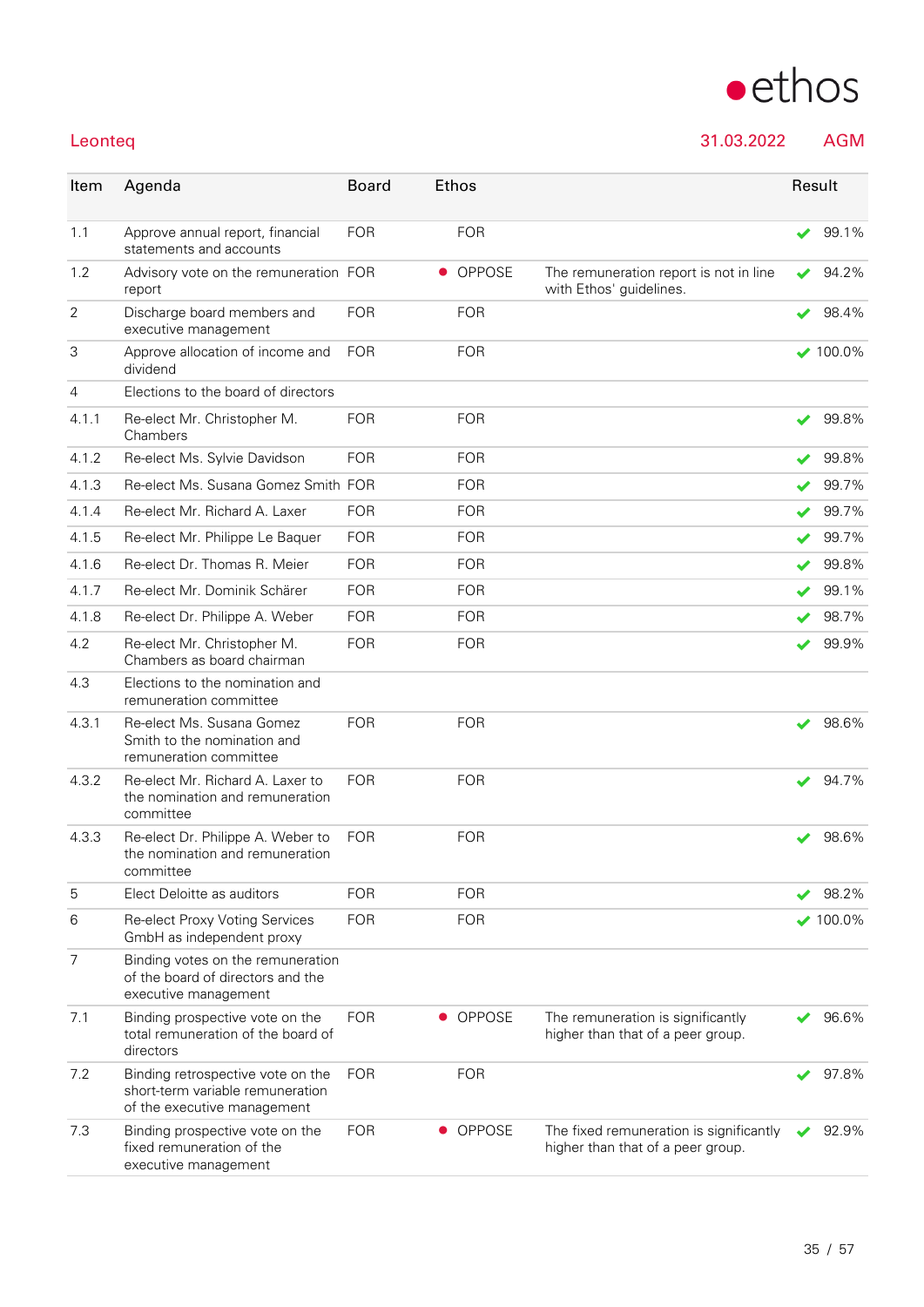

### Leonteq 31.03.2022 AGM

| Item | Agenda                                                                | <b>Board</b> | Ethos    |                                                                                                                  | Result |       |  |
|------|-----------------------------------------------------------------------|--------------|----------|------------------------------------------------------------------------------------------------------------------|--------|-------|--|
| 7.4  | Binding prospective vote on the<br>long-term variable remuneration of | <b>FOR</b>   | • OPPOSE | The information provided is<br>insufficient.                                                                     |        | 93.7% |  |
|      | the executive management                                              |              |          | The total amount allows for the<br>payment of significantly higher<br>remuneration than that of a peer<br>group. |        |       |  |
|      |                                                                       |              |          | The remuneration structure is not in<br>line with Ethos' guidelines.                                             |        |       |  |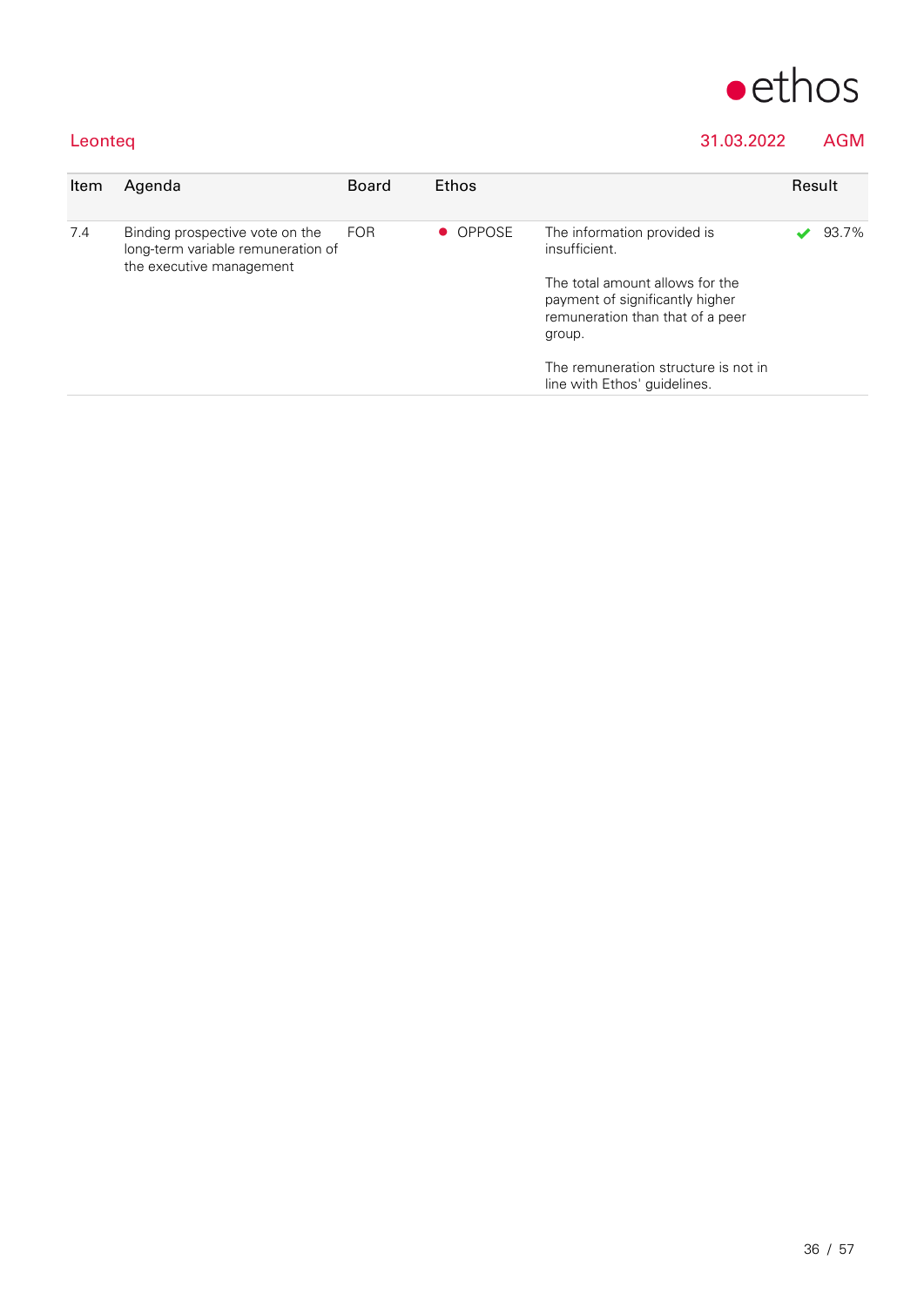

Meier Tobler 30.03.2022 AGM

| Item           | Agenda                                                                                           | <b>Board</b> |           | <b>Ethos</b>  |                                                                                                                                               | Result |       |
|----------------|--------------------------------------------------------------------------------------------------|--------------|-----------|---------------|-----------------------------------------------------------------------------------------------------------------------------------------------|--------|-------|
| 1              | Approve annual report, financial<br>statements and accounts                                      | <b>FOR</b>   |           | <b>FOR</b>    |                                                                                                                                               |        | 99.9% |
| 2.1            | Approve allocation of income and<br>dividend                                                     | <b>FOR</b>   |           | <b>FOR</b>    |                                                                                                                                               | ✔      | 99.9% |
| 2.2            | Approve reimbursement from<br>capital contribution reserves                                      | <b>FOR</b>   |           | <b>FOR</b>    |                                                                                                                                               | ✔      | 99.9% |
| 3              | Discharge board members and<br>executive management                                              | <b>FOR</b>   |           | <b>FOR</b>    |                                                                                                                                               |        | 97.5% |
| 4              | Elections to the board of directors                                                              |              |           |               |                                                                                                                                               |        |       |
| 4.a            | Re-elect Mr. Silvan Gian-Reto<br>Meier                                                           | <b>FOR</b>   |           | <b>OPPOSE</b> | The board has not established a<br>nomination committee and has less<br>than 20% women without adequate<br>justification.                     |        | 97.0% |
| 4.b            | Re-elect Mr. Heinz Roth                                                                          | <b>FOR</b>   |           | • OPPOSE      | He is not independent (board tenure<br>of 17 years) and the board<br>independence is insufficient (25.0%).<br>He is the chairman of the audit |        | 98.1% |
|                |                                                                                                  |              |           |               | committee, is not independent and<br>the committee independence is<br>insufficient.                                                           |        |       |
| 4.c            | Re-elect Mr. Heinz Wiedmer                                                                       | <b>FOR</b>   |           | <b>FOR</b>    |                                                                                                                                               |        | 99.6% |
| 4.d            | Re-elect Mr. Alexander Zschokke                                                                  | <b>FOR</b>   |           | <b>FOR</b>    |                                                                                                                                               |        | 99.7% |
| 5              | Re-elect Mr. Silvan Gian-Reto<br>Meier as board chairman                                         | <b>FOR</b>   |           | • OPPOSE      | As Ethos did not support the election<br>of Mr. Meier to the board of directors,<br>Ethos cannot approve Mr. Meier as<br>chairman.            | ✔      | 93.8% |
| 6              | Elections to the remuneration<br>committee                                                       |              |           |               |                                                                                                                                               |        |       |
| 6.a            | Re-elect Mr. Silvan Gian-Reto<br>Meier to the remuneration<br>committee                          | <b>FOR</b>   |           | • OPPOSE      | As Ethos did not support the election<br>of Mr. Meier to the board of directors,<br>Ethos cannot approve Mr. Meier to<br>the committee.       | ✔      | 95.6% |
| 6.b            | Re-elect Mr. Heinz Roth to the<br>remuneration committee                                         | <b>FOR</b>   |           | OPPOSE        | As Ethos did not support the election<br>of Mr. Roth to the board of directors,<br>Ethos cannot approve Mr. Roth to the<br>committee.         |        | 96.8% |
| 6.c            | Re-elect Mr. Heinz Wiedmer to<br>the remuneration committee                                      | <b>FOR</b>   |           | <b>FOR</b>    |                                                                                                                                               |        | 98.2% |
| 6.d            | Re-elect Mr. Alexander Zschokke<br>to the remuneration committee                                 | <b>FOR</b>   |           | <b>FOR</b>    |                                                                                                                                               |        | 98.4% |
| $\overline{7}$ | Re-elect Anwaltskanzlei Keller as<br>independent proxy                                           | <b>FOR</b>   |           | <b>FOR</b>    |                                                                                                                                               | ✔      | 99.8% |
| 8              | Re-elect Ernst & Young as auditors FOR                                                           |              | $\bullet$ | <b>OPPOSE</b> | The audit firm has been in office for<br>43 years, which exceeds Ethos'<br>guidelines.                                                        |        | 97.5% |
| 9              | Binding votes on the remuneration<br>of the board of directors and the<br>executive management   |              |           |               |                                                                                                                                               |        |       |
| 9.1            | Binding retrospective vote on the<br>total remuneration of the<br>executive management (FY 2021) | <b>FOR</b>   |           | <b>FOR</b>    |                                                                                                                                               |        | 92.6% |
|                |                                                                                                  |              |           |               |                                                                                                                                               |        |       |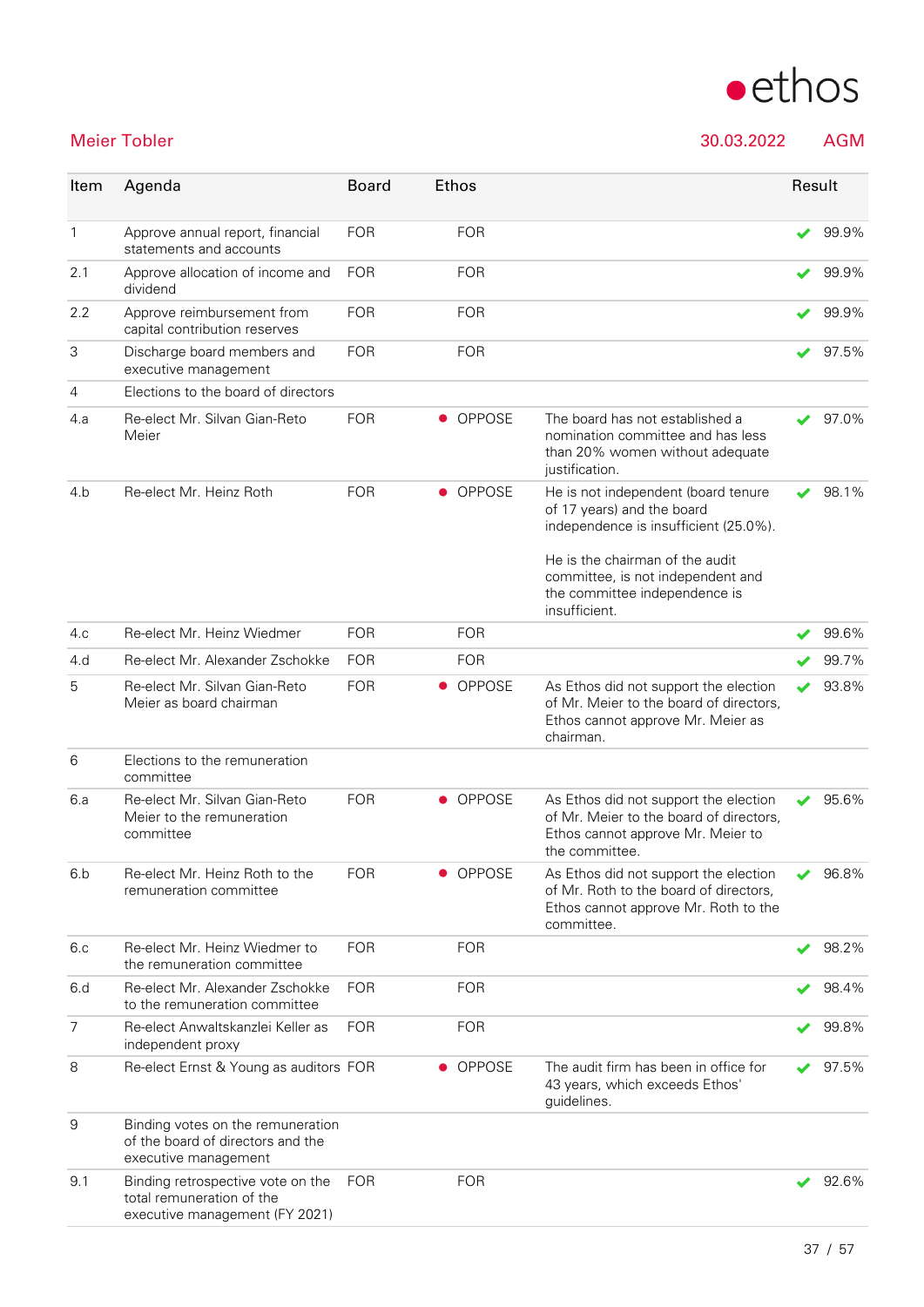

### Meier Tobler 30.03.2022 AGM

| Item | Agenda                                                                                         | <b>Board</b> | Ethos         |                                                                                           |  |       |
|------|------------------------------------------------------------------------------------------------|--------------|---------------|-------------------------------------------------------------------------------------------|--|-------|
| 9.2  | Binding prospective vote on the<br>total remuneration of the board of<br>directors             | <b>FOR</b>   | <b>OPPOSE</b> | The remuneration of the chairman is<br>significantly higher than that of a peer<br>group. |  | 91.6% |
| 9.3  | Binding prospective vote on the<br>total remuneration of the<br>executive management (FY 2023) | <b>FOR</b>   | • OPPOSE      | The information provided is<br>insufficient.                                              |  | 91.6% |
|      |                                                                                                |              |               | The remuneration structure is not in<br>line with Ethos' guidelines.                      |  |       |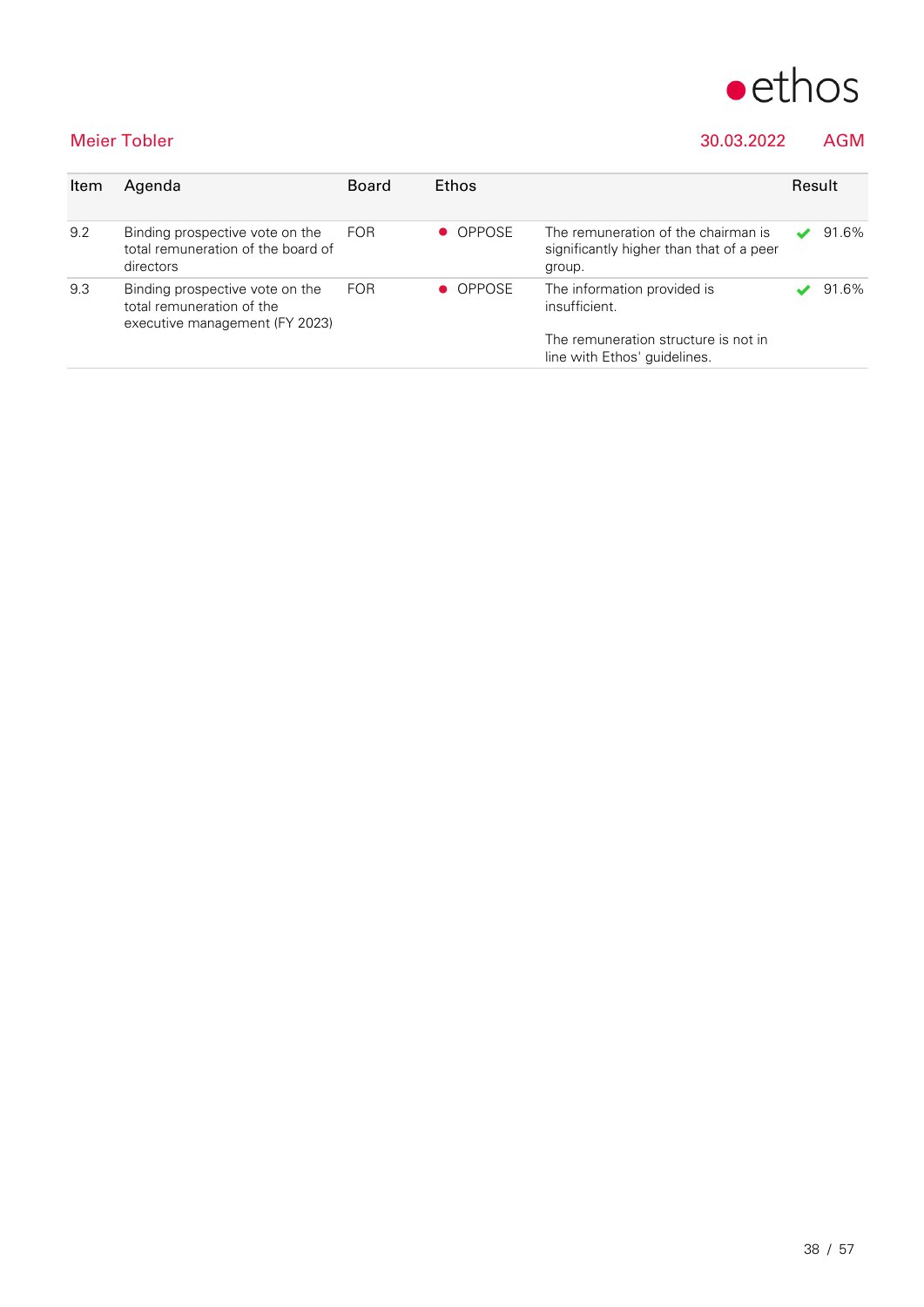## Novartis 04.03.2022 AGM **Item Agenda Board** Ethos **Result**

| $\mathbf{1}$   | Approve annual report, financial<br>statements and accounts                        | <b>FOR</b> |           | <b>FOR</b>    |                                                                      |                            | 99.4% |
|----------------|------------------------------------------------------------------------------------|------------|-----------|---------------|----------------------------------------------------------------------|----------------------------|-------|
| $\overline{2}$ | Discharge board members and<br>executive management                                | <b>FOR</b> |           | <b>FOR</b>    |                                                                      |                            | 97.5% |
| 3              | Approve allocation of income and<br>dividend                                       | <b>FOR</b> |           | <b>FOR</b>    |                                                                      |                            | 99.4% |
| 4              | Reduce share capital via<br>cancellation of shares                                 | <b>FOR</b> |           | <b>FOR</b>    |                                                                      |                            | 99.6% |
| 5              | Approve share buyback<br>programme                                                 | <b>FOR</b> |           | <b>FOR</b>    |                                                                      | ✔                          | 97.6% |
| 6.1            | Binding prospective vote on the<br>total remuneration of the board of<br>directors | <b>FOR</b> |           | <b>FOR</b>    |                                                                      |                            | 96.5% |
| 6.2            | Binding prospective vote on the<br>total remuneration of the                       | <b>FOR</b> |           | • OPPOSE      | The information provided is<br>insufficient.                         |                            | 91.7% |
|                | executive management                                                               |            |           |               | The remuneration structure is not in<br>line with Ethos' guidelines. |                            |       |
| 6.3            | Advisory vote on the remuneration FOR<br>report                                    |            | $\bullet$ | <b>OPPOSE</b> | The remuneration report is not in line<br>with Ethos' guidelines.    |                            | 90.6% |
| $\overline{7}$ | Elections to the board of directors                                                |            |           |               |                                                                      |                            |       |
| 7.1            | Re-elect Dr. Jörg Reinhardt as<br>board member and chairman                        | <b>FOR</b> |           | <b>FOR</b>    |                                                                      | ✔                          | 95.5% |
| 7.2            | Re-elect Dr. Nancy C. Andrews                                                      | <b>FOR</b> |           | <b>FOR</b>    |                                                                      |                            | 99.2% |
| 7.3            | Re-elect Mr. Ton Büchner                                                           | <b>FOR</b> |           | <b>FOR</b>    |                                                                      |                            | 87.0% |
| 7.4            | Re-elect Mr. Patrice Bula                                                          | <b>FOR</b> |           | <b>FOR</b>    |                                                                      |                            | 97.9% |
| 7.5            | Re-elect Ms. Elizabeth (Liz)<br>Doherty                                            | <b>FOR</b> |           | <b>FOR</b>    |                                                                      |                            | 97.7% |
| 7.6            | Re-elect Ms. Bridgette Heller                                                      | <b>FOR</b> |           | <b>FOR</b>    |                                                                      |                            | 97.3% |
| 7.7            | Re-elect Mr. Frans van Houten                                                      | <b>FOR</b> |           | <b>FOR</b>    |                                                                      | $\boldsymbol{\mathcal{L}}$ | 98.6% |
| 7.8            | Re-elect Dr. Simon Moroney                                                         | <b>FOR</b> |           | <b>FOR</b>    |                                                                      |                            | 99.0% |
| 7.9            | Re-elect Dr. Andreas von Planta                                                    | <b>FOR</b> |           | <b>FOR</b>    |                                                                      |                            | 96.1% |
| 7.10           | Re-elect Prof. Dr. Charles L.<br>Sawyers                                           | <b>FOR</b> |           | <b>FOR</b>    |                                                                      |                            | 97.8% |
| 7.11           | Re-elect Mr. William T. Winters                                                    | <b>FOR</b> |           | <b>FOR</b>    |                                                                      |                            | 98.1% |
| 7.12           | Elect Ms. Ana de Pro Gonzalo                                                       | <b>FOR</b> |           | <b>FOR</b>    |                                                                      |                            | 98.0% |
| 7.13           | Elect Mr. Daniel Hochstrasser                                                      | <b>FOR</b> |           | <b>FOR</b>    |                                                                      | ✔                          | 98.1% |
| $\,8\,$        | Elections to the remuneration<br>committee                                         |            |           |               |                                                                      |                            |       |
| 8.1            | Re-elect Mr. Patrice Bula to the<br>remuneration committee                         | <b>FOR</b> |           | <b>FOR</b>    |                                                                      |                            | 97.0% |
| 8.2            | Re-elect Ms. Bridgette Heller to<br>the remuneration committee                     | <b>FOR</b> |           | <b>FOR</b>    |                                                                      |                            | 96.4% |
|                |                                                                                    |            |           |               |                                                                      |                            |       |

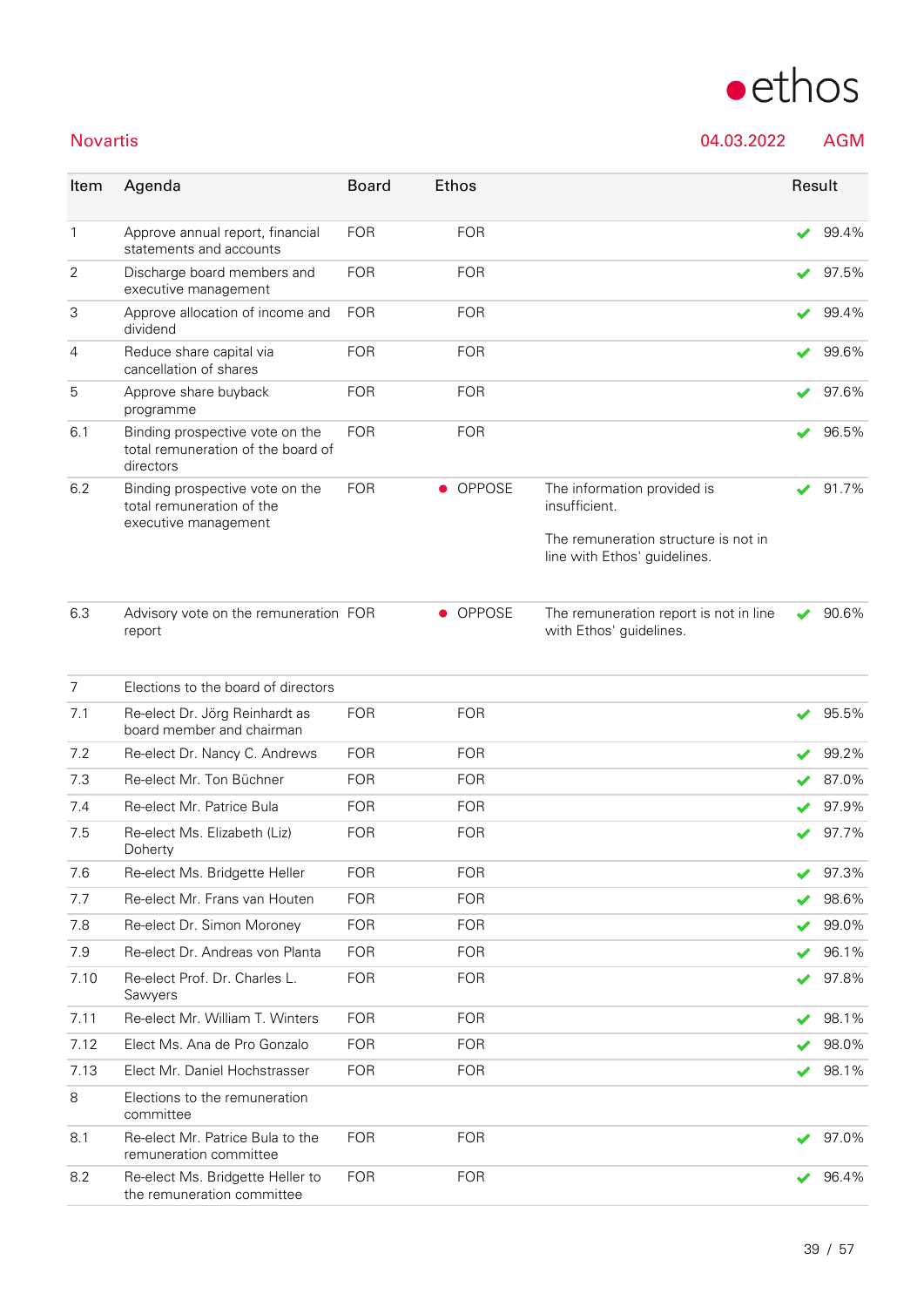

### Novartis 04.03.2022 AGM

| Item | Agenda                                                               | <b>Board</b> | <b>Ethos</b> | Result |       |
|------|----------------------------------------------------------------------|--------------|--------------|--------|-------|
| 8.3  | Re-elect Dr. Simon Moroney to<br>the remuneration committee          | <b>FOR</b>   | <b>FOR</b>   |        | 96.9% |
| 8.4  | Re-elect Mr. William T. Winters to FOR<br>the remuneration committee |              | <b>FOR</b>   |        | 96.8% |
| 9    | Elect KPMG as auditors                                               | <b>FOR</b>   | <b>FOR</b>   | ✔      | 98.9% |
| 10   | Re-elect Mr. Peter Andreas Zahn<br>as independent proxy              | <b>FOR</b>   | <b>FOR</b>   |        | 99.8% |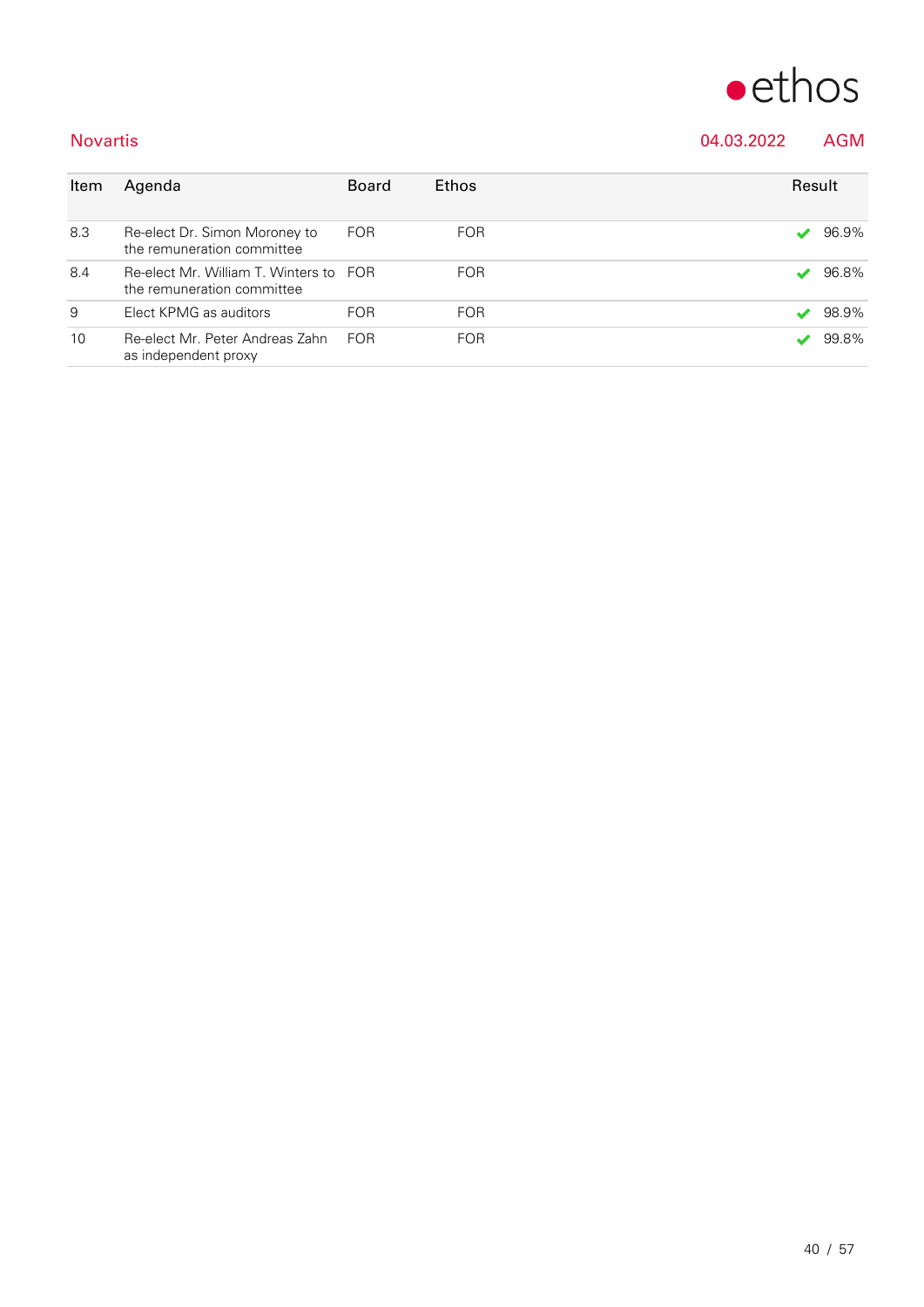

### Novavest Real Estate 23.03.2022 AGM

7 Reduce share capital via

8 Cancellation of the existing authorised capital

item 7 is not approved)

repayment of nominal value

9.2 Create a new authorised capital (if WITH-

| Item  | Agenda                                                                               | <b>Board</b> | Ethos      |                                                                                                                  | Result |
|-------|--------------------------------------------------------------------------------------|--------------|------------|------------------------------------------------------------------------------------------------------------------|--------|
| 1     | Approve annual report, financial<br>statements and accounts                          | <b>FOR</b>   | <b>FOR</b> |                                                                                                                  | ✔      |
| 2     | Advisory vote on the remuneration FOR<br>report                                      |              | <b>FOR</b> |                                                                                                                  |        |
| 3     | Approve allocation of balance<br>sheet result                                        | <b>FOR</b>   | <b>FOR</b> |                                                                                                                  |        |
| 4     | Discharge board members and<br>executive management                                  | <b>FOR</b>   | <b>FOR</b> |                                                                                                                  | ✔      |
| 5.1   | Elections to the board of directors                                                  |              |            |                                                                                                                  |        |
| 5.1.a | Re-elect Mr. Gian Reto Lazzarini                                                     | <b>FOR</b>   | <b>FOR</b> |                                                                                                                  | ✔      |
| 5.1.b | Re-elect Dr. Markus Neff                                                             | <b>FOR</b>   | <b>FOR</b> |                                                                                                                  | ✔      |
| 5.1.c | Re-elect Mr. Stefan Hiestand                                                         | <b>FOR</b>   | <b>FOR</b> |                                                                                                                  | ✔      |
| 5.1.d | Re-elect Mr. Daniel Ménard                                                           | <b>FOR</b>   | <b>FOR</b> |                                                                                                                  | ✔      |
| 5.1.e | Elect Ms. Floriana Scarlato                                                          | <b>FOR</b>   | <b>FOR</b> |                                                                                                                  | ✔      |
| 5.2   | Re-elect Mr. Gian Reto Lazzarini<br>as board chairman                                | <b>FOR</b>   | <b>FOR</b> |                                                                                                                  |        |
| 5.3   | Elections to the remuneration<br>committee                                           |              |            |                                                                                                                  |        |
| 5.3.a | Re-elect Dr. Markus Neff to the<br>remuneration committee                            | <b>FOR</b>   | <b>FOR</b> |                                                                                                                  |        |
| 5.3.b | Re-elect Mr. Daniel Ménard to the FOR<br>remuneration committee                      |              | <b>FOR</b> |                                                                                                                  |        |
| 5.4   | Re-elect Jermann Künzli<br>Rechtsanwälte as independent<br>proxy                     | <b>FOR</b>   | <b>FOR</b> |                                                                                                                  |        |
| 5.5   | Re-elect PricewaterhouseCoopers FOR<br>as auditors                                   |              | <b>FOR</b> |                                                                                                                  |        |
| 6.1   | Binding prospective vote on the<br>total remuneration of the board of<br>directors   | FOR          | <b>FOR</b> |                                                                                                                  |        |
| 6.2   | Binding prospective vote on the<br>total remuneration of the<br>executive management | <b>FOR</b>   | OPPOSE     | The total amount allows for the<br>payment of significantly higher<br>remuneration than that of a peer<br>group. |        |

9.1 Create a new authorised capital FOR FOR FOR STEED FOR

DRAWN

FOR FOR  $\bullet$ 

FOR FOR  $\bullet$ 

● FOR As ITEM 7 was approved by

submitted to vote.

shareholders, ITEM 9.2 was not

−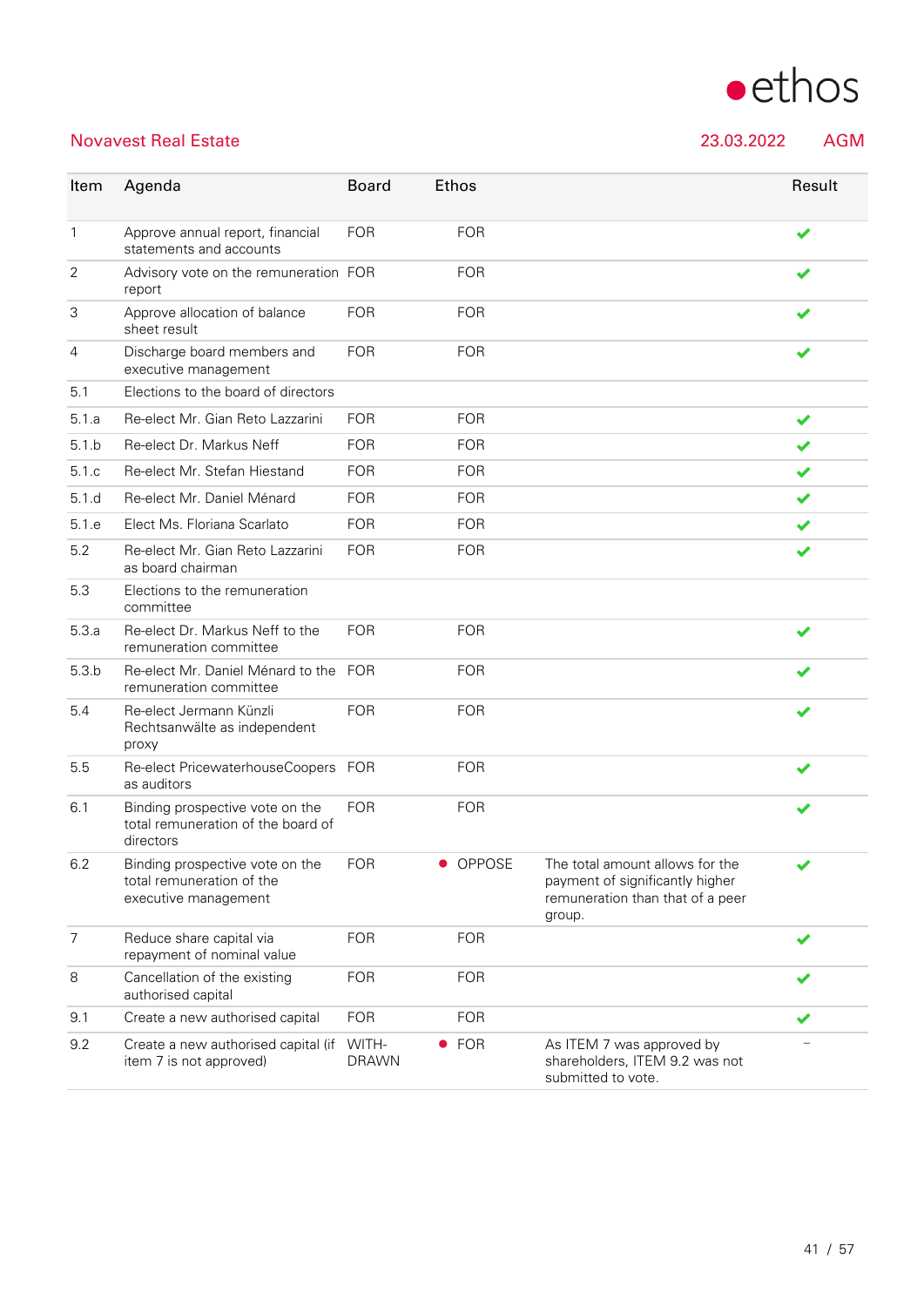

PSP Swiss Property 31.03.2022 AGM

| Item           | Agenda                                                      | <b>Board</b>          | Ethos      |                                                                                                                                                                                                                                                                                                                                                                                                                 | Result |       |
|----------------|-------------------------------------------------------------|-----------------------|------------|-----------------------------------------------------------------------------------------------------------------------------------------------------------------------------------------------------------------------------------------------------------------------------------------------------------------------------------------------------------------------------------------------------------------|--------|-------|
| $\mathbf{1}$   | Approve annual report, financial<br>statements and accounts | <b>FOR</b>            | <b>FOR</b> |                                                                                                                                                                                                                                                                                                                                                                                                                 | ✔      | 99.5% |
| $\overline{2}$ | Advisory vote on the remuneration FOR<br>report             |                       | • OPPOSE   | The pay-for-performance connection<br>is not demonstrated.                                                                                                                                                                                                                                                                                                                                                      | ✔      | 60.5% |
| 3              | Approve allocation of income and<br>dividend                | <b>FOR</b>            | <b>FOR</b> |                                                                                                                                                                                                                                                                                                                                                                                                                 | ✔      | 99.9% |
| 4              | Discharge board members and<br>executive management         | <b>FOR</b>            | <b>FOR</b> |                                                                                                                                                                                                                                                                                                                                                                                                                 |        | 99.2% |
| 5              | Elections to the board of directors                         |                       |            |                                                                                                                                                                                                                                                                                                                                                                                                                 |        |       |
| 5.1            | Re-elect Dr. rer. pol. Luciano<br>Gabriel                   | <b>FOR</b>            | <b>FOR</b> |                                                                                                                                                                                                                                                                                                                                                                                                                 | ✔      | 96.1% |
| 5.2            | Re-elect Ms. Corinne Denzler                                | <b>FOR</b>            | <b>FOR</b> |                                                                                                                                                                                                                                                                                                                                                                                                                 |        | 99.5% |
| 5.3            | Re-elect Mr. Adrian Dudle                                   | <b>FOR</b>            | <b>FOR</b> |                                                                                                                                                                                                                                                                                                                                                                                                                 | ✔      | 97.9% |
| 5.4            | Re-elect Prof. Dr. iur. Peter<br>Forstmoser                 | WITH-<br><b>DRAWN</b> | • OPPOSE   | ITEM 5.4 was not submitted to vote<br>as the director announced prior to the<br>meeting that he would not stand for<br>re-election as board member. Ethos<br>initially recommended to OPPOSE for<br>the following reasons:<br>He is 79 years old, which exceeds<br>Ethos' guidelines.<br>He is the chairman of the audit<br>committee, is not independent and<br>the committee independence is<br>insufficient. |        |       |
| 5.5            | Re-elect Mr. Henrik Saxborn                                 | <b>FOR</b>            | <b>FOR</b> |                                                                                                                                                                                                                                                                                                                                                                                                                 | ✔      | 99.1% |
| 5.6            | Re-elect Mr. Josef Stadler                                  | WITH-<br><b>DRAWN</b> | • OPPOSE   | ITEM 5.6 was not submitted to vote<br>as the director announced prior to the<br>meeting that he would not stand for<br>re-election as board member. Ethos<br>initially recommended to OPPOSE for<br>the following reason:<br>He is chairman of the nomination<br>committee and the board has less<br>than 20% women without adequate<br>justification.                                                          |        |       |
| 5.7            | Re-elect Mr. Aviram Wertheim                                | <b>FOR</b>            | <b>FOR</b> |                                                                                                                                                                                                                                                                                                                                                                                                                 |        | 95.4% |
| 5.8            | Elect Mr. Mark Abramson                                     | <b>FOR</b>            | <b>FOR</b> |                                                                                                                                                                                                                                                                                                                                                                                                                 |        | 97.7% |
| 6              | Re-elect Dr. rer. pol. Luciano<br>Gabriel as board chairman | <b>FOR</b>            | <b>FOR</b> |                                                                                                                                                                                                                                                                                                                                                                                                                 |        | 94.8% |
| $\overline{7}$ | Elections to the remuneration<br>committee                  |                       |            |                                                                                                                                                                                                                                                                                                                                                                                                                 |        |       |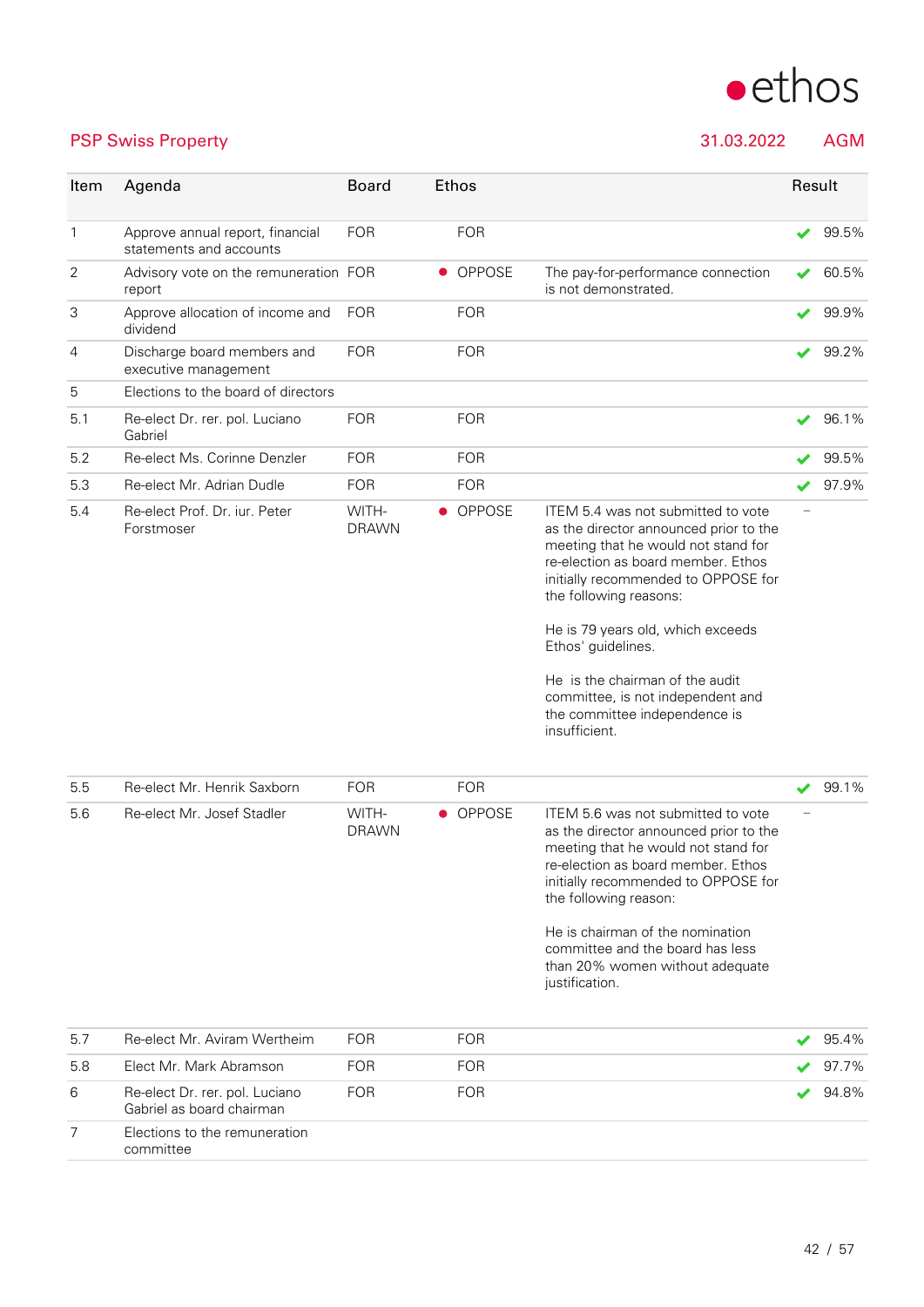

### PSP Swiss Property 31.03.2022 AGM

| Item | Agenda                                                                               | <b>Board</b>          | <b>Ethos</b> |                                                                                                                                                                                                                                                                                                                                                                                                         |   | Result          |
|------|--------------------------------------------------------------------------------------|-----------------------|--------------|---------------------------------------------------------------------------------------------------------------------------------------------------------------------------------------------------------------------------------------------------------------------------------------------------------------------------------------------------------------------------------------------------------|---|-----------------|
| 7.1  | Re-elect Prof. Dr. iur. Peter<br>Forstmoser to the remuneration<br>committee         | WITH-<br><b>DRAWN</b> | • OPPOSE     | ITEM 7.1 was not submitted to vote<br>as the director announced prior to the<br>meeting that he would not stand for<br>re-election as board member. Ethos<br>initially recommended to OPPOSE for<br>the following reason:<br>As Ethos did not support the election<br>of Prof. Dr. iur. Forstmoser to the<br>board of directors, Ethos cannot<br>approve Prof. Dr. iur. Forstmoser to<br>the committee. |   |                 |
|      |                                                                                      |                       |              |                                                                                                                                                                                                                                                                                                                                                                                                         |   |                 |
| 7.2  | Re-elect Mr. Adrian Dudle to the<br>remuneration committee                           | <b>FOR</b>            | <b>FOR</b>   |                                                                                                                                                                                                                                                                                                                                                                                                         |   | 98.5%           |
| 7.3  | Re-elect Mr. Josef Stadler to the<br>remuneration committee                          | WITH-<br><b>DRAWN</b> | • OPPOSE     | ITEM 7.3 was not submitted to vote<br>as the director announced prior to the<br>meeting that he would not stand for<br>re-election as board member. Ethos<br>initially recommended to OPPOSE for<br>the following reason:                                                                                                                                                                               |   |                 |
|      |                                                                                      |                       |              | As Ethos did not support the election<br>of Mr. Stadler to the board of<br>directors, Ethos cannot approve Mr.<br>Stadler to the committee.                                                                                                                                                                                                                                                             |   |                 |
| 8    | Binding prospective vote on the<br>total remuneration of the board of<br>directors   | <b>FOR</b>            | <b>FOR</b>   |                                                                                                                                                                                                                                                                                                                                                                                                         | v | 90.3%           |
| 9    | Binding prospective vote on the<br>total remuneration of the<br>executive management | <b>FOR</b>            | <b>FOR</b>   |                                                                                                                                                                                                                                                                                                                                                                                                         | ✔ | 79.8%           |
| 10   | Re-elect Ernst & Young as auditors FOR                                               |                       | <b>FOR</b>   |                                                                                                                                                                                                                                                                                                                                                                                                         |   | 99.9%           |
| 11   | Re-elect Proxy Voting Services<br>GmbH as independent proxy                          | <b>FOR</b>            | <b>FOR</b>   |                                                                                                                                                                                                                                                                                                                                                                                                         |   | $\times$ 100.0% |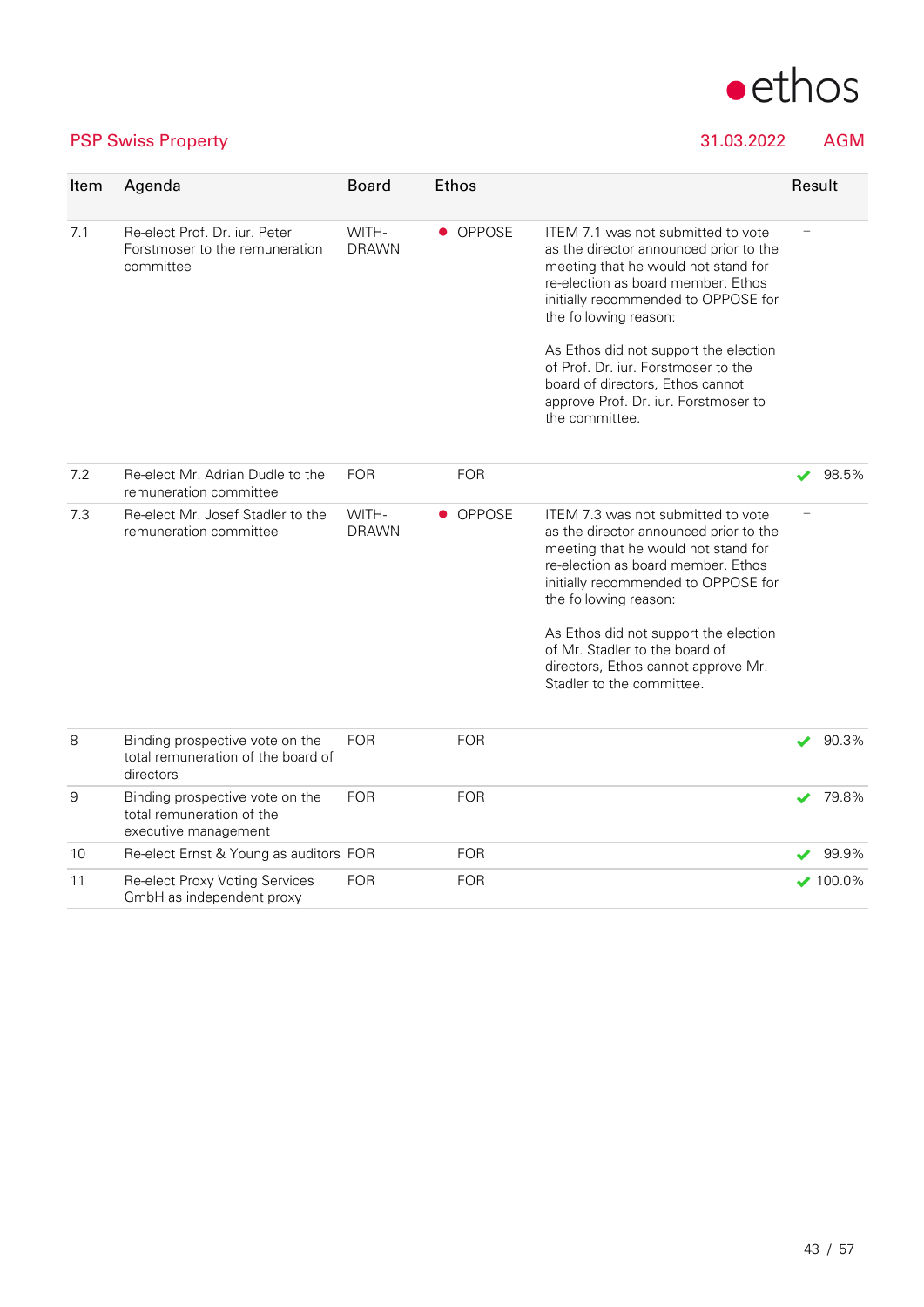

### Relief Therapeutics 28.01.2022 EGM

| Item           | Agenda                                                                                                     | <b>Board</b> | <b>Ethos</b>               |                                                                                                                                                    | Result                   |       |
|----------------|------------------------------------------------------------------------------------------------------------|--------------|----------------------------|----------------------------------------------------------------------------------------------------------------------------------------------------|--------------------------|-------|
| $\mathbf{1}$   | Elect Ms. Michelle Lock                                                                                    | <b>FOR</b>   | <b>FOR</b>                 |                                                                                                                                                    |                          | 97.4% |
| $\overline{2}$ | Binding vote on the total<br>remuneration of the board of<br>directors for the term of office<br>2021/2022 | <b>FOR</b>   | OPPOSE                     | The remuneration is significantly<br>higher than that of a peer group.<br>The non-executive directors receive<br>options.                          |                          | 86.3% |
| 3              | Amendments to the articles of<br>association                                                               |              |                            |                                                                                                                                                    |                          |       |
| 3.a            | Amendment of article 2: Purpose                                                                            | <b>FOR</b>   | <b>FOR</b>                 |                                                                                                                                                    | $\blacktriangleright$    | 98.8% |
| 3.b            | Amendment of article 3a bis:<br>Authorised capital                                                         | <b>FOR</b>   | <b>FOR</b>                 |                                                                                                                                                    | ✔                        | 95.2% |
| 3.c            | Amendment of article 3b:<br>Conditional capital                                                            | <b>FOR</b>   | <b>FOR</b>                 |                                                                                                                                                    | $\blacktriangleright$    | 94.9% |
| 3.d            | Amendment of article 15:<br>Important decisions                                                            | <b>FOR</b>   | <b>OPPOSE</b><br>$\bullet$ | The amendment has a negative<br>impact on the rights and interests of<br>minority shareholders.                                                    |                          | 97.0% |
| 3.e            | Amendment of other articles                                                                                | <b>FOR</b>   | OPPOSE<br>$\bullet$        | Several amendments are submitted to<br>shareholder approval under a bundled<br>vote and the negative impacts of the<br>amendments are predominant. | $\overline{\mathscr{L}}$ | 97.9% |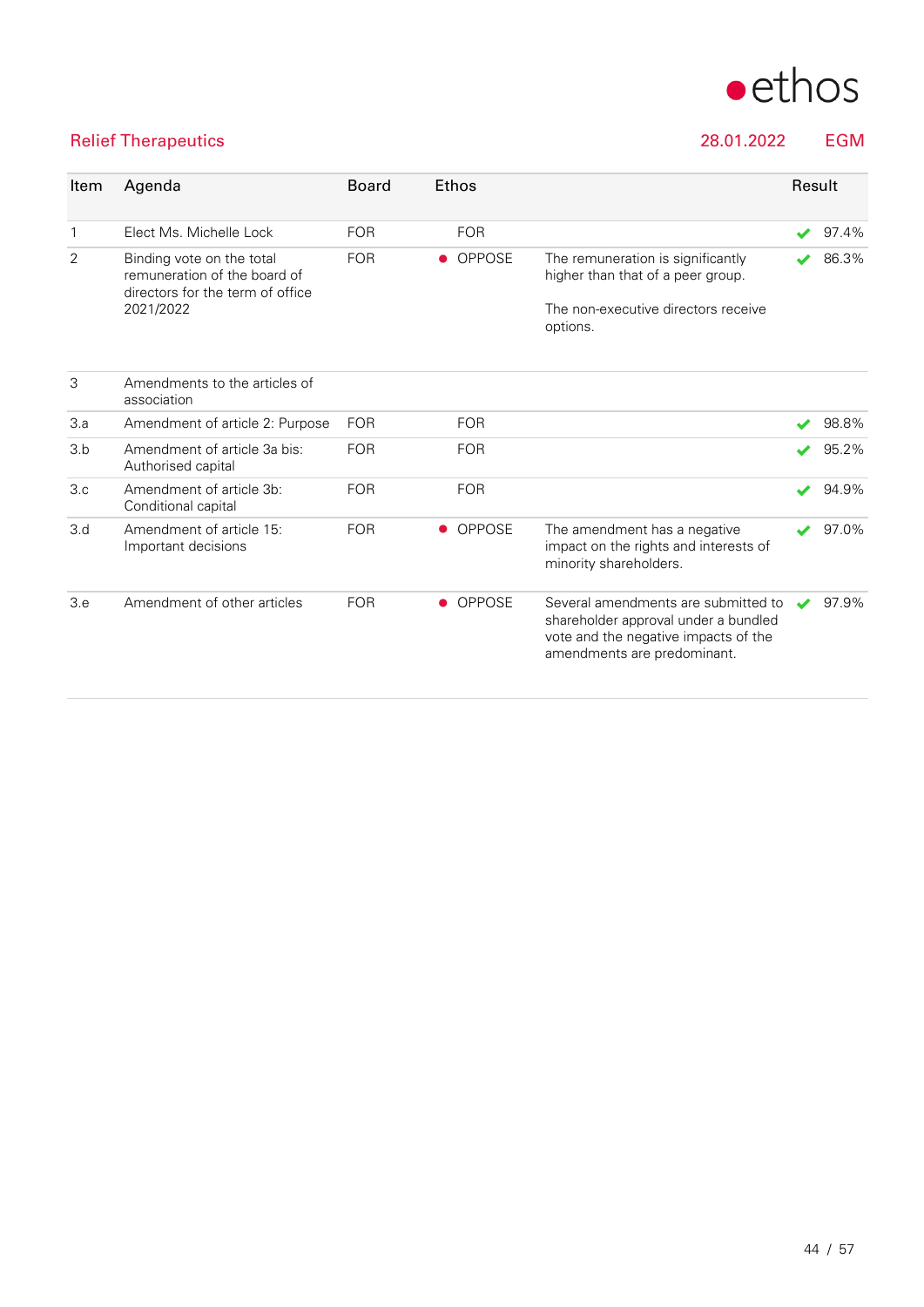

Roche 15.03.2022 AGM

| Item         | Agenda                                                                                         | <b>Board</b> | <b>Ethos</b> |                                                                                                                                                    | Result |       |
|--------------|------------------------------------------------------------------------------------------------|--------------|--------------|----------------------------------------------------------------------------------------------------------------------------------------------------|--------|-------|
| $\mathbf{1}$ | Approve annual report, financial<br>statements and accounts                                    | <b>FOR</b>   | <b>FOR</b>   |                                                                                                                                                    |        | 99.9% |
|              | Binding votes on the remuneration<br>of the board of directors and the<br>executive management |              |              |                                                                                                                                                    |        |       |
| 2.1          | Binding retrospective vote on the<br>annual bonus of the executive<br>management               | <b>FOR</b>   | • OPPOSE     | The maximum amount that will be<br>paid out in March 2022 is significantly<br>higher than the amount requested at<br>the general meeting.          |        | 98.5% |
|              |                                                                                                |              |              | The structure and conditions of the<br>plans do not respect Ethos'<br>guidelines.                                                                  |        |       |
|              |                                                                                                |              |              | The requested amount does not allow<br>to respect Ethos' guidelines.                                                                               |        |       |
| 2.2          | Binding retrospective vote on the<br>annual bonus of the board<br>chairman                     | <b>FOR</b>   | • OPPOSE     | The maximum amount that will be<br>paid out in March 2022 is significantly<br>higher than the amount requested at<br>the general meeting.          |        | 98.5% |
|              |                                                                                                |              |              | The non-executive directors receive<br>variable remuneration.                                                                                      |        |       |
| 3            | Discharge board members                                                                        | <b>FOR</b>   | <b>FOR</b>   |                                                                                                                                                    |        | 99.9% |
| 4            | Approve allocation of income and<br>dividend                                                   | <b>FOR</b>   | <b>FOR</b>   |                                                                                                                                                    |        | 99.9% |
| 5            | Elections to the board of directors<br>and the remuneration committee                          |              |              |                                                                                                                                                    |        |       |
| 5.1          | Re-elect Dr. Christoph Franz as<br>board member and chairman                                   | <b>FOR</b>   | <b>FOR</b>   |                                                                                                                                                    |        | 98.9% |
| $5.2\,$      | Re-elect Dr. Christoph Franz to the FOR<br>remuneration committee                              |              | • OPPOSE     | He receives a remuneration that is<br>excessive and not in line with<br>generally accepted best practice<br>standards.                             |        | 98.6% |
|              |                                                                                                |              |              | He was member of the remuneration<br>committee during the past financial<br>year and the remuneration system is<br>very unsatisfactory.            |        |       |
|              |                                                                                                |              |              | He was member of the remuneration<br>committee in the past when this<br>committee made decisions<br>fundamentally in breach with best<br>practice. |        |       |
| 5.3          | Re-elect Mr. André Hoffmann as                                                                 | <b>FOR</b>   | <b>FOR</b>   |                                                                                                                                                    | ✔      | 99.1% |

| . ხ.პ | -Re-elect Mr. Andre Hoffmann as - FOR<br>board member | FUR | 99. I %          |
|-------|-------------------------------------------------------|-----|------------------|
| 5.4   | Re-elect Ms. Julie Brown as board FOR<br>member       | FOR | $\bigvee$ 100.0% |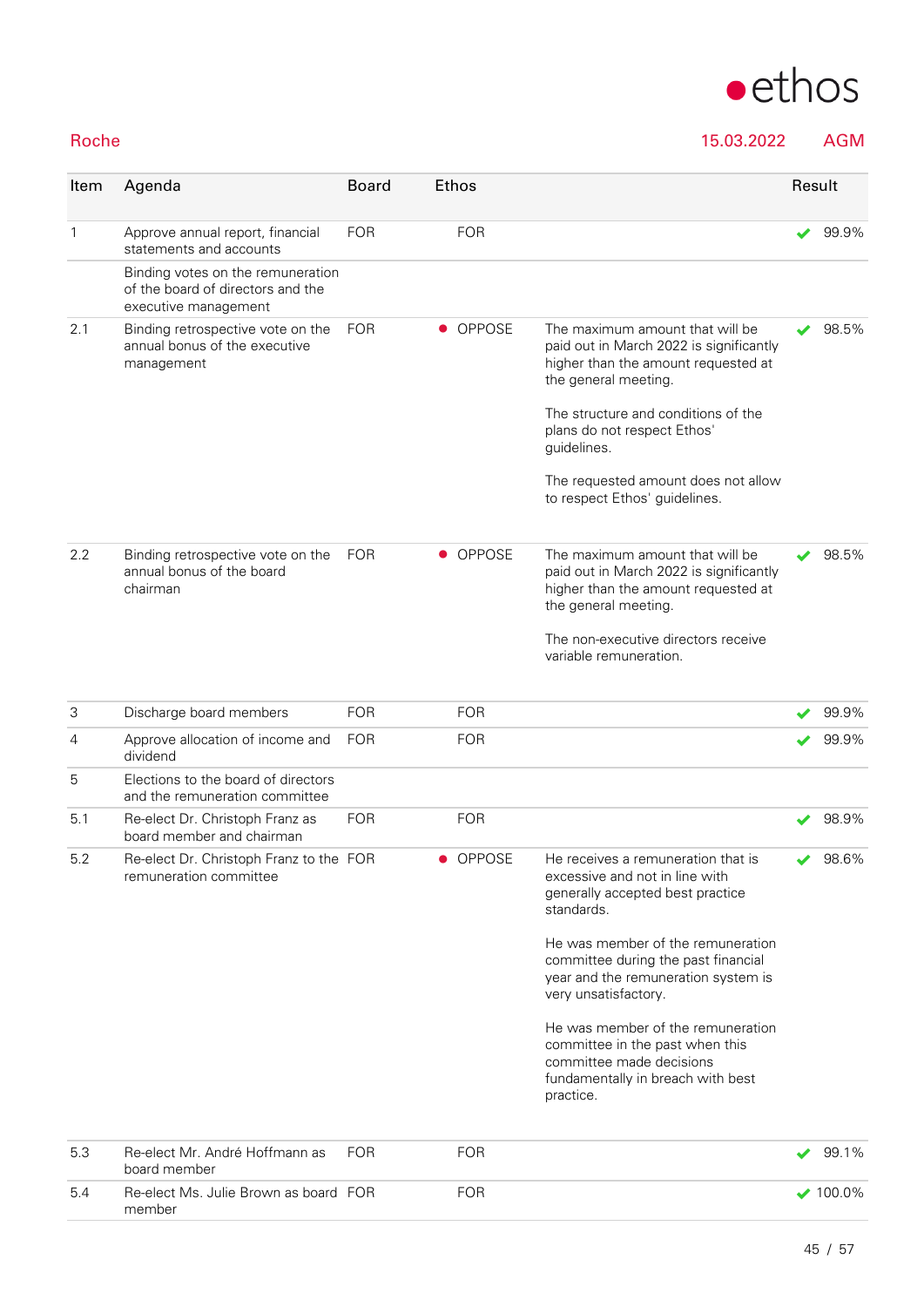

46 / 57

|  | $\bullet$ ethos |
|--|-----------------|
|  |                 |

Roche 15.03.2022 AGM

| Item | Agenda                                                                    | <b>Board</b> | <b>Ethos</b>  |                                                                                                                                                                                                                                                                                               |   | Result          |
|------|---------------------------------------------------------------------------|--------------|---------------|-----------------------------------------------------------------------------------------------------------------------------------------------------------------------------------------------------------------------------------------------------------------------------------------------|---|-----------------|
| 5.5  | Re-elect Dr. Jörg Duschmalé as<br>board member                            | <b>FOR</b>   | <b>FOR</b>    |                                                                                                                                                                                                                                                                                               | ✔ | 99.7%           |
| 5.6  | Re-elect Dr. Patrick Frost as board FOR<br>member                         |              | <b>FOR</b>    |                                                                                                                                                                                                                                                                                               |   | 99.9%           |
| 5.7  | Re-elect Ms. Anita Hauser as<br>board member                              | <b>FOR</b>   | <b>FOR</b>    |                                                                                                                                                                                                                                                                                               |   | $\times$ 100.0% |
| 5.8  | Re-elect Prof. Dr. Richard P. Lifton FOR<br>as board member               |              | <b>FOR</b>    |                                                                                                                                                                                                                                                                                               | ✔ | 99.6%           |
| 5.9  | Re-elect Mr. Bernard Poussot as<br>board member                           | <b>FOR</b>   | <b>FOR</b>    |                                                                                                                                                                                                                                                                                               |   | $100.0\%$       |
| 5.10 | Re-elect Dr. Severin Schwan as<br>board member                            | <b>FOR</b>   | • OPPOSE      | He is also a permanent member of<br>the executive management (CEO).                                                                                                                                                                                                                           | ✔ | 99.8%           |
| 5.11 | Re-elect Dr. Claudia Süssmuth<br>Dyckerhoff as board member               | <b>FOR</b>   | <b>FOR</b>    |                                                                                                                                                                                                                                                                                               |   | $\times$ 100.0% |
| 5.12 | Elect Dr. Jemilah Mahmood as<br>board member                              | <b>FOR</b>   | <b>FOR</b>    |                                                                                                                                                                                                                                                                                               | ✔ | 99.9%           |
| 5.13 | Re-elect Mr. André Hoffmann to<br>the remuneration committee              | <b>FOR</b>   | • OPPOSE      | He was member of the remuneration<br>committee during the past financial<br>year and the remuneration system is<br>very unsatisfactory.<br>He was member of the remuneration<br>committee in the past when this<br>committee made decisions<br>fundamentally in breach with best<br>practice. | ✔ | 98.6%           |
| 5.14 | Re-elect Prof. Dr. Richard P. Lifton FOR<br>to the remuneration committee |              | <b>OPPOSE</b> | He was member of the remuneration<br>committee during the past financial<br>year and the remuneration system is<br>very unsatisfactory.<br>He was member of the remuneration<br>committee in the past when this<br>committee made decisions<br>fundamentally in breach with best<br>practice. |   | 98.6%           |
| 5.15 | Re-elect Mr. Bernard Poussot to<br>the remuneration committee             | <b>FOR</b>   | • OPPOSE      | He was member of the remuneration<br>committee during the past financial<br>year and the remuneration system is<br>very unsatisfactory.<br>He was member of the remuneration<br>committee in the past when this<br>committee made decisions<br>fundamentally in breach with best<br>practice. |   | 99.7%           |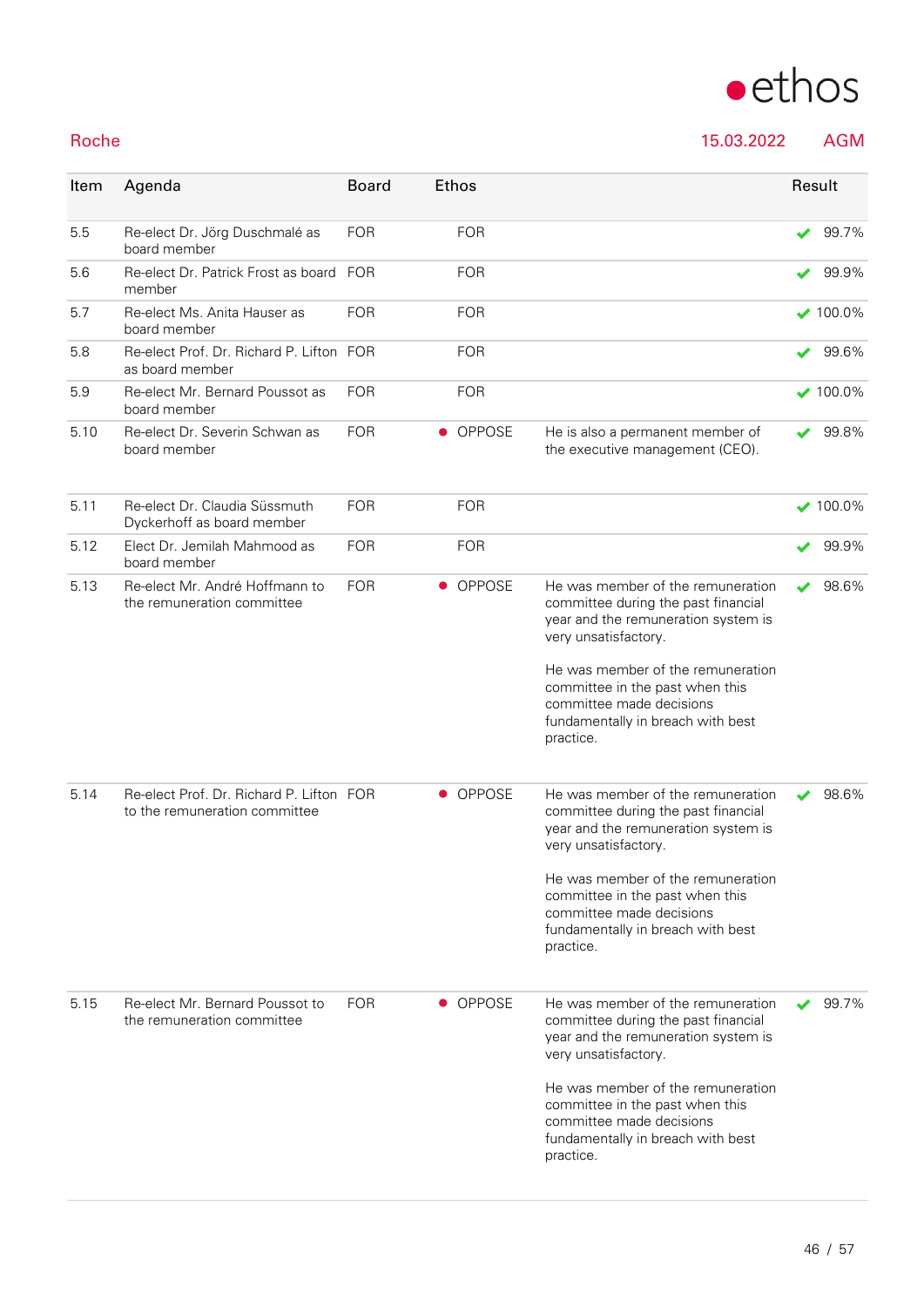

### Roche 15.03.2022 AGM

| Item | Agenda                                                                                                         | <b>Board</b> | Ethos         |                                                                                                                                                                                                      | Result                   |               |
|------|----------------------------------------------------------------------------------------------------------------|--------------|---------------|------------------------------------------------------------------------------------------------------------------------------------------------------------------------------------------------------|--------------------------|---------------|
| 5.16 | Elect Dr. Patrick Frost to the<br>remuneration committee                                                       | <b>FOR</b>   | <b>FOR</b>    |                                                                                                                                                                                                      | ✔                        | 99.9%         |
| 6    | Binding prospective vote on the<br>fixed remuneration of the board of<br>directors                             | <b>FOR</b>   | <b>OPPOSE</b> | The remuneration of the chairman is<br>significantly higher than that of a peer<br>group.                                                                                                            | $\overline{\mathscr{L}}$ | 98.6%         |
| 7    | Binding prospective vote on the<br>fixed and long-term variable<br>remuneration of the executive<br>management | <b>FOR</b>   | <b>OPPOSE</b> | The fixed remuneration is significantly<br>higher than that of a peer group.<br>The information provided is<br>insufficient.<br>The remuneration structure is not in<br>line with Ethos' guidelines. |                          | 98.5%         |
| 8    | Re-elect Testaris AG as<br>independent proxy                                                                   | <b>FOR</b>   | <b>FOR</b>    |                                                                                                                                                                                                      |                          | $\vee$ 100.0% |
| 9    | Re-elect KPMG as auditors                                                                                      | <b>FOR</b>   | <b>FOR</b>    |                                                                                                                                                                                                      |                          | 99.7%         |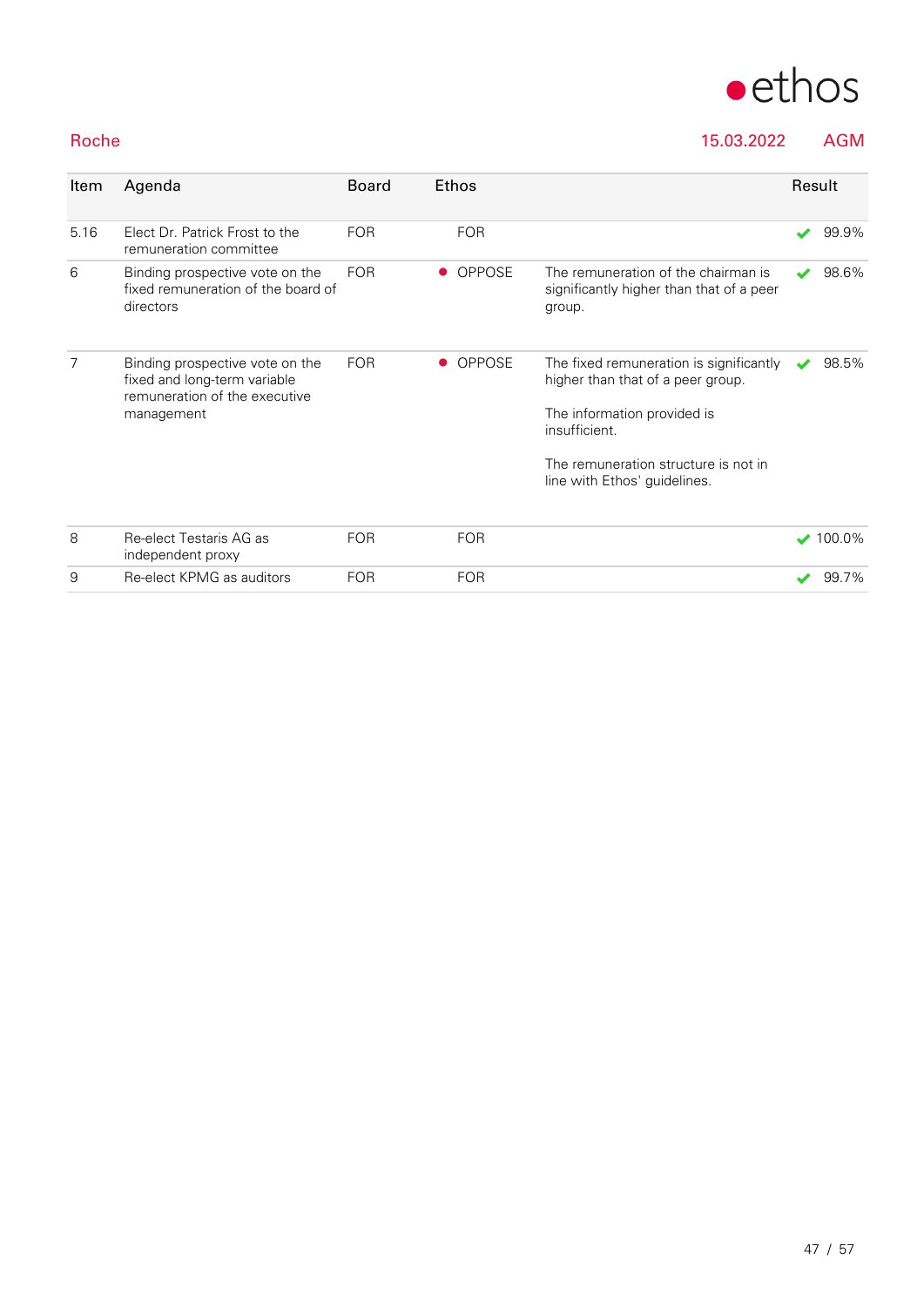| Item  | Agenda                                                                | <b>Board</b> | <b>Ethos</b> |                                              | Result                     |                  |
|-------|-----------------------------------------------------------------------|--------------|--------------|----------------------------------------------|----------------------------|------------------|
| 1     | Approve annual report, financial<br>statements and accounts           | <b>FOR</b>   | <b>FOR</b>   |                                              |                            | $\bigvee$ 100.0% |
| 2.1   | Approve allocation of income and<br>dividend                          | <b>FOR</b>   | <b>FOR</b>   |                                              |                            | $\vee$ 100.0%    |
| 2.2   | Approve dividend distribution out<br>of capital contribution reserves | <b>FOR</b>   | <b>FOR</b>   |                                              |                            | $\vee$ 100.0%    |
| 3     | Discharge board members and<br>executive management                   | <b>FOR</b>   | <b>FOR</b>   |                                              | $\blacktriangleright$      | 99.9%            |
| 4.1   | Elections to the board of directors                                   |              |              |                                              |                            |                  |
| 4.1.a | Re-elect Mr. Urs Kaufmann as<br>board member and chairman             | <b>FOR</b>   | <b>FOR</b>   |                                              |                            | 93.8%            |
| 4.1 b | Re-elect Mr. Philipp Buhofer                                          | <b>FOR</b>   | <b>FOR</b>   |                                              | $\overline{\mathbf{v}}$    | 98.7%            |
| 4.1 c | Re-elect Mr. Gerhard Pegam                                            | <b>FOR</b>   | <b>FOR</b>   |                                              |                            | 99.1%            |
| 4.1d  | Re-elect Ms. Andrea Tranel                                            | <b>FOR</b>   | <b>FOR</b>   |                                              | $\blacktriangleright$      | 99.9%            |
| 4.2   | Elections to the remuneration<br>committee                            |              |              |                                              |                            |                  |
| 4.2.a | Re-elect Mr. Philipp Buhofer to<br>the remuneration committee         | <b>FOR</b>   | <b>FOR</b>   |                                              | $\boldsymbol{\mathcal{L}}$ | 98.4%            |
| 4.2.b | Re-elect Mr. Urs Kaufmann to the<br>remuneration committee            | <b>FOR</b>   | OPPOSE       | He holds an excessive number of<br>mandates. |                            | 90.7%            |

| 4.3 | Re-elect Mr. Jean-Claude Cattin as FOR<br>independent proxy                          |            | <b>FOR</b> | $\vee$ 100.0% |
|-----|--------------------------------------------------------------------------------------|------------|------------|---------------|
| 4.4 | Re-elect BDO as auditors                                                             | <b>FOR</b> | <b>FOR</b> | 99.9%<br>✔    |
| 5.1 | Advisory vote on the remuneration FOR<br>report                                      |            | <b>FOR</b> | 80.8%         |
| 5.2 | Binding prospective vote on the<br>total remuneration of the board of<br>directors   | <b>FOR</b> | <b>FOR</b> | 99.0%         |
| 5.3 | Binding prospective vote on the<br>total remuneration of the<br>executive management | <b>FOR</b> | FOR.       | 80.9%         |

# $\bullet$ ethos

Schaffner 11.01.2022 AGM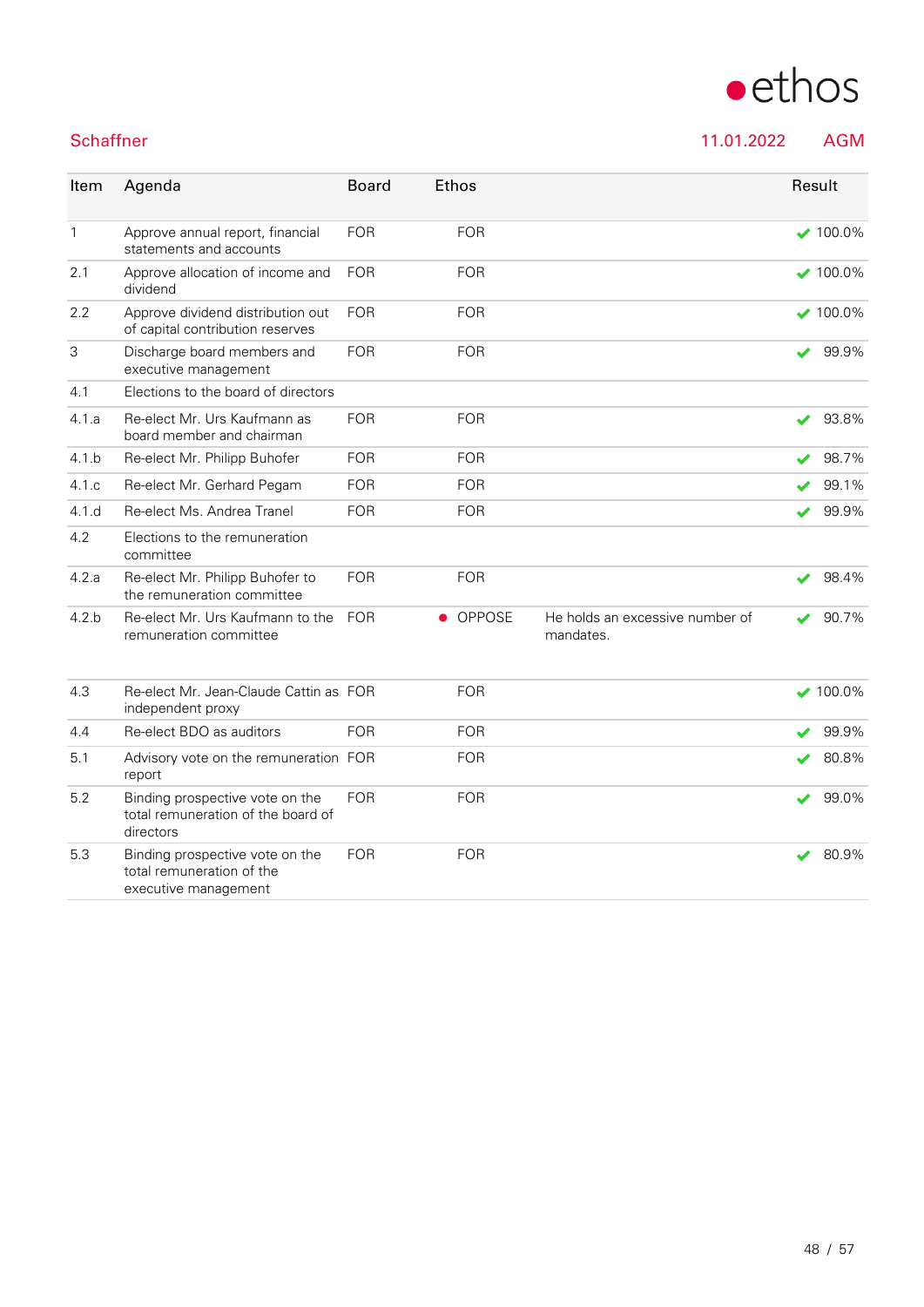

Schindler 22.03.2022 AGM

| Item  | Agenda                                                                                         | <b>Board</b> |           | <b>Ethos</b>  |                                                                                                                                 | Result |       |
|-------|------------------------------------------------------------------------------------------------|--------------|-----------|---------------|---------------------------------------------------------------------------------------------------------------------------------|--------|-------|
| 1     | Approve annual report, financial<br>statements and accounts                                    | <b>FOR</b>   |           | <b>FOR</b>    |                                                                                                                                 | ✔      | 99.0% |
| 2     | Approve allocation of income and<br>dividend                                                   | <b>FOR</b>   |           | <b>FOR</b>    |                                                                                                                                 | ✔      | 99.0% |
| 3     | Discharge board members and<br>executive management                                            | <b>FOR</b>   |           | <b>FOR</b>    |                                                                                                                                 |        | 97.1% |
| 4     | Binding votes on the remuneration<br>of the board of directors and the<br>executive management |              |           |               |                                                                                                                                 |        |       |
| 4.1   | Binding vote on the variable<br>remuneration of the board of<br>directors                      | <b>FOR</b>   |           | <b>OPPOSE</b> | The remuneration of the executive<br>members of the board (who are not<br>members of the executive<br>management) is excessive. |        | 85.4% |
| 4.2   | Binding vote on the variable<br>remuneration of the executive<br>management                    | <b>FOR</b>   |           | • OPPOSE      | The requested amount does not allow<br>to respect Ethos' guidelines.                                                            |        | 93.0% |
| 4.3   | Binding prospective vote on the<br>fixed remuneration of the board of<br>directors             | <b>FOR</b>   | $\bullet$ | <b>OPPOSE</b> | The information provided is<br>insufficient.                                                                                    |        | 86.3% |
| 4.4   | Binding prospective vote on the<br>fixed remuneration of the<br>executive management           | <b>FOR</b>   |           | • OPPOSE      | The information provided is<br>insufficient.                                                                                    |        | 97.1% |
| 5     | Elections to the board of directors                                                            |              |           |               |                                                                                                                                 |        |       |
| 5.1   | Re-elect Mr. Silvio Napoli as board FOR<br>member and chairman                                 |              |           | <b>OPPOSE</b> | He is also CEO and the combination<br>of functions is permanent.                                                                |        | 88.8% |
|       |                                                                                                |              |           |               | He chairs the nomination committee.                                                                                             |        |       |
| 5.2   | Elect Ms. Petra Winkler                                                                        | <b>FOR</b>   | $\bullet$ | OPPOSE        | She has permanent operational<br>functions (General Counsel).                                                                   |        | 92.7% |
| 5.3.1 | Re-elect Mr. Alfred N. Schindler                                                               | <b>FOR</b>   |           | <b>FOR</b>    |                                                                                                                                 |        | 87.8% |
| 5.3.2 | Re-elect Prof. Dr. Pius Baschera                                                               | <b>FOR</b>   |           | <b>FOR</b>    |                                                                                                                                 |        | 92.3% |
| 5.3.3 | Re-elect Mr. Erich Ammann                                                                      | <b>FOR</b>   |           | <b>OPPOSE</b> | He is considered executive by the<br>company.                                                                                   |        | 86.6% |
|       |                                                                                                |              |           |               | The board includes too many<br>executive directors compared to<br>market practice in Switzerland.                               |        |       |
|       |                                                                                                |              |           |               | He serves on the audit committee.                                                                                               |        |       |
|       |                                                                                                |              |           |               | The board independence is not<br>sufficient (15.4%).                                                                            |        |       |
| 53.4  | Re-elect Mr. Luc Bonnard                                                                       | <b>FOR</b>   |           | • OPPOSE      | He is 76 years old, which exceeds<br>Ethos' guidelines.                                                                         |        | 86.5% |
| 5.3.5 | Re-elect Mr. Patrice Bula                                                                      | <b>FOR</b>   |           | <b>FOR</b>    |                                                                                                                                 |        | 98.1% |
| 53.6  | Re-elect Prof. Dr. Monika Bütler                                                               | <b>FOR</b>   |           | <b>FOR</b>    |                                                                                                                                 |        | 98.9% |
|       |                                                                                                |              |           |               |                                                                                                                                 |        |       |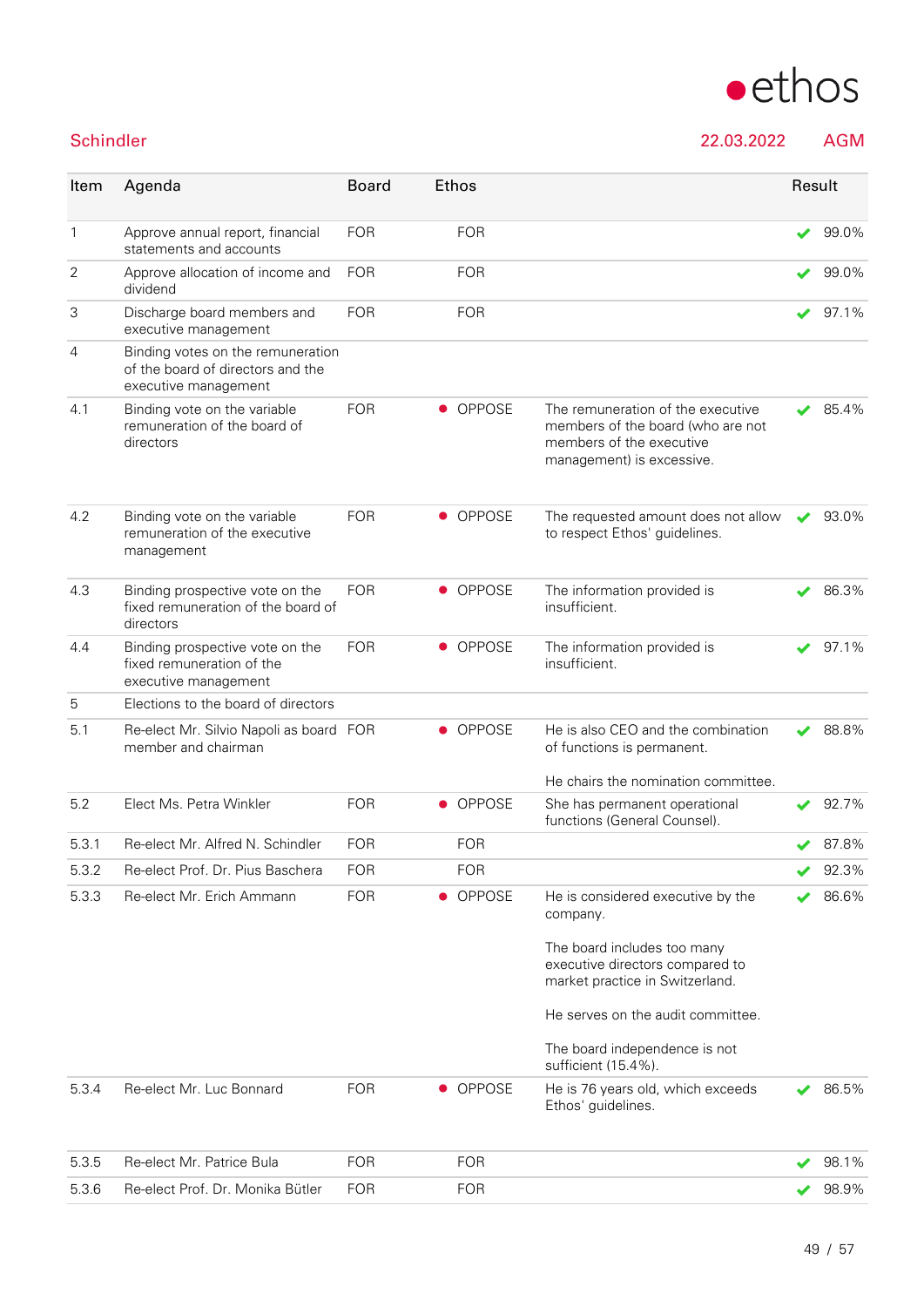

### Schindler 22.03.2022 AGM

| Item   | Agenda                                                                | <b>Board</b> | Ethos                      |                                                                                                                                             | Result |       |
|--------|-----------------------------------------------------------------------|--------------|----------------------------|---------------------------------------------------------------------------------------------------------------------------------------------|--------|-------|
| 5.3.7  | Re-elect Ms. Orit Gadiesh                                             | <b>FOR</b>   | • OPPOSE                   | She is not independent (former<br>executive) and the board<br>independence is insufficient (15.4%).                                         |        | 92.9% |
| 5.3.8  | Re-elect Mr. Adam Keswick                                             | <b>FOR</b>   | <b>OPPOSE</b><br>$\bullet$ | He holds an excessive number of<br>mandates.                                                                                                |        | 86.8% |
|        |                                                                       |              |                            | He is not independent (business<br>connections) and the board<br>independence is insufficient (15.4%).                                      |        |       |
| 5.3.9  | Re-elect Mr. Günter Schäuble                                          | <b>FOR</b>   | • OPPOSE                   | The board includes too many<br>executive directors compared to<br>market practice in Switzerland.                                           |        | 90.4% |
|        |                                                                       |              |                            | The board independence is not<br>sufficient (15.4%).                                                                                        |        |       |
|        |                                                                       |              |                            | He is a representative of a significant<br>shareholder who is sufficiently<br>represented on the board.                                     |        |       |
| 5.3.10 | Re-elect Mr. Tobias B. Staehelin                                      | <b>FOR</b>   | <b>OPPOSE</b>              | He is also a permanent member of<br>the executive management (Head of<br>Human Resources).                                                  |        | 93.1% |
| 5.3.11 | Re-elect Ms. Carole Vischer                                           | <b>FOR</b>   | <b>FOR</b>                 |                                                                                                                                             | ✔      | 87.0% |
| 5.4    | Elections to the remuneration<br>committee                            |              |                            |                                                                                                                                             |        |       |
| 5.4.1  | Re-elect Prof. Dr. Pius Baschera to FOR<br>the remuneration committee |              | <b>OPPOSE</b>              | He is not independent (board tenure<br>of 17 years) and the committee does<br>not include at least 50% independent<br>members.              |        | 88.8% |
| 5.4.2  | Re-elect Mr. Patrice Bula to the<br>remuneration committee            | <b>FOR</b>   | <b>FOR</b>                 |                                                                                                                                             |        | 94.7% |
| 5.4.3  | Re-elect Mr. Adam Keswick to the FOR<br>remuneration committee        |              | • OPPOSE                   | As Ethos did not support the election<br>of Mr. Keswick to the board of<br>directors, Ethos cannot approve Mr.<br>Keswick to the committee. |        | 86.5% |
| 5.5    | Re-elect Dr. Adrian von Segesser<br>as independent proxy              | <b>FOR</b>   | <b>FOR</b>                 |                                                                                                                                             |        | 99.0% |
| 5.6    | Re-elect PricewaterhouseCoopers FOR<br>as auditors                    |              | <b>FOR</b>                 |                                                                                                                                             |        | 98.1% |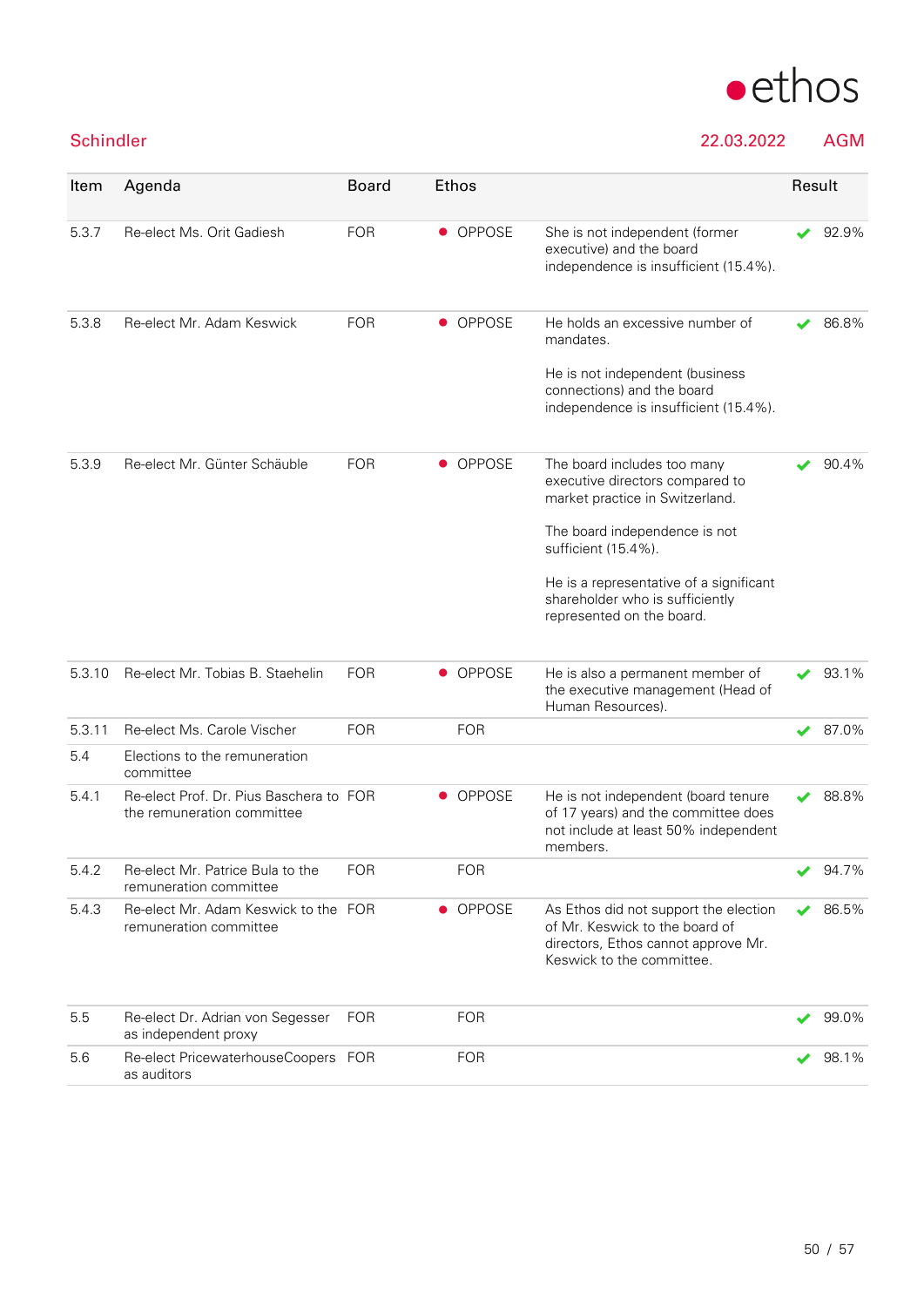

### SFS Group 31.01.2022 EGM

| Item | Agenda                                        | Board | <b>Ethos</b> | Result |
|------|-----------------------------------------------|-------|--------------|--------|
|      | Approve creation of authorised FOR<br>capital |       | <b>FOR</b>   | 99.2%  |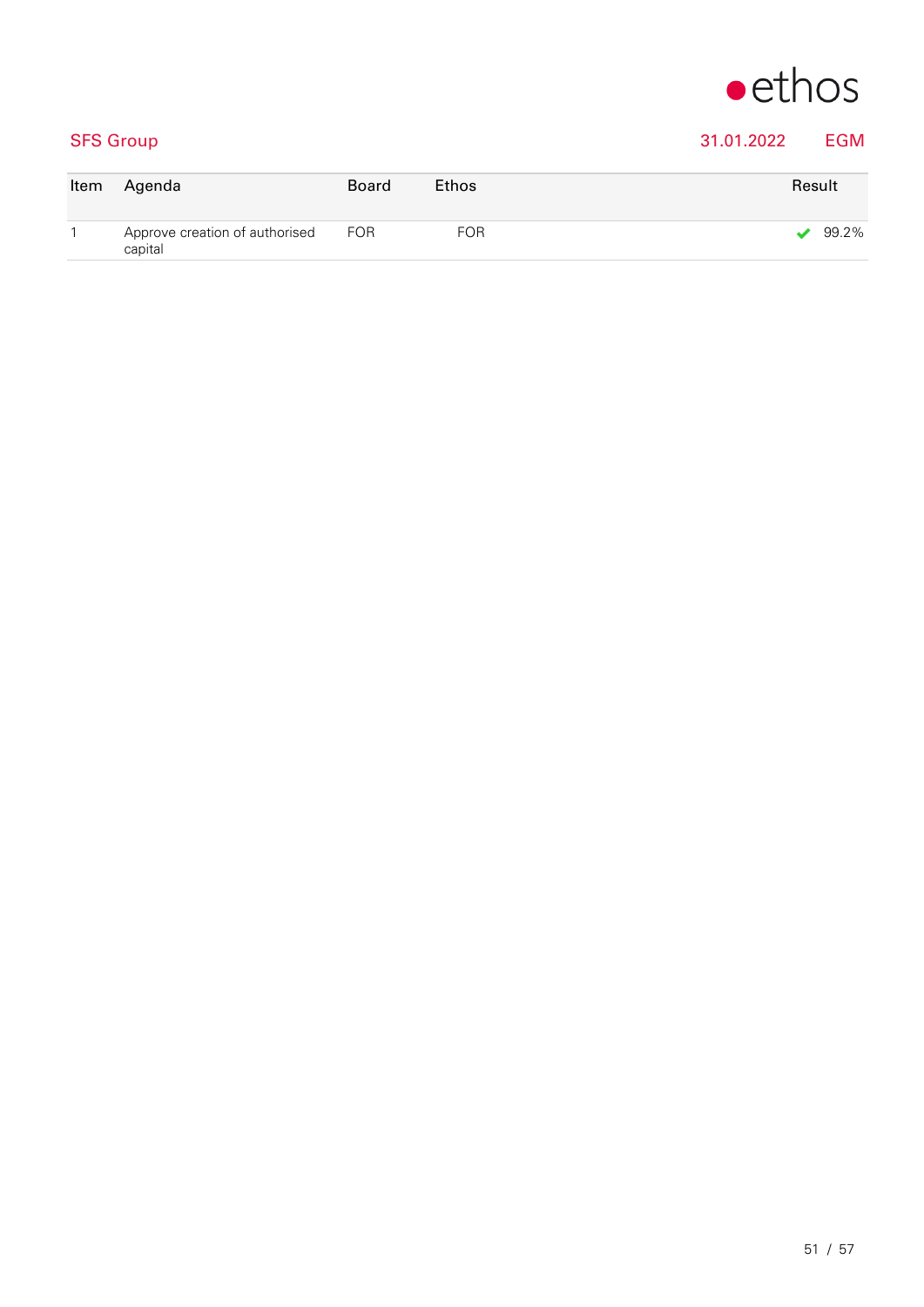# $\bullet$ ethos

SGS 29.03.2022 AGM

| Item  | Agenda                                                                                               | <b>Board</b> | <b>Ethos</b> | Result |                 |
|-------|------------------------------------------------------------------------------------------------------|--------------|--------------|--------|-----------------|
| 1.1   | Approve annual report, financial<br>statements and accounts                                          | <b>FOR</b>   | <b>FOR</b>   |        | 99.4%           |
| 1.2   | Advisory vote on the remuneration FOR<br>report                                                      |              | <b>FOR</b>   |        | 83.9%           |
| 2     | Discharge board members and<br>executive management                                                  | <b>FOR</b>   | <b>FOR</b>   |        | 97.9%           |
| 3     | Approve allocation of income and<br>dividend                                                         | <b>FOR</b>   | <b>FOR</b>   |        | 99.8%           |
| 4.1   | Elections to the board of directors                                                                  |              |              |        |                 |
| 4.1.1 | Re-elect Mr. Calvin Grieder                                                                          | <b>FOR</b>   | <b>FOR</b>   |        | 98.7%           |
| 4.1.2 | Re-elect Dr. Sami Atiya                                                                              | <b>FOR</b>   | <b>FOR</b>   |        | 98.8%           |
| 4.1.3 | Re-elect Mr. Paul Desmarais Jr.                                                                      | <b>FOR</b>   | <b>FOR</b>   |        | 94.8%           |
| 4.1.4 | Re-elect Mr. Ian Gallienne                                                                           | <b>FOR</b>   | <b>FOR</b>   |        | 79.2%           |
| 4.1.5 | Re-elect Mr. Tobias Hartmann                                                                         | <b>FOR</b>   | <b>FOR</b>   |        | 99.0%           |
| 4.1.6 | Re-elect Mr. Shelby R. du Pasquier FOR                                                               |              | <b>FOR</b>   |        | 99.6%           |
| 4.1.7 | Re-elect Ms. Kory Sorenson                                                                           | <b>FOR</b>   | <b>FOR</b>   |        | 94.0%           |
| 4.1.8 | Re-elect Ms. Janet S. Vergis                                                                         | <b>FOR</b>   | <b>FOR</b>   |        | 99.6%           |
| 4.1.9 | Elect Ms. Phyllis Ka Yan Cheung                                                                      | <b>FOR</b>   | <b>FOR</b>   |        | 99.8%           |
| 4.2.1 | Re-elect Mr. Calvin Grieder as<br>board chairman                                                     | <b>FOR</b>   | <b>FOR</b>   |        | 98.2%           |
| 4.3   | Elections to the remuneration<br>committee                                                           |              |              |        |                 |
| 4.3.1 | Re-elect Dr. Sami Atiya to the<br>remuneration committee                                             | <b>FOR</b>   | <b>FOR</b>   |        | 99.4%           |
| 4.3.2 | Re-elect Mr. Ian Gallienne to the<br>remuneration committee                                          | <b>FOR</b>   | <b>FOR</b>   |        | 82.5%           |
| 4.3.3 | Re-elect Ms. Kory Sorenson to the FOR<br>remuneration committee                                      |              | <b>FOR</b>   |        | 96.0%           |
| 4.4   | Re-elect PricewaterhouseCoopers FOR<br>as auditors                                                   |              | <b>FOR</b>   |        | 99.8%           |
| 4.5   | Re-elect Jeandin & Defacqz as<br>independent proxy                                                   | <b>FOR</b>   | <b>FOR</b>   |        | $\times$ 100.0% |
| 5.1   | Binding prospective vote on the<br>total remuneration of the board of<br>directors                   | <b>FOR</b>   | <b>FOR</b>   |        | 97.8%           |
| 5.2   | Binding prospective vote on the<br>fixed remuneration of the<br>executive management                 | <b>FOR</b>   | <b>FOR</b>   |        | 96.1%           |
| 5.3   | Binding retrospective vote on the<br>short-term variable remuneration<br>of the executive management | <b>FOR</b>   | <b>FOR</b>   |        | 97.0%           |
| 5.4   | Binding prospective vote on the<br>long-term variable remuneration of<br>the executive management    | <b>FOR</b>   | <b>FOR</b>   |        | 96.9%           |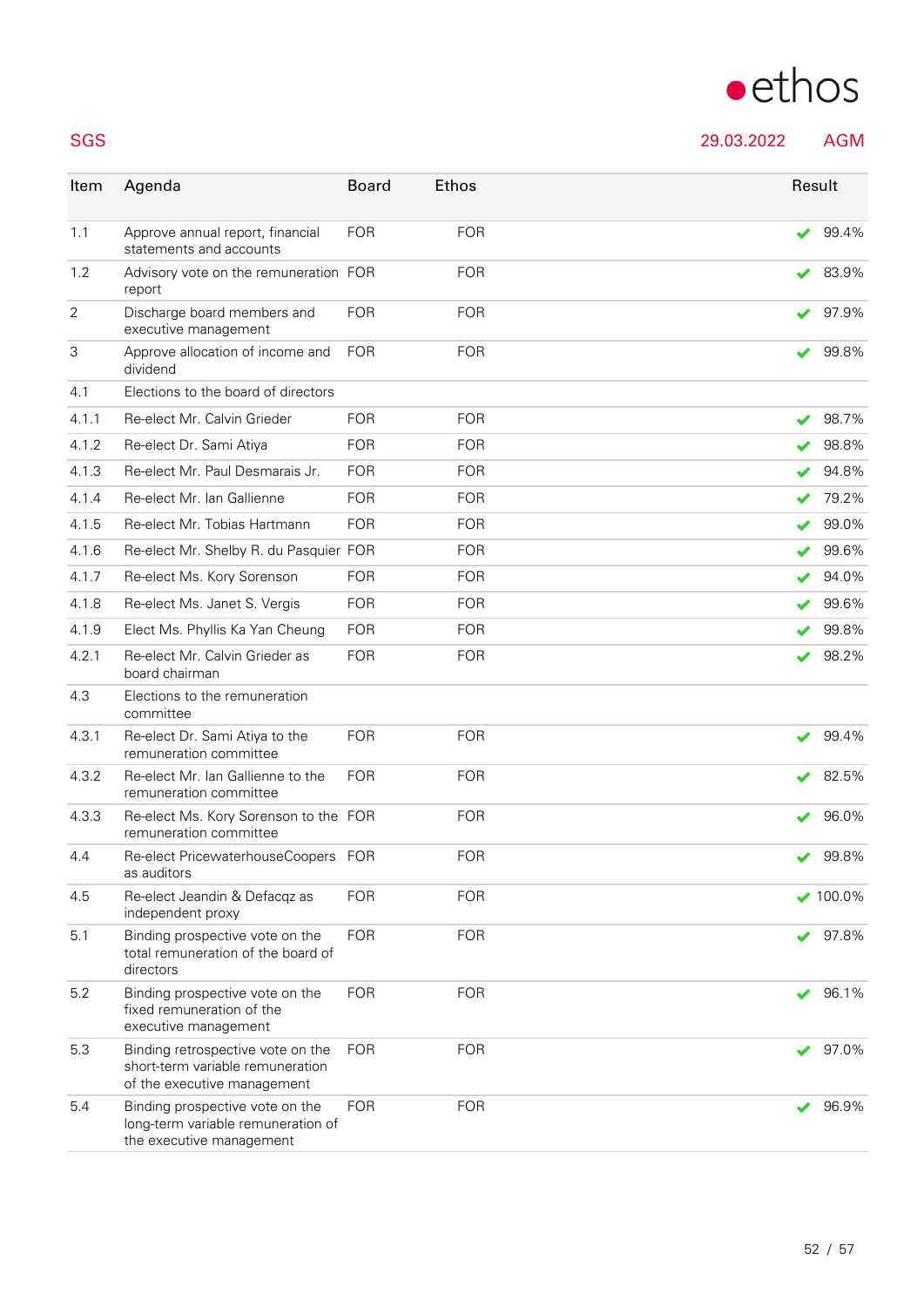

## Sika 25.01.2022 EGM

| Item | Agenda                                                                            | <b>Board</b> | Ethos      | Result |
|------|-----------------------------------------------------------------------------------|--------------|------------|--------|
|      | Increase of conditional capital for FOR<br>the conversion of convertible<br>bonds |              | <b>FOR</b> |        |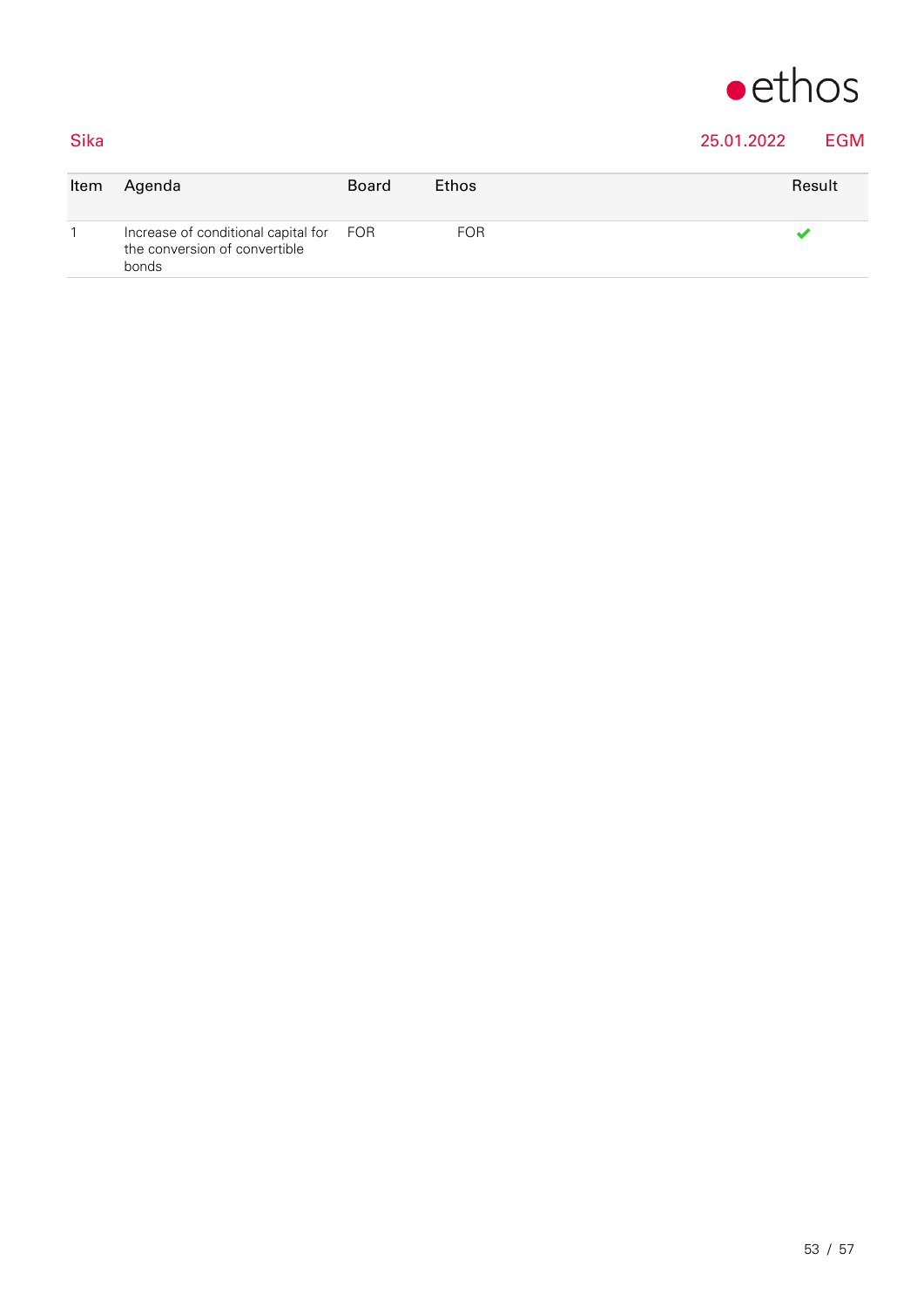

### Swiss Prime Site 23.03.2022 AGM

| Item           | Agenda                                                                                                                          | <b>Board</b> | <b>Ethos</b> |              | Result          |
|----------------|---------------------------------------------------------------------------------------------------------------------------------|--------------|--------------|--------------|-----------------|
| 1              | Approve annual report, financial<br>statements and accounts                                                                     | <b>FOR</b>   | <b>FOR</b>   |              | 99.9%           |
| 2              | Advisory vote on the remuneration FOR<br>report                                                                                 |              | <b>FOR</b>   | ✔            | 89.2%           |
| 3              | Discharge board members and<br>executive management                                                                             | <b>FOR</b>   | <b>FOR</b>   | $\checkmark$ | 99.0%           |
| 4              | Decrease in capital by nominal<br>value reduction with partial<br>repayment to shareholders                                     | <b>FOR</b>   | <b>FOR</b>   |              | 99.5%           |
| 5              | Approve allocation of income and<br>dividend                                                                                    | <b>FOR</b>   | <b>FOR</b>   |              | 99.9%           |
| 6              | Change of registered office                                                                                                     | <b>FOR</b>   | <b>FOR</b>   |              | 98.9%           |
| $\overline{7}$ | Amendments to the articles of<br>association                                                                                    |              |              |              |                 |
| 7.1            | Amendment of article 9 paras. 3<br>and 4: thresholds to convene an<br>EGM and add items on the agenda                           | <b>FOR</b>   | <b>FOR</b>   | ✔            | 98.1%           |
| 7.2            | Amendment of articles 8 sec. 4,<br>10 para.5 and 34: basis to adopt<br>resolutions about the report on<br>non-financial matters | <b>FOR</b>   | <b>FOR</b>   | V            | 99.9%           |
| 7.3            | Amendment of article 3 paras. 3, 4 FOR<br>and 5: contributions in kind and<br>transfers of assets                               |              | <b>FOR</b>   |              | $\times$ 100.0% |
| 7.4            | Amendment of article 3 para. 2:<br>conversion of registered shares                                                              | <b>FOR</b>   | <b>FOR</b>   | ✔            | 99.9%           |
| 8.1            | Binding prospective vote on the<br>total remuneration of the board of<br>directors                                              | <b>FOR</b>   | <b>FOR</b>   |              | 97.6%           |
| 8.2            | Binding prospective vote on the<br>total remuneration of the<br>executive management                                            | <b>FOR</b>   | <b>FOR</b>   | ✔            | 95.5%           |
| 9.1            | Elections to the board of directors                                                                                             |              |              |              |                 |
| 9.1.1          | Re-elect Mr. Ton Büchner                                                                                                        | <b>FOR</b>   | <b>FOR</b>   |              | 84.9%           |
| 9.1.2          | Re-elect Mr. Christopher M.<br>Chambers                                                                                         | <b>FOR</b>   | <b>FOR</b>   |              | 93.0%           |
| 9.1.3          | Re-elect Ms. Barbara A. Knoflach                                                                                                | <b>FOR</b>   | <b>FOR</b>   |              | 99.6%           |
| 9.1.4          | Re-elect Dr. Gabrielle Nater-Bass                                                                                               | <b>FOR</b>   | <b>FOR</b>   |              | 99.5%           |
| 9.1.5          | Re-elect Mr. Mario F. Seris                                                                                                     | <b>FOR</b>   | <b>FOR</b>   |              | 99.5%           |
| 9.1.6          | Re-elect Mr. Thomas Studhalter                                                                                                  | <b>FOR</b>   | <b>FOR</b>   | ✔            | 98.6%           |
| 9.1.7          | Elect Ms. Brigitte Walter                                                                                                       | <b>FOR</b>   | <b>FOR</b>   |              | 99.8%           |
| 9.2            | Re-elect Mr. Ton Büchner as<br>board chairman                                                                                   | <b>FOR</b>   | <b>FOR</b>   |              | 76.4%           |
| 9.3            | Elections to the nomination and<br>remuneration committee                                                                       |              |              |              |                 |
| 9.3.1          | Re-elect Mr. Christopher M.<br>Chambers to the nomination and<br>remuneration committee                                         | <b>FOR</b>   | <b>FOR</b>   |              | 94.1%           |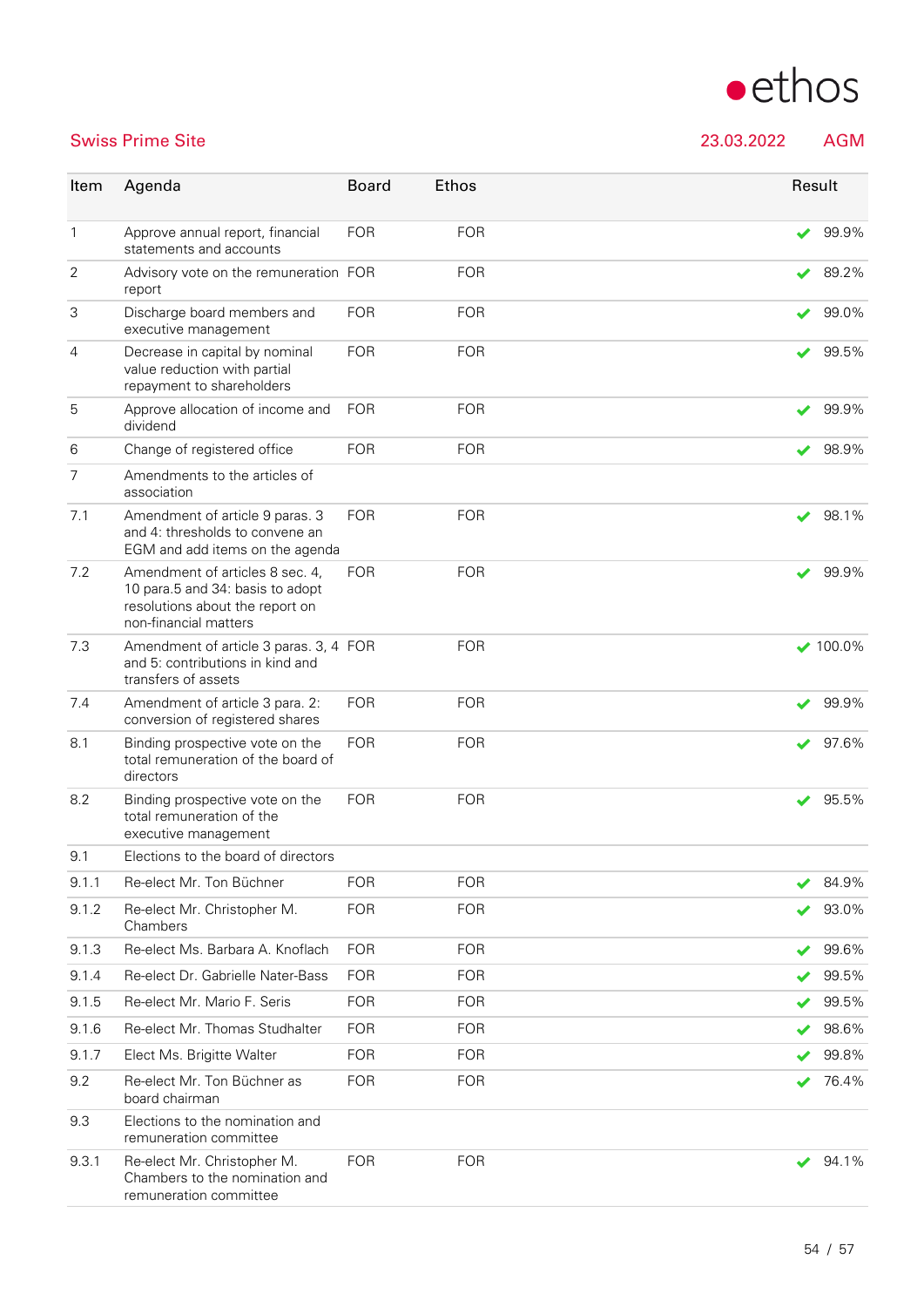

Swiss Prime Site 23.03.2022 AGM

| Item  | Agenda                                                                               | <b>Board</b> | <b>Ethos</b> | Result |                             |
|-------|--------------------------------------------------------------------------------------|--------------|--------------|--------|-----------------------------|
| 9.3.2 | Re-elect Dr. Gabrielle Nater-Bass<br>to the nomination and<br>remuneration committee | <b>FOR</b>   | <b>FOR</b>   |        | 99.4%                       |
| 9.3.3 | Elect Ms. Barbara A. Knoflach to<br>the nomination and remuneration<br>committee     | <b>FOR</b>   | <b>FOR</b>   |        | 99.6%                       |
| 9.4   | Re-elect Mr. Paul Wiesli as<br>independent proxy                                     | <b>FOR</b>   | <b>FOR</b>   |        | $\blacktriangledown$ 100.0% |
| 9.5   | Re-elect KPMG as auditors                                                            | <b>FOR</b>   | <b>FOR</b>   |        | 93.1%                       |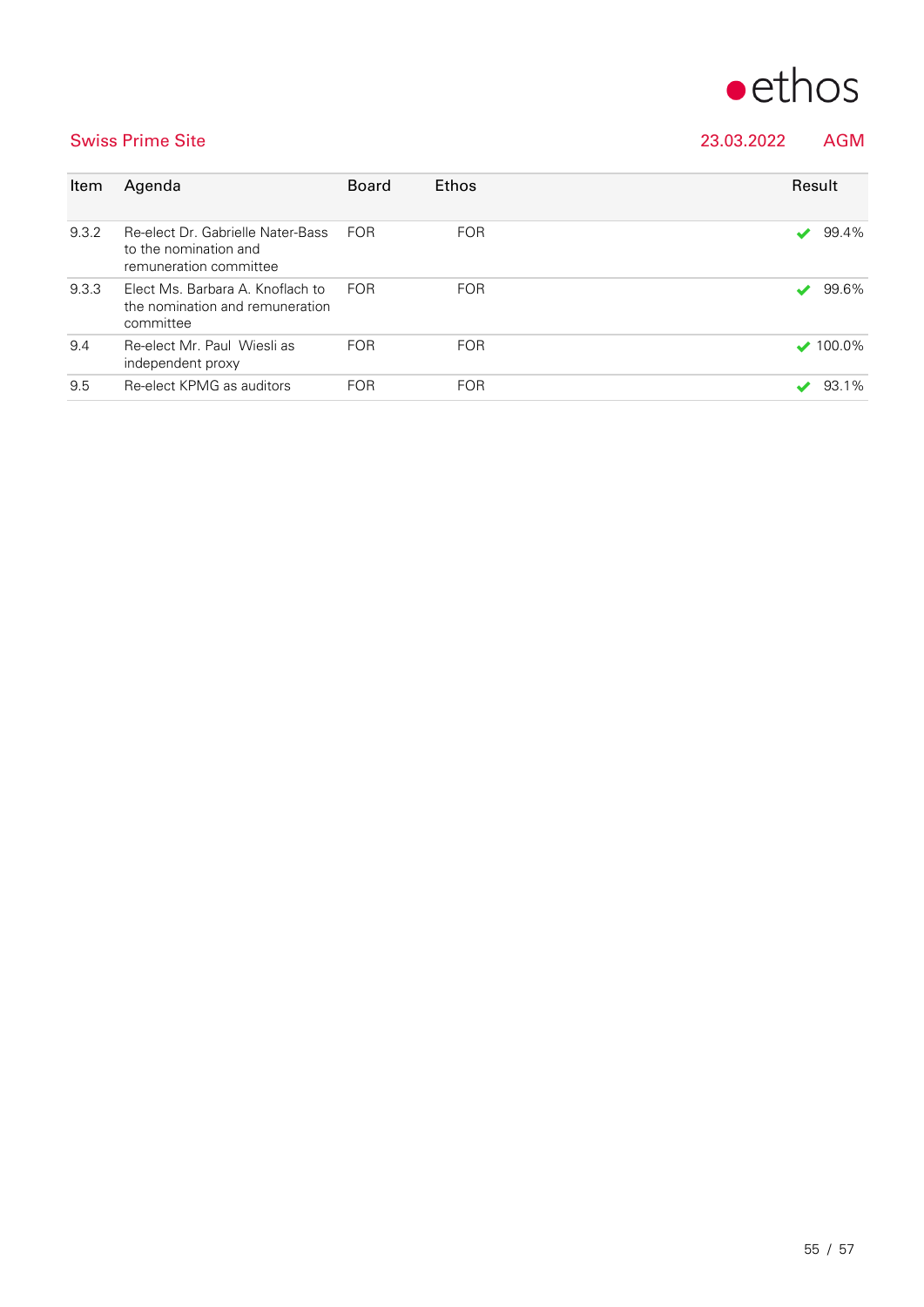# $\bullet$ ethos

Swisscom 30.03.2022 AGM

| Item           | Agenda                                                                               | <b>Board</b> | <b>Ethos</b> | Result |                 |
|----------------|--------------------------------------------------------------------------------------|--------------|--------------|--------|-----------------|
| 1.1            | Approve annual report, financial<br>statements and accounts                          | <b>FOR</b>   | <b>FOR</b>   |        | $100.0\%$       |
| 1.2            | Advisory vote on the remuneration FOR<br>report                                      |              | <b>FOR</b>   | ✔      | 95.6%           |
| $\overline{2}$ | Approve allocation of income and<br>dividend                                         | <b>FOR</b>   | <b>FOR</b>   | ✔      | 99.6%           |
| 3              | Discharge board members and<br>executive management                                  | <b>FOR</b>   | <b>FOR</b>   |        | 99.9%           |
| $\overline{4}$ | Elections to the board of directors                                                  |              |              |        |                 |
| 4.1            | Re-elect Dr. Roland Abt                                                              | <b>FOR</b>   | <b>FOR</b>   |        | 98.9%           |
| 4.2            | Re-elect Mr. Alain Carrupt                                                           | <b>FOR</b>   | <b>FOR</b>   |        | 99.9%           |
| 4.3            | Re-elect Mr. Guus Dekkers                                                            | <b>FOR</b>   | <b>FOR</b>   | V      | 99.9%           |
| 4.4            | Re-elect Dr. Frank Esser                                                             | <b>FOR</b>   | <b>FOR</b>   |        | 99.3%           |
| 4.5            | Re-elect Dr. Barbara Frei-Spreiter                                                   | <b>FOR</b>   | <b>FOR</b>   | ✔      | 98.7%           |
| 4.6            | Re-elect Ms. Sandra Lathion-<br>Zweifel                                              | <b>FOR</b>   | <b>FOR</b>   | ✔      | 97.3%           |
| 4.7            | Re-elect Ms. Anna Mossberg                                                           | <b>FOR</b>   | <b>FOR</b>   | ✔      | 94.7%           |
| 4.8            | Re-elect Mr. Michael Rechsteiner                                                     | <b>FOR</b>   | <b>FOR</b>   |        | 99.1%           |
| 4.9            | Re-elect Mr. Michael Rechsteiner FOR<br>as board chairman                            |              | <b>FOR</b>   | ✔      | 99.8%           |
| 5              | Elections to the remuneration<br>committee                                           |              |              |        |                 |
| 5.1            | Re-elect Dr. Roland Abt to the<br>remuneration committee                             | <b>FOR</b>   | <b>FOR</b>   |        | 99.3%           |
| 5.2            | Re-elect Dr. Frank Esser to the<br>remuneration committee                            | <b>FOR</b>   | <b>FOR</b>   |        | 99.7%           |
| 5.3            | Re-elect Dr. Barbara Frei-Spreiter<br>to the remuneration committee                  | <b>FOR</b>   | <b>FOR</b>   | ✔      | 99.0%           |
| 5.4            | Re-elect Mr. Michael Rechsteiner<br>to the remuneration committee                    | <b>FOR</b>   | <b>FOR</b>   |        | 99.6%           |
| 5.5            | Re-elect Dr. Renzo Simoni to the<br>remuneration committee                           | <b>FOR</b>   | <b>FOR</b>   |        | 97.8%           |
| 6.1            | Binding prospective vote on the<br>total remuneration of the board of<br>directors   | <b>FOR</b>   | <b>FOR</b>   |        | 99.4%           |
| 6.2            | Binding prospective vote on the<br>total remuneration of the<br>executive management | <b>FOR</b>   | <b>FOR</b>   | ✔      | 97.7%           |
| $\overline{7}$ | Re-elect Reber Rechtsanwälte as<br>independent proxy                                 | <b>FOR</b>   | <b>FOR</b>   |        | $\times$ 100.0% |
| 8              | Re-elect PricewaterhouseCoopers FOR<br>as auditors                                   |              | <b>FOR</b>   | ✔      | 98.7%           |